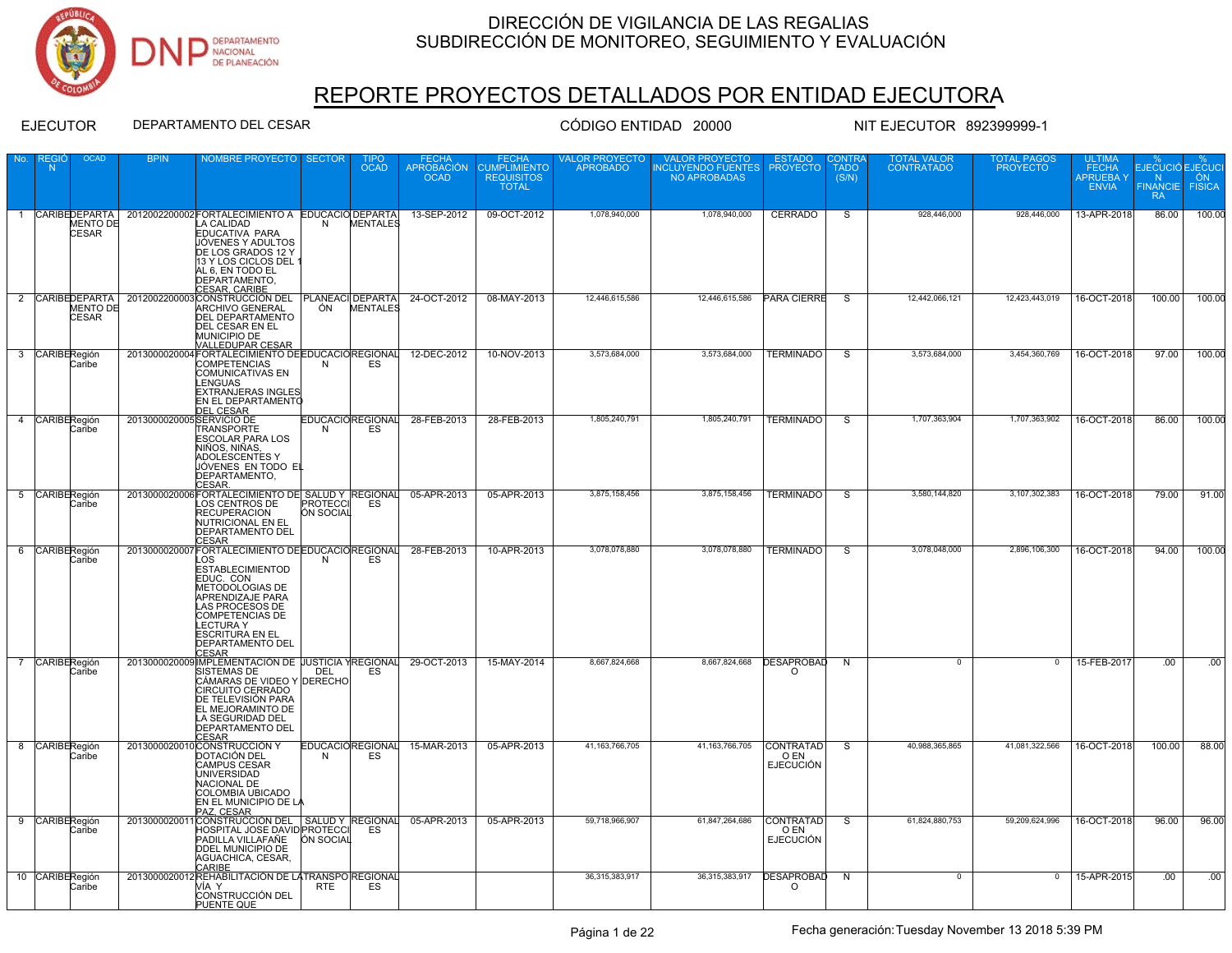

## REPORTE PROYECTOS DETALLADOS POR ENTIDAD EJECUTORA

| No. | <b>REGIO</b><br>N | <b>OCAD</b>                                                                         | <b>BPIN</b> | NOMBRE PROYECTO   SECTOR                                                                                                                                                                                                                                                                                                                  |                                                  | TIPO<br>OCAD                              | FECHA<br>APROBACIÓN<br><b>OCAD</b> | FECHA<br>CUMPLIMIENTO<br><b>REQUISITOS</b><br><b>TOTAL</b> | VALOR PROYECTO<br>APROBADO | VALOR PROYECTO<br>NCLUYENDO FUENTES<br>NO APROBADAS | <b>ESTADO</b><br><b>PROYECTO</b>             | CONTRA<br><b>TADO</b><br>(S/N) | <b>TOTAL VALOR</b><br><b>CONTRATADO</b> | TOTAL PAGOS<br><b>PROYECTO</b> | ULTIMA<br><b>FECHA</b><br><b>APRUEBAY</b><br><b>ENVIA</b> | EJECUCIÓ EJECUCI<br>N ÓN<br>FINANCIE FISICA<br><b>RA</b> |        |
|-----|-------------------|-------------------------------------------------------------------------------------|-------------|-------------------------------------------------------------------------------------------------------------------------------------------------------------------------------------------------------------------------------------------------------------------------------------------------------------------------------------------|--------------------------------------------------|-------------------------------------------|------------------------------------|------------------------------------------------------------|----------------------------|-----------------------------------------------------|----------------------------------------------|--------------------------------|-----------------------------------------|--------------------------------|-----------------------------------------------------------|----------------------------------------------------------|--------|
|     |                   |                                                                                     |             | <b>COMUNICA LOS</b><br>MUNICIPIOS DE<br><b>GAMARRAY</b><br><b>AGUACHICA CESAR</b><br>CARIBE                                                                                                                                                                                                                                               |                                                  |                                           |                                    |                                                            |                            |                                                     |                                              |                                |                                         |                                |                                                           |                                                          |        |
|     | 11 CARIBERegión   | Caribe                                                                              |             | 2013000020092CONSTRUCCIÓN DE VIVIENDA, REGIONAL 29-OCT-2013<br>VIVIENDAS DE INTERÉ\$CIUDAD Y ES<br>PRIORITARIO EN LOS TERRITOR<br>MUNICIPIOS DE SAN<br>ALBERTO, AGUACHICA<br>CURUMANI, ASTREA,<br>BECERRIL, SAN DIEGO<br><b>GAMARRA EN EL</b><br><b>DEPARTAMENTO</b><br>CESAR                                                             | IO.                                              |                                           |                                    | 01-OCT-2014                                                | 114,823,521,028            | 114,823,521,028                                     | <b>TERMINADO</b>                             | -S                             | 67,957,950,977                          | 60,503,025,005                 | 16-OCT-2018                                               | 53.00                                                    | 96.00  |
|     |                   | Administrati<br>vo de la<br>Ciencia, la<br>Tecnología<br>Innovación,<br>Colciencias |             | 12 CARIBEDepartamen 2013000100018 IMPLEMENTACIÓN DE CIENCIA, OTROS<br><b>ACCIONES PARA EL</b><br><b>DIAGNOSTICO DE LA</b><br><b>ENFERMEDAD DE</b><br><b>CHAGASY</b><br><b>TUBERCULOSIS</b><br>MEDIANTE EL USO DE<br><b>BIOLOGIA MOLECULAR</b><br>VALLEDUPAR, CESAR,<br><b>CARIBE</b>                                                      | <b>TECNOLO</b><br>GÍA E<br><b>INNOVACI</b><br>ON |                                           |                                    |                                                            | 5,202,556,905              | 5,202,556,905                                       | <b>DESAPROBAD</b><br>$\Omega$                | $\overline{N}$                 | $^{\circ}$                              | $^{\circ}$                     | 13-JUN-2014                                               | .00                                                      | .00    |
|     |                   | Administrati<br>vo de la<br>Ciencia, la<br>Tecnología<br>Innovación,<br>Colciencias |             | 13 CARIBEDepartamen 2013000100121 FORTALECIMIENTO<br>DEL DEPARTAMENTO   TECNOLO<br>DEL CESAR EN SUS<br>CAPACIDADES DE<br>INVESTIGACIÓN EN<br>CTEI, CESAR, CARIBE                                                                                                                                                                          | CIENCIA,<br>GÍA E<br><b>INNOVACI</b><br>ON       | <b>OTROS</b>                              | 19-JUL-2013                        | 05-NOV-2013                                                | 17,276,897,444             | 17,287,897,444                                      | CONTRATAD<br>O EN<br><b>EJECUCIÓN</b>        | -S                             | 14,127,972,100                          | 6,153,742,625                  | 16-OCT-2018                                               | 36.00                                                    | 5.00   |
|     |                   | Administrat<br>vo de la<br>Ciencia, la<br>Tecnología<br>Innovación,<br>Colciencias  |             | 14 CARIBEDepartamen 2013000100257 CONSOLIDACIÓN DE CIENCIA, OTROS<br>LAS CAPACIDADES DE TECNOLO<br>CIENCIA, TECNOLOGÍA GÍA E<br>E INNOVACIÓN DEL<br><b>SECTOR</b><br>AGROPECUARIO DEL<br><b>DEPARTAMENTO DEL</b><br><b>CESAR</b>                                                                                                          | <b>INNOVACI</b><br>ON.                           |                                           | 30-MAY-2014                        | 30-MAY-2014                                                | 77,265,278,650             | 77,265,278,650                                      | <b>CONTRATAD</b><br>O EN<br><b>EJECUCIÓN</b> | -S                             | 61,674,086,755                          | 56,285,547,945                 | 16-OCT-2018                                               | 73.00                                                    | 61.00  |
|     |                   | <b>CESAR</b>                                                                        |             | 15 CARIBEDEPARTA 2013002200001 CONSTRUCCIÓN DE<br>MENTO DE UN ACUEDUCTO<br><b>REGIONAL PARA EL</b><br>ABASTECIMIENTO DE<br>AGUA POTABLE POR<br><b>GRAVEDAD PARA LOS</b><br><b>CORREGIMIENTOS DE</b><br>CARACOLI, EL PERRO,<br><b>LOS VENADOS Y</b><br><b>GUAYMARAL EN</b><br>VALLEDUPAR Y EL<br><b>VALLITO EN EL PASO</b><br><b>CESAR</b> | <b>TERRITOR</b><br>$\overline{10}$               | CIUDAD Y MENTALES                         | VIVIENDA. DEPARTA 24-OCT-2012      | 08-APR-2013                                                | 10,629,224,121             | 10,929,224,121                                      | <b>TERMINADO</b>                             | s.                             | 10,913,254,420                          | 9,994,699,871                  | 16-OCT-2018                                               | 91.00                                                    | 100.00 |
|     |                   | MENTO DE<br><b>CESAR</b>                                                            |             | 16 CARIBEDEPARTA 2013002200003 ESTUDIOS Y DISEÑOS   MINAS Y DEPARTA 24-OCT-2012<br><b>PARA LA</b><br>FORMULACIÓN DEL<br>PLAN MAESTRO DE<br>ENERGIZACIÓN RURAL<br><b>DEL CESAR</b>                                                                                                                                                         |                                                  | <b>ENERGÍA MENTALES</b>                   |                                    | 10-AUG-2012                                                | 1,512,274,787              | 1,512,274,787                                       | CERRADO                                      | $\overline{s}$                 | 1,057,828,137                           | 1,057,828,137                  | 15-MAY-2018                                               | 70.00                                                    | 68.00  |
|     |                   | <b>MENTO DE</b><br><b>CESAR</b>                                                     |             | 17 CARIBEDEPARTA 2013002200006 CONSTRUCCIÓN<br>PAVIMENTACIÓN EN<br>ASFALTO DE LA VIA<br>QUE CONDUCE DE EL<br>COREGIMIENTO DE<br>POTRERILLO HASTA EL<br>CRUCE DE LA LOMA,<br>EN EL MUNICIPIO EL<br>PASO - CESAR                                                                                                                            | RTE                                              | <b>TRANSPO DEPARTA</b><br><b>MENTALES</b> | 24-OCT-2012                        | 16-JAN-2013                                                | 7,852,576,826              | 7,852,576,826                                       | <b>CERRADO</b>                               | $\overline{s}$                 | 7,852,576,826                           | 5,850,815,104                  | 11-DEC-2017                                               | 100.00                                                   | 100.00 |
|     |                   | MENTO DE<br>CESAR                                                                   |             | 18 CARIBEDEPARTA   2013002200007 CONSTRUCCIÓN<br>POLIDEPORTIVO ¿EL<br>PROGRESO <sub>i</sub> DEL                                                                                                                                                                                                                                           |                                                  | TRANSPO DEPARTA<br>RTE MENTALES           | 05-JAN-2013                        | 16-JAN-2013                                                | 3,529,329,001              | 3,529,329,001                                       | <b>CONTRATAD</b><br>O EN<br><b>EJECUCIÓN</b> | $\overline{s}$                 | 3,521,143,626                           | 3,521,143,626                  | 16-OCT-2018                                               | 100.00                                                   | .00    |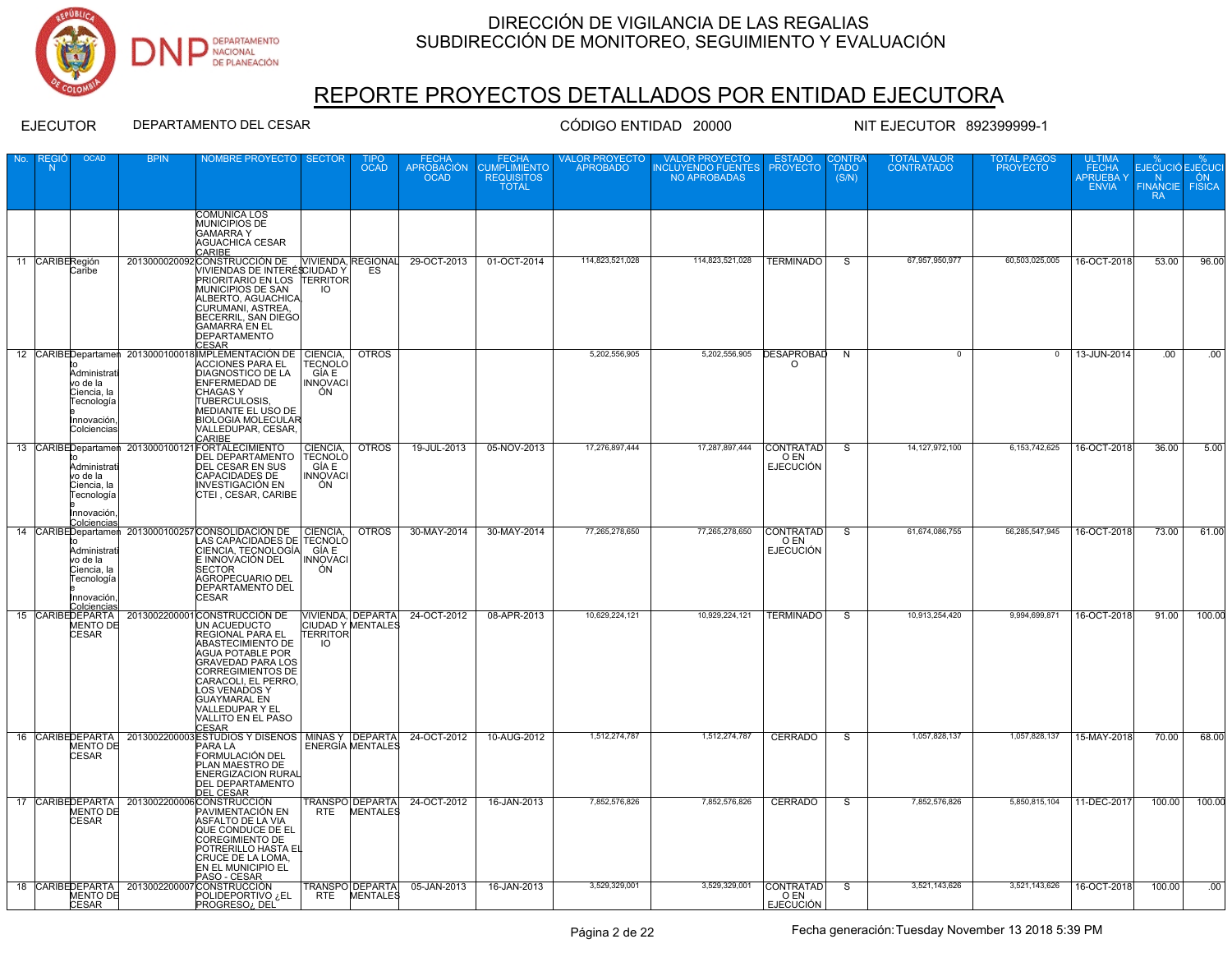

# REPORTE PROYECTOS DETALLADOS POR ENTIDAD EJECUTORA

| No.             | N | <b>OCAD</b>                     |                                            | NOMBRE PROYECTO SECTOR                                                                                                                                                                                                                                                                                                                 |                       | <b>OCAD</b>                                | FECHA<br>APROBACIÓN<br><b>OCAD</b> | <b>CUMPLIMIENTO</b><br><b>REQUISITOS</b><br><b>TOTAL</b> | VALOR PROYECTO<br><b>APROBADO</b> | <b>VALOR PROYECTO</b><br>INCLUYENDO FUENTES PROYECTO<br>NO APROBADAS |                                              | <b>TADO</b><br>(S/N) | <b>CONTRATADO</b>  | <b>PROYECTO</b> | <b>FECHA</b><br><b>APRUEBAY</b><br><b>ENVIA</b> | EJECUCIÓ EJECUCI<br>N<br>FINANCIE FISICA<br><b>RA</b> | ON 5             |
|-----------------|---|---------------------------------|--------------------------------------------|----------------------------------------------------------------------------------------------------------------------------------------------------------------------------------------------------------------------------------------------------------------------------------------------------------------------------------------|-----------------------|--------------------------------------------|------------------------------------|----------------------------------------------------------|-----------------------------------|----------------------------------------------------------------------|----------------------------------------------|----------------------|--------------------|-----------------|-------------------------------------------------|-------------------------------------------------------|------------------|
|                 |   |                                 |                                            | MUNICIPIO DE SAN<br>ALBERTO, CESAR,<br><b>CARIBE</b>                                                                                                                                                                                                                                                                                   |                       |                                            |                                    |                                                          |                                   |                                                                      |                                              |                      |                    |                 |                                                 |                                                       |                  |
|                 |   | MENTO DE<br><b>CESAR</b>        |                                            | 19 CARIBEDEPARTA   2013002200008 REHABILITACIÓN<br>URBANA EN LA<br>AVENIDA ARAUJO<br><b>COTES ENTRE EL</b><br><b>HOSPITAL Y LA</b><br><b>ESCUELA NORMAL</b><br>SENDEROS DE LOS<br>CERROS DE LA CRUZ<br>PARQUE DE LOS<br><b>AGUACATEROS Y</b><br>CERRO DE LA VIRGEN<br>20 CARIBEDEPARTA 2013002200009CONSTRUCCIÓN DE LA TRANSPO DEPARTA | RTE                   | TRANSPOI DEPARTAI<br>MENTALES              | 24-OCT-2012                        | 22-APR-2013                                              | 4,855,591,738                     | 4,855,591,738                                                        | <b>TERMINADO</b>                             | $\overline{s}$       | 4,831,509,836      | 4,822,393,389   | 16-OCT-2018                                     | 99.00                                                 | 100.00           |
|                 |   | <b>MENTO DE</b><br>CESAR        |                                            | PRINCIPAL ENTRADA<br>AL MUNICIPIO Y DE<br>ADECUACIÓN DEL<br><b>ESPACIO PÚBLICO DEL</b><br><b>MUNICIPIO DE</b><br>MANAURE, CESAR,<br>CARIBE                                                                                                                                                                                             | RTE                   | <b>MENTALES</b>                            | 19-FEB-2013                        | 16-JAN-2013                                              | 2,509,580,619                     | 2,509,580,619                                                        | <b>TERMINADO</b>                             | $\overline{s}$       | 2,509,580,619      | 2,254,186,382   | 16-OCT-2018                                     | 90.00                                                 | 100.00           |
|                 |   | <b>CESAR</b>                    |                                            | 21 CARIBEDEPARTA 2013002200010 CONSTRUCCIÓN<br>MENTO DE CONEXIÓN DEL<br>SERVICIO DE GAS<br><b>NATURAL</b><br>DOMICILIARIO PARA<br>LOS ESTRATOS 1 Y 2<br>VALENCIA DE JESÚS<br>AGUAS BLANCAS Y<br>MARIANGOLA<br>VALLEDUPAR, CESAR,<br>CARIBE                                                                                             |                       | MINAS Y DEPARTA<br><b>ENERGIA MENTALES</b> | 24-OCT-2012                        | 08-APR-2013                                              | 14, 151, 207, 896                 | 14, 151, 207, 896                                                    | CONTRATAD<br>O EN<br><b>EJECUCIÓN</b>        | -S                   | 2,487,000,000      | 2,423,000,000   | 16-OCT-2018                                     | 17.00                                                 | 90.00            |
|                 |   | MENTO DE<br><b>CESAR</b>        |                                            | 22 CARIBEDEPARTA 2013002200011MEJORAMIENTO DE LA TRANSPO DEPARTA 24-OCT-2012<br>VÍA MEDIA LUNA - EL<br>RINCÓN SAN DIEGO,<br>CESAR                                                                                                                                                                                                      |                       | RTE MENTALES                               |                                    | 14-DEC-2012                                              | 3,152,219,277                     | 3,152,219,277                                                        | CERRADO                                      | $\overline{s}$       | 3,149,059,385      | 3,149,058,362   | 15-MAR-2016                                     | 100.00                                                | 100.00           |
|                 |   |                                 |                                            | 23 CARIBEDEPARTA 2013002200012REHABILITACIÓN Y/O TRANSPO DEPARTA<br>MENTO DE MENTALES<br>CESAR VÍA ZANJÓN PUEBLO<br><b>BELLO EN EL</b><br>MUNICIPIO DE PUEBLO<br><b>BELLO</b><br><b>DEPARTAMENTO DEL</b><br>CESAR PUEBLO BELLO<br>CESAR, CARIBE                                                                                        |                       | MENTALES                                   |                                    |                                                          | 42,794,062,278                    | 42,794,062,278 DESAPROBAD                                            | $\Omega$                                     | N                    | $\overline{\circ}$ | $\overline{0}$  | 13-JUN-2014                                     | $\overline{.00}$                                      | $\overline{.00}$ |
|                 |   | <b>MENTO DE</b><br><b>CESAR</b> | 24 CARIBEDEPARTA 2013002200013 AMPLIACIÓN, | <b>ADECUACION Y</b><br>REMODELACION DEL<br><b>ESTADIO DE FUTBOL</b><br>"ARMANDO MAESTRE<br>PAVAJEAU" UBICADO<br>EN EL MUNICIPIO DE<br>VALLEDUPAR,<br><b>DEPARTAMENTO DEL</b>                                                                                                                                                           |                       | <b>MENTALES</b>                            | CULTURA DEPARTA 24-OCT-2012        | 11-JAN-2013                                              | 60,692,048,678                    | 60,692,048,678                                                       | <b>CONTRATAD</b><br>O EN<br><b>EJECUCIÓN</b> | s.                   | 60,174,420,153     | 59,790,921,820  | 16-OCT-2018                                     | 99.00                                                 | 96.00            |
|                 |   | MENTO DE<br><b>CESAR</b>        |                                            | 25 CARIBEDEPARTA 2013002200014 FORTALECIMIENTO<br>PARA LA GENERACIÓN EDUCACIÓ DEPARTA -<br>PARA LA GENERACIÓN NA ENFRITA -<br>DEL CONOCIMIENTA VI<br><b>DE LA CAPACIDAD</b><br><b>TECNOLOGICA A</b><br>TRAVÉS DEL USO Y<br>APROPIACIÓN DE LAS<br>itic, en todo el<br>DEPARTAMENTO,<br><b>CESAR, CARIBE</b>                             |                       |                                            | 13-SEP-2013                        | 27-DEC-2013                                              | 6,995,460,724                     | 6,995,460,724                                                        | <b>CERRADO</b>                               | $\overline{s}$       | 6,991,020,724      | 6,991,020,724   | 11-DEC-2017                                     | 100.00                                                | 100.00           |
| $\overline{26}$ |   | <b>CESAR</b>                    |                                            | CARIBEDEPARTA 2013002200015SANEAMENTO BASICOVIVIENDA, DEPARTA 24-OCT-2012<br>MENTO DE OPTIMIZACION DEL CIUDAD Y MENTALES<br>SISTEMA DE<br>ALCANTARILLADO EN<br>EL MUNICIPIO DE<br>AGUSTÍN CODAZZÍ<br>DEPARTAMENTO DEL<br><b>CESAR AGUSTÍN</b>                                                                                          | <b>TERRITOR</b><br>IO |                                            |                                    | 21-JAN-2013                                              | 10,348,795,966                    | 10,348,795,966                                                       | <b>TERMINADO</b>                             | $\overline{s}$       | 10,348,795,966     | 10,348,795,966  | 16-OCT-2018                                     | 100.00                                                | 100.00           |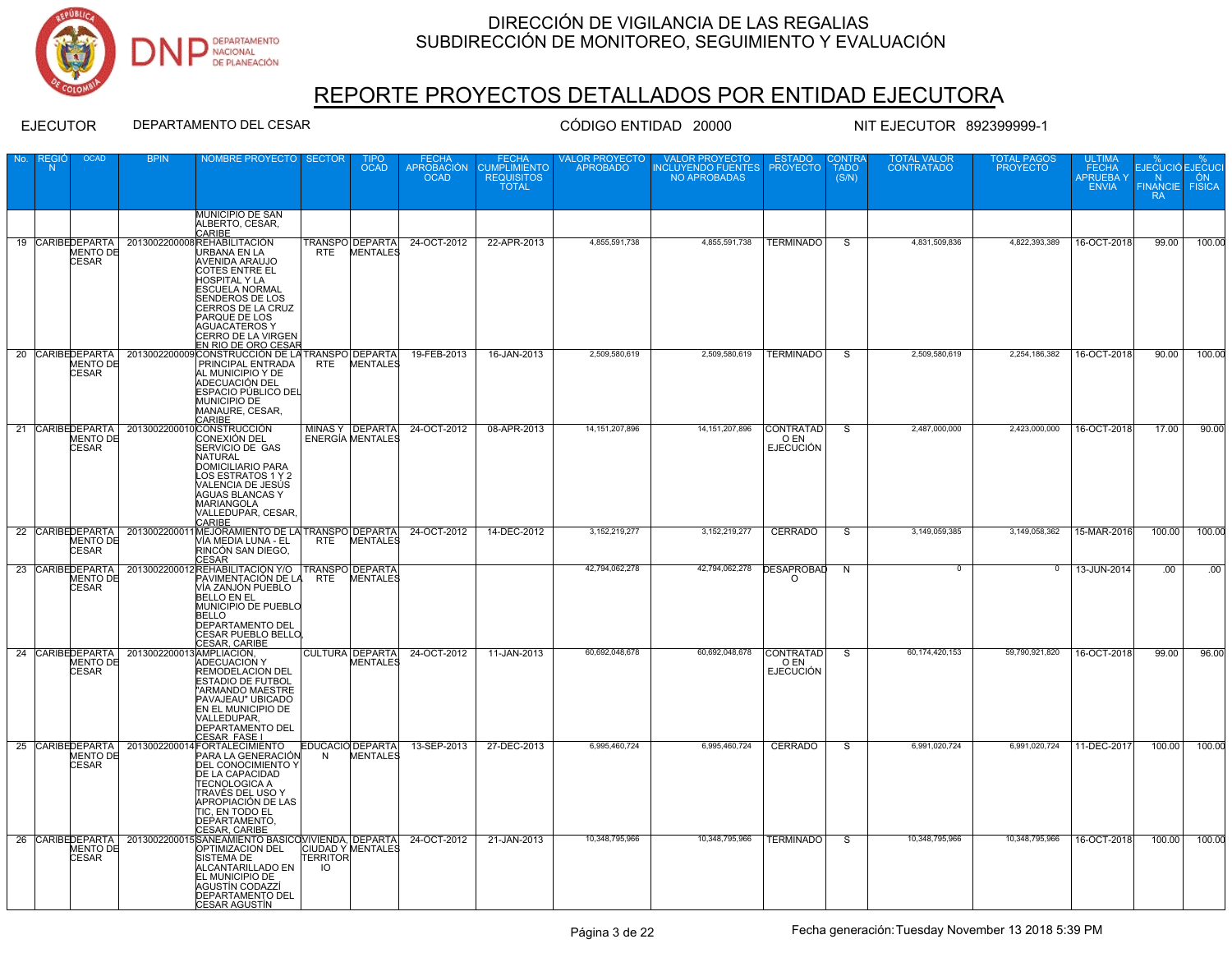

# REPORTE PROYECTOS DETALLADOS POR ENTIDAD EJECUTORA

| No.             | - N | <b>OCAD</b>                                         | <b>BPIN</b>                      | NOMBRE PROYECTO SECTOR                                                                                                                                                                                                                                                                                                      |                                  | <b>OCAD</b>                                | <b>APROBACIÓN</b><br><b>OCAD</b> | <b>CUMPLIMIENTO</b><br><b>REQUISITOS</b><br><b>TOTAL</b> | LOR PROYECTO<br><b>APROBADO</b> | <b>VALOR PROYECTO</b><br><b>INCLUYENDO FUENTES</b><br><b>NO APROBADAS</b> | <b>PROYECTO</b>                              | <b>TADO</b><br>(S/N) | <b>CONTRATADO</b> | <b>PROYECTO</b> | <b>FECHA</b><br><b>APRUEBAY</b><br><b>ENVIA</b> | EJECUCIÓ EJECUCI<br>N<br><b>FINANCIE FISICA</b><br>-RA | ON .   |
|-----------------|-----|-----------------------------------------------------|----------------------------------|-----------------------------------------------------------------------------------------------------------------------------------------------------------------------------------------------------------------------------------------------------------------------------------------------------------------------------|----------------------------------|--------------------------------------------|----------------------------------|----------------------------------------------------------|---------------------------------|---------------------------------------------------------------------------|----------------------------------------------|----------------------|-------------------|-----------------|-------------------------------------------------|--------------------------------------------------------|--------|
|                 |     |                                                     |                                  | CODAZZI, CESAR,                                                                                                                                                                                                                                                                                                             |                                  |                                            |                                  |                                                          |                                 |                                                                           |                                              |                      |                   |                 |                                                 |                                                        |        |
| 27              |     | MENTO DE<br>CESAR                                   |                                  | CARIBE<br>CARIBEDEPARTA   2013002200016 ADECUACIÓN Y<br>OPTIMIZACIÓN DEL<br>SISTEMA DE<br><b>ACUEDUCTO EN EL</b><br>COPEY, CESAR,                                                                                                                                                                                           | <b>RECONCIL</b><br><b>IACIÓN</b> | INCLUSIÓ DEPARTA<br>N SOCIAL MENTALES      | 24-OCT-2012                      | 17-DEC-2012                                              | 3,513,281,938                   | 3,513,281,938                                                             | <b>TERMINADO</b>                             | $\overline{s}$       | 3,513,281,938     | 3,386,067,778   | 16-OCT-2018                                     | 96.00                                                  | 100.00 |
|                 |     | MENTO DE<br><b>CESAR</b>                            |                                  | CARIBE<br>28 CARIBEDEPARTA   2013002200017 ESTUDIOS Y DISEÑOS CULTURA DEPARTA<br><b>ARQUITECTONICOS Y</b><br><b>DE INGENIERIA PARA</b><br>LA CONSTRUCCION<br><b>DEL PATINODROMO</b><br><b>AREAS DEPORTIVAS Y</b><br><b>COMPLEMENTARIA EN</b><br>EL MUNICIPIO DE<br>AGUACHICA, CESAR,<br>CARIBE                              |                                  | <b>MENTALES</b>                            | 24-OCT-2012                      | 31-AUG-2012                                              | 220,000,000                     | 220,000,000                                                               | CERRADO                                      | $\overline{s}$       | 220,000,000       | 220,000,000     | 11-DEC-2017                                     | 100.00                                                 | 100.00 |
|                 |     | MENTO DE<br><b>CESAR</b>                            |                                  | 29 CARIBEDEPARTA   2013002200018 CONSTRUCCIÓN<br>BALNEARIO Y CENTRON SOCIAL MENTALES<br><b>RECREACIONAL EL</b><br>CHORRO EN EL<br>MUNICIPIO DE LA PAZ,<br>CESAR, CARIBE                                                                                                                                                     | <b>RECONCIL</b><br><b>IACIÓN</b> |                                            | INCLUSIO DEPARTA 24-OCT-2012     | 31-AUG-2012                                              | 3,784,550,572                   | 3,784,550,572                                                             | CONTRATAD<br>O EN<br><b>EJECUCIÓN</b>        | -S                   | 3,784,550,572     | 3,485,683,321   | 16-OCT-2018                                     | 100.00                                                 | 99.00  |
|                 |     | MENTO DE<br><b>CESAR</b>                            |                                  | 30 CARIBEDEPARTA 2013002200019 CONSTRUCCIÓN E<br>IMPLEMENTACIÓN DELGÍAS DE LAMENTALES<br>CENTRO DE<br>CÓMPUTO.<br>DEPARTAMENTO DE<br>SISTEMA Y CABLEADO COMUNIC<br>ESTRUCTURADO DE   ACIONES<br>LA GOBERNACIÓN DEL<br>CESAR                                                                                                 | <b>INFORMA</b><br>CIÓN Y<br>LAS  | <b>TECNOLO DEPARTA</b>                     | 14-SEP-2012                      | 08-MAY-2013                                              | 1,698,047,677                   | 1,698,047,677                                                             | CERRADO                                      | S                    | 1,690,325,766     | 1,688,998,731   | 13-MAR-2018                                     | 99.00                                                  | 100.00 |
|                 |     | 31 CARIBEDEPARTA<br>MENTO DE<br><b>CESAR</b>        |                                  | 2013002200020 SANEAMIENTO:<br>OPTIMIZACIÓN<br>SISTEMA DE<br><b>TRATAMIENTO DE</b><br><b>AGUAS RESIDUALES</b><br>MUNICIPIO DE<br><b>AGUSTIN CODAZZI</b><br><b>CESAR AGUSTÍN</b><br>CODAZZI, CESAR,<br>CARIBE                                                                                                                 | <b>TERRITOR</b><br>IO            | VIVIENDA, DEPARTA<br>CIUDAD Y MENTALES     | 24-OCT-2012                      | 21-JAN-2013                                              | 4,185,255,670                   | 4,185,255,670                                                             | <b>TERMINADO</b>                             | <sub>S</sub>         | 2,386,838,318     | 3,270,365,423   | 16-OCT-2018                                     | 100.00                                                 | 100.00 |
|                 |     | MENTO DE<br><b>CESAR</b>                            | 32 CARIBEDEPARTA   2013002200021 | 1CONSTRUCCIÓN DEL CULTURA DEPARTA<br><b>PARQUE</b><br><b>BIOSALUDABLE Y</b><br>LUDICO-RECREATIVO<br>LAS FLORES EN EL<br>MUNICIPIO DE<br>VALLEDUPAR - CESAR                                                                                                                                                                  |                                  | <b>MENTALES</b>                            | 24-OCT-2012                      | 31-AUG-2012                                              | 5,973,169,615                   | 5,973,169,615                                                             | <b>TERMINADO</b>                             | s.                   | 5,973,169,614     | 5,876,578,017   | 16-OCT-2018                                     | 98.00                                                  | 100.00 |
| $\overline{33}$ |     | CARIBEDEPARTA<br>MENTO DE<br><b>CESAR</b>           |                                  | 2013002200022 ESTUDIO Y DISEÑOS<br><b>ARQUITECTÓNICOS</b><br><b>PARA LA</b><br>REMODELACIÓN DE<br><b>LAS INSTALACIONES</b><br><b>DEL AEROPUERTO</b><br><b>HACARITAMA DEL</b><br>MUNICIPIO DE<br>AGUACHICA, CESAR,<br>CARIBE                                                                                                 | RTE                              | <b>TRANSPO DEPARTA</b><br><b>MENTALES</b>  | 25-JAN-2013                      | 16-JAN-2013                                              | 532,357,102                     | 532,357,102                                                               | <b>CERRADO</b>                               | S                    | 532,116,100       | 532,116,100     | 15-MAR-2016                                     | 100.00                                                 | 100.00 |
|                 |     | 34 CARIBEDEPARTA<br><b>MENTO DE</b><br><b>CESAR</b> |                                  | 2013002200023 ESTUDIOS DISEÑOS<br><b>Y/O AJUSTES</b><br>ARQUITECTÓNICOS Y ÓN SOCIAL<br>DE INGENIERÍA PARA<br>LA CONSTRUCCIÓN,<br>REMODELACIÓN,<br>AMPLIACIÓN Y/O<br>ADECUACIÓN DE LOS<br><b>HOSPITALES DE LOS</b><br>MUNICIPIOS DE<br>BOSCONIA.<br>CHIRIGUANÁ, EL<br>COPEY, MANAURE Y<br>PUEBLO BELLO EN EL<br><b>CESAR</b> |                                  | SALUD Y DEPARTA<br><b>PROTECCIMENTALES</b> | 25-JAN-2013                      | 16-JUL-2013                                              | 660,714,325                     | 660,714,325                                                               | <b>CONTRATAD</b><br>O EN<br><b>EJECUCIÓN</b> | $\overline{s}$       | 652,380,311       | 195,714,093     | 16-OCT-2018                                     | 30.00                                                  | 32.00  |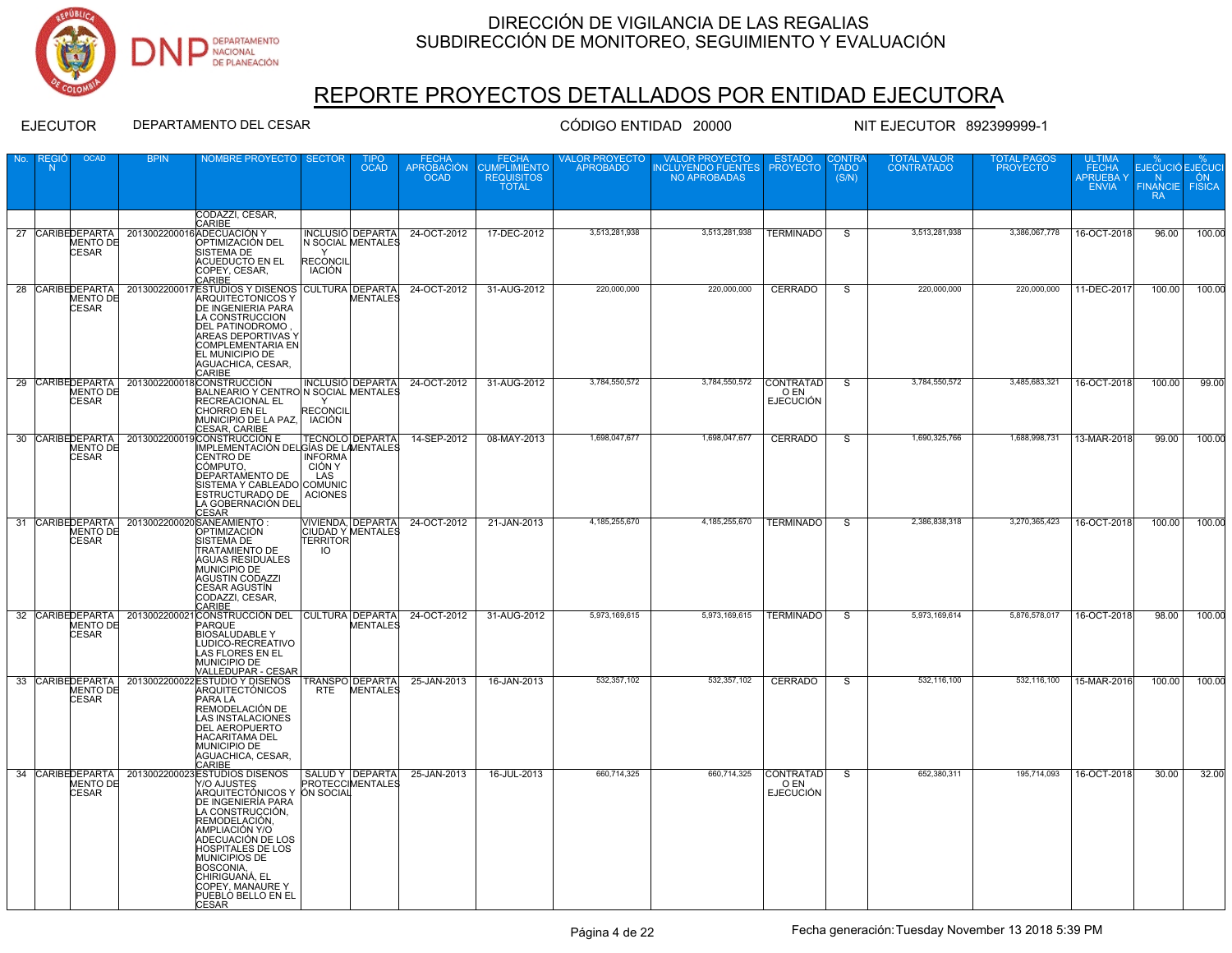

# REPORTE PROYECTOS DETALLADOS POR ENTIDAD EJECUTORA

| No. | N | <b>OCAD</b>              | <b>BPIN</b>                          | NOMBRE PROYECTO SECTOR                                                                                                                                                                                                                                                                                           |           | TIPO<br><b>OCAD</b>                | FECHA<br>APROBACIÓN<br><b>OCAD</b> | FECHA<br><b>CUMPLIMIENTO</b><br><b>REQUISITOS</b><br><b>TOTAL</b> | <b>VALOR PROYECTO</b><br><b>APROBADO</b> | <b>VALOR PROYECTO</b><br><b>INCLUYENDO FUENTES</b><br>NO APROBADAS | <b>ESTADO</b><br><b>PROYECTO</b>   | ONTR/<br><b>TADO</b><br>(S/N) | TOTAL VALOR<br><b>CONTRATADO</b> | <b>TOTAL PAGOS</b><br><b>PROYECTO</b> | <b>ULTIMA</b><br><b>FECHA</b><br><b>APRUEBA</b> Y<br><b>ENVIA</b> | EJECUCIÓ EJECUCI<br>- N-<br><b>FINANCIE FISICA</b><br><b>RA</b> | ÓN               |
|-----|---|--------------------------|--------------------------------------|------------------------------------------------------------------------------------------------------------------------------------------------------------------------------------------------------------------------------------------------------------------------------------------------------------------|-----------|------------------------------------|------------------------------------|-------------------------------------------------------------------|------------------------------------------|--------------------------------------------------------------------|------------------------------------|-------------------------------|----------------------------------|---------------------------------------|-------------------------------------------------------------------|-----------------------------------------------------------------|------------------|
| 35  |   | MENTO DE<br><b>CESAR</b> | CARIBEDEPARTA   2013002200024 DISEÑO | ACTUALIZACIÓN E<br>IMPLEMENTACIÓN DE<br><b>ESCENARIOS</b><br><b>DEPORTIVOS EN LA</b><br>VILLA OLIMPICA DE LA<br><b>CIUDAD DE</b><br>VALLEDUPAR, CESAR                                                                                                                                                            |           | <b>CULTURA DEPARTA</b><br>MENTALES |                                    |                                                                   | 749,812,870                              |                                                                    | 749,812,870 DESAPROBAD<br>$\Omega$ | N                             |                                  | 0                                     |                                                                   | .00.                                                            | .00              |
|     |   | MENTO DE<br><b>CESAR</b> |                                      | 36 CARIBEDEPARTA 2013002200025 ESTUDIOS Y DISEÑOS CULTURA DEPARTA<br>PARA LA<br>REMODELACIÓN Y<br>ADECUACIÓN DEL<br><b>PARQUE PRINCIPAL</b><br><b>DEL BARRIO SICARARE</b><br>EN EL MUNICIPIO DE<br>VALLEDUPAR, CESAR,<br>CARIBE                                                                                  |           | <b>MENTALES</b>                    |                                    |                                                                   | 136,944,698                              | 136,944,698                                                        | <b>DESAPROBAD</b><br>$\Omega$      | N                             | $\overline{0}$                   | $\Omega$                              |                                                                   | $\overline{.00}$                                                | $\overline{.00}$ |
| 37  |   | MENTO DE<br><b>CESAR</b> |                                      | CARIBEDEPARTA   2013002200026 ESTUDIOS Y DISEÑOS CULTURA DEPARTA<br>PARA LA<br>REMODELACIÓN Y<br>ADECUACIÓN DEL<br><b>PARQUE PRINCIPAL</b><br><b>DEL BARRIO LA</b><br><b>NEVADA EN EL</b><br><b>MUNICIPIO DE</b><br>VALLEDUPAR, CESAR,<br>CARIBE                                                                 |           | <b>MENTALES</b>                    |                                    |                                                                   | 239,201,789                              | 239,201,789                                                        | <b>DESAPROBAD</b><br>$\circ$       | N                             | $\overline{0}$                   | $\overline{0}$                        |                                                                   | .00                                                             | .00              |
| 38  |   | CESAR                    |                                      | CARIBEDEPARTA 2013002200027 ESTUDIOS , DISEÑOS SALUD Y DEPARTA<br>AJUSTES<br><b>ARQUITECTÓNICOS Y</b><br>DE INGENIERÍA PARA<br>LA CONSTRUCCIÓN Y<br>AMPLIACIÓN DEL<br><b>SERVICIO DE</b><br><b>URGENCIAS DEL</b><br><b>HOSPITAL ROSARIO</b><br>PUMAREJO DE LÓPEZ<br>DE VALLEDUPAR -<br><b>CESAR</b>              | ÓN SOCIAL |                                    | 25-JAN-2013                        | 16-JAN-2013                                                       | 324,879,419                              | 324,879,419                                                        | <b>CERRADO</b>                     | S.                            | 324,560,077                      | 324,560,077                           | 15-SEP-2018                                                       | 100.00                                                          | 100.00           |
| 39  |   | <b>CESAR</b>             |                                      | CARIBEDEPARTA 2013002200028ESTUDIOS Y DISEÑOS CULTURA DEPARTA<br>MENTO DE DE ARQUITECTURA E<br><b>INGENIERIA PARA LA</b><br><b>ADECUACION DEL</b><br>PARQUE VALLE MEZA Y<br>CANCHA DE FUTBOL<br><b>DEL BARRIO DIVINO</b><br>NIÑO DEL MUNICIPIO<br>DE VALLEDUPAR EN EL<br><b>DEPARTAMENTO DEL</b><br><b>CESAR</b> |           |                                    |                                    |                                                                   | 92,658,073                               | 92,658,073                                                         | <b>DESAPROBAD</b><br>$\circ$       | N                             | $\overline{0}$                   | $\circ$                               |                                                                   | .00                                                             | .00              |
|     |   | MENTO DE<br><b>CESAR</b> |                                      | 40 CARIBEDEPARTA 2013002200029 CONSTRUCCIÓN<br><b>SEGUNDA ETAPA</b><br>PAROUE LINEAL DEL<br><b>BARRIO PRIMERO DE</b><br>MAYO MUNICIPIO DE<br><b>SAN ALBERTO</b><br><b>DEPARTAMENTO DEL</b><br>CESAR                                                                                                              |           | CULTURA DEPARTA<br>MENTALES        | 25-JAN-2013                        | 16-JAN-2013                                                       | 1,760,610,990                            | 1,760,610,990                                                      | <b>TERMINADO</b>                   | S.                            | 1,411,268,661                    | 1,270,141,795                         | 16-OCT-2018                                                       | 72.00                                                           | 100.00           |
|     |   | MENTO DE<br><b>CESAR</b> |                                      | 41 CARIBEDEPARTA 2013002200030 CONSTRUCCIÓN DE<br>UN PASO URBANO Y<br><b>ESPACIOS PÚBLICOS</b><br>EN LA VÍA NACIONAL<br><b>DEL CORREGIMIENTO</b><br>EN RINCÓN HONDO<br>MUNICIPIO DE<br><b>CHIRIGUANA</b><br><b>DEPARTAMENTO DEL</b><br><b>CESAR</b>                                                              | RTE       | TRANSPO DEPARTA<br><b>MENTALES</b> | 19-FEB-2013                        | 15-JUL-2013                                                       | 4.952.092.384                            | 4.952.092.384                                                      | <b>TERMINADO</b>                   | S.                            | 4.952.092.384                    | 3.466.010.700                         | 16-OCT-2018                                                       | 70.00                                                           | 100.00           |
|     |   | MENTO DE<br><b>CESAR</b> |                                      | 42 CARIBEDEPARTA   2013002200031 ADECUACIÓN DE LOS CULTURA   DEPARTA  <br><b>PARQUES OMAR</b><br>ALEXIS MAESTRE MAYA<br>Y PARQUE ENRIQUE<br><b>AARON DEL MUNICIPIO</b><br><b>DE BOSCONIA - CESAR</b>                                                                                                             |           | <b>MENTALES</b>                    | 25-JAN-2013                        | 15-JUN-2013                                                       | 600.223.348                              | 600.223.348                                                        | CERRADO                            | S                             | 599.574.326                      | 596.832.464                           | 15-SEP-2018                                                       | 99.00                                                           | 100.00           |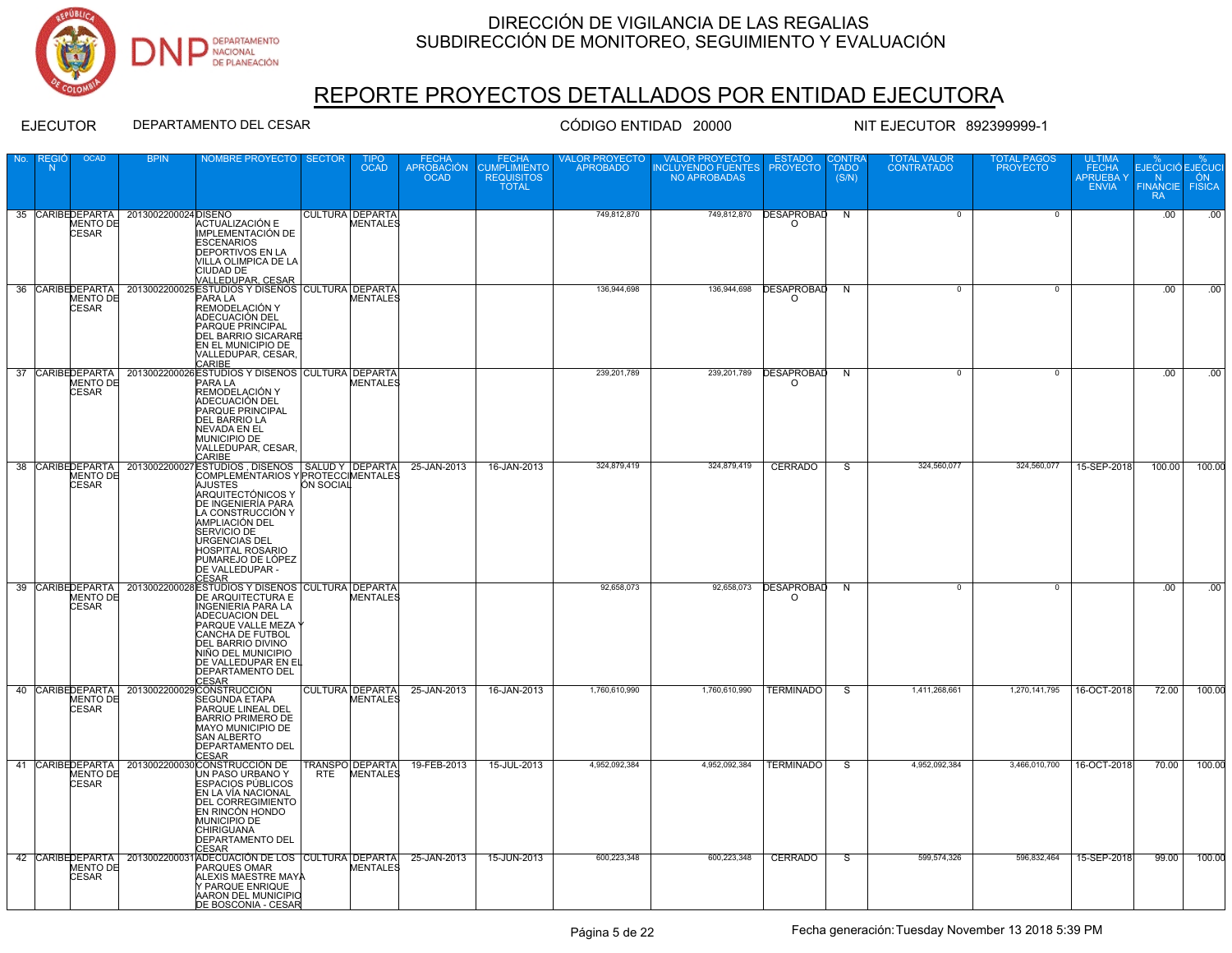

# REPORTE PROYECTOS DETALLADOS POR ENTIDAD EJECUTORA

| No. | N |                          | <b>NOMBRE PROYECTO SECTOR</b>                                                                                                                                                                                                                                                                                    |                       | <b>OCAD</b>                                   | <b>APROBACIÓN</b><br><b>OCAD</b> | <b>CUMPLIMIENTO</b><br><b>REQUISITOS</b><br><b>TOTAL</b> | ROYECTO<br><b>APROBADO</b> | <b>INCLUYENDO FUENTES</b><br><b>NO APROBADAS</b> | <b>PROYECTO</b>  | <b>TADO</b><br>(S/N) | <b>CONTRATADO</b> | <b>PROYECTO</b> | <b>FECHA</b><br><b>APRUEBAY</b><br><b>ENVIA</b> | EJECUCIÓ EJECUCI<br><b>N</b><br><b>FINANCIE FISICA</b><br><b>RA</b> | ON .   |
|-----|---|--------------------------|------------------------------------------------------------------------------------------------------------------------------------------------------------------------------------------------------------------------------------------------------------------------------------------------------------------|-----------------------|-----------------------------------------------|----------------------------------|----------------------------------------------------------|----------------------------|--------------------------------------------------|------------------|----------------------|-------------------|-----------------|-------------------------------------------------|---------------------------------------------------------------------|--------|
|     |   | MENTO DE<br><b>CESAR</b> | 43 CARIBEDEPARTA   2013002200032 CONSTRUCCIÓN DEL VIVIENDA, DEPARTA<br>NUEVO POZO<br><b>PROFUNDO Y LINEA DETERRITOR</b><br><b>IMPULSIÓN DEL</b><br>SISTEMA DE<br><b>ACUEDUCTO DE LA</b><br>CABECERA DE EL<br>MUNICIPIO DE EL<br>PASO, CESAR                                                                      | IO                    | <b>CIUDAD Y MENTALES</b>                      | 25-JAN-2013                      | 19-APR-2013                                              | 568,429,041                | 568,429,041                                      | <b>TERMINADO</b> | -S                   | 568,429,041       | 331,714,653     | 16-OCT-2018                                     | 58.00                                                               | 100.00 |
|     |   | MENTO DE<br><b>CESAR</b> | 44 CARIBEDEPARTA   2013002200033 CONSTRUCCIÓN DE<br>ESPACIO PÙBLICO EN<br><b>EL CORREGIMIENTO</b><br><b>DE BADILLO MUNICIPIO</b><br><b>DE VALLEDUPAR</b><br><b>DEPARTAMENTO DEL</b><br><b>CESAR</b>                                                                                                              | RTE                   | <b>TRANSPO DEPARTAL</b><br><b>MENTALES</b>    | 24-OCT-2012                      | 10-JAN-2013                                              | 3,575,310,366              | 3,575,310,366                                    | <b>TERMINADO</b> | $\overline{s}$       | 3,345,029,243     | 3,249,342,674   | 16-OCT-2018                                     | 91.00                                                               | 100.00 |
| 45  |   | MENTO DE<br><b>CESAR</b> | CARIBE DEPARTA   2013002200035 CONSTRUCCIÓN DE   VIVIENDA, DEPARTA  <br>UNIDADES SANITARIASCIUDAD Y MENTALES<br>PARA POBLACION<br><b>RETORNADA EN EL</b><br>MARCO DEL PLAN<br><b>DEPARTAMENTAL DE</b><br>RETORNO; FASE I. EN<br>LOS MUNICIPIO DE<br>ASTREA Y CURUMANI<br><b>CESAR</b>                            | <b>TERRITOR</b><br>IO |                                               | 24-OCT-2012                      | 16-JAN-2013                                              | 1,700,613,972              | 1,700,613,972                                    | <b>CERRADO</b>   | $\overline{s}$       | 1,692,100,306     | 1,692,100,306   | 15-OCT-2015                                     | 99.00                                                               | 100.00 |
|     |   | MENTO DE<br>CESAR        | 46 CARIBEDEPARTA   2013002200036 CONSTRUCCIÓN DE<br><b>OBRAS DE</b><br>PROTECCIÓN PARA LA TERRITOR<br><b>BOCATOMA DEL</b><br>SISTEMA DE<br><b>ACUEDUCTO</b><br>CURUMANÍ, CESAR,<br>CARIBE                                                                                                                        | IO                    | VIVIENDA, DEPARTA<br><b>CIUDAD Y MENTALES</b> | 24-OCT-2012                      | 04-DEC-2012                                              | 452,279,413                | 452,279,413                                      | <b>TERMINADO</b> | $\mathbf{s}$         | 403,854,373       | 293,122,984     | 16-OCT-2018                                     | 65.00                                                               | 100.00 |
|     |   | MENTO DE<br><b>CESAR</b> | 47 CARIBEDEPARTA 2013002200037 CONSTRUCCIÓN DE<br>ESPACIO PÙBLICO EN<br><b>EL CORREGIMIENTO</b><br>DE LOS TUPES.<br>SANDIE--GO<br><b>DEPARTAMENTO DEL</b><br><b>CESAR</b>                                                                                                                                        |                       | CULTURA DEPARTA<br><b>MENTALES</b>            | 24-OCT-2012                      | 20-NOV-2012                                              | 1,035,090,684              | 1,035,090,684                                    | <b>CERRADO</b>   | $\overline{s}$       | 1,025,459,304     | 1,025,459,062   | 11-DEC-2017                                     | 99.00                                                               | 100.00 |
|     |   | MENTO DE<br><b>CESAR</b> | 48 CARIBEDEPARTA 2013002200042 CONSTRUCCIÓN<br><b>SEGUNDA FASE DEL</b><br><b>MUELLE Y PARADOR</b><br><b>TURÍSTICO EN LA</b><br>CIÉNAGA DE<br>ZAPATOSA DEL<br>MUNICIPIO DE<br>CHIMICHAGUA,<br>DEPARTAMENTO DEL<br><b>CESAR</b>                                                                                    | <b>RTE</b>            | TRANSPO DEPARTA<br>MENTALES                   | 05-JUL-2013                      | 15-JUL-2013                                              | 7.165.654.471              | 7.165.654.471                                    | <b>TERMINADO</b> | -S                   | 7.158.962.139     | 5,754,584,907   | 16-OCT-2018                                     | 80.00                                                               | 100.00 |
|     |   | MENTO DE<br><b>CESAR</b> | 49 CARIBEDEPARTA   2013002200045 CONSTRUCCIÓN DE TRANSPO DEPARTA<br>PAVIMENTO FLEXIBLE<br>ENTRADA A SIMAÑA<br><b>DESDE LA</b><br><b>INTERSECCION DE LA</b><br>VIA LA MATA-LA<br><b>GLORIA HASTA EL</b><br><b>CORREGIMIENTO DE</b><br>SIMAÑA MUNICIPIO DE<br>LA GLORIA<br><b>DEPARTAMENTO DEL</b><br><b>CESAR</b> | RTE                   | MENTALES                                      | 17-JUN-2013                      | 15-JUL-2013                                              | 2,351,718,072              | 2,351,718,072                                    | <b>CERRADO</b>   | -S                   | 2,351,362,726     | 2,351,357,460   | 15-APR-2016                                     | 100.00                                                              | 100.00 |
|     |   | MENTO DE<br><b>CESAR</b> | 50 CARIBEDEPARTA   2013002200049 CONSTRUCCIÓN DEL CULTURA DEPARTA<br>PARQUE ESTADIO SAN<br>MIGUEL EN EL<br>MUNICIPIO DE<br>TAMALAMEQUE ;<br><b>DEPARTAMENTO DEL</b><br><b>CESAR</b>                                                                                                                              |                       | <b>MENTALES</b>                               | 05-JUL-2013                      | 15-JUL-2013                                              | 4,091,041,146              | 4,091,041,146                                    | <b>TERMINADO</b> | $\overline{s}$       | 3,985,335,448     | 4,028,494,424   | 16-OCT-2018                                     | 98.00                                                               | 100.00 |
| 51  |   | MENTO DE<br><b>CESAR</b> | CARIBEDEPARTA   2013002200050 CONSTRUCCIÓN Y<br>OPTIMIZACIÓN DEL<br>SISTEMA DE<br><b>TRATAMIENTO DE</b><br>AGUAS RESIDUALES                                                                                                                                                                                      | <b>TERRITOR</b><br>IO | VIVIENDA, DEPARTA<br><b>CIUDAD Y MENTALES</b> | 05-JUL-2013                      | 15-JUL-2013                                              | 3,371,233,239              | 3,371,233,239                                    | <b>TERMINADO</b> | -S                   | 3,371,233,239     | 3,371,233,239   | 16-OCT-2018                                     | 100.00                                                              | 100.00 |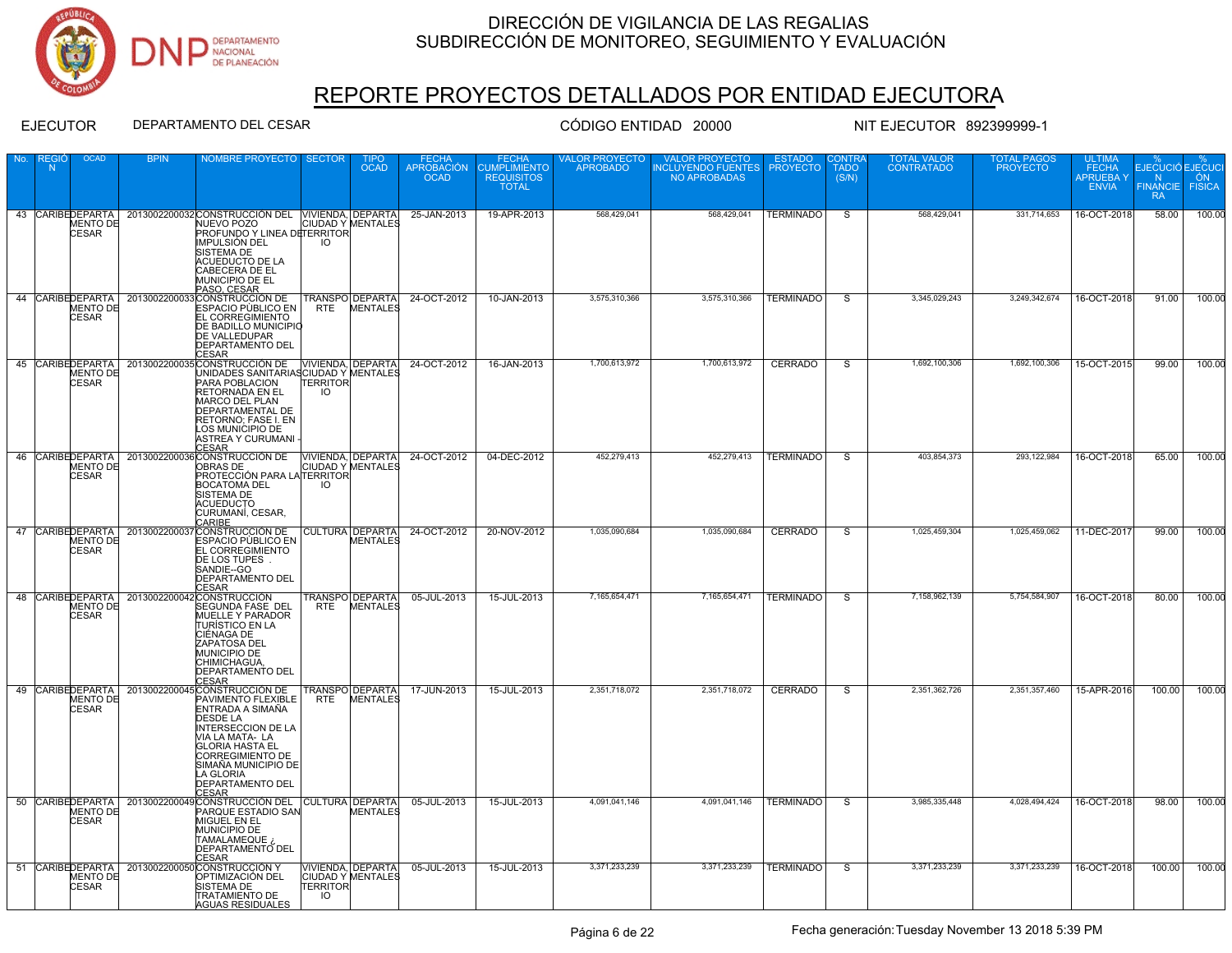

# REPORTE PROYECTOS DETALLADOS POR ENTIDAD EJECUTORA

| No. | <b>REGIÓ</b><br>N | <b>OCAD</b>                     | <b>BPIN</b>                                  | NOMBRE PROYECTO   SECTOR                                                                                                                                                                                                                                                      |                                       | TIPO<br><b>OCAD</b>                       | FECHA<br>APROBACIÓN<br><b>OCAD</b> | FECHA<br><b>CUMPLIMIENTO</b><br><b>REQUISITOS</b><br><b>TOTAL</b> | <b>VALOR PROYECTO</b><br><b>APROBADO</b> | <b>VALOR PROYECTO</b><br>INCLUYENDO FUENTES PROYECTO<br>NO APROBADAS | <b>ESTADO</b>      | CONTRA<br><b>TADO</b><br>(S/N) | <b>TOTAL VALOR</b><br><b>CONTRATADO</b> | <b>TOTAL PAGOS</b><br><b>PROYECTO</b> | <b>ULTIMA</b><br>FECHA<br>APRUEBA Y<br><b>ENVIA</b> | <b>EJECUCIÓ EJECUCI</b><br>N ÓN<br>FINANCIE FISICA<br><b>RA</b> |        |
|-----|-------------------|---------------------------------|----------------------------------------------|-------------------------------------------------------------------------------------------------------------------------------------------------------------------------------------------------------------------------------------------------------------------------------|---------------------------------------|-------------------------------------------|------------------------------------|-------------------------------------------------------------------|------------------------------------------|----------------------------------------------------------------------|--------------------|--------------------------------|-----------------------------------------|---------------------------------------|-----------------------------------------------------|-----------------------------------------------------------------|--------|
|     |                   |                                 |                                              | <b>DEL MUNICIPIO DE</b><br>BOSCONIA, CESAR,<br><b>CARIBE</b>                                                                                                                                                                                                                  |                                       |                                           |                                    |                                                                   |                                          |                                                                      |                    |                                |                                         |                                       |                                                     |                                                                 |        |
|     |                   | <b>MENTO DE</b><br><b>CESAR</b> |                                              | 52 CARIBEDEPARTA   2013002200052 FORTALECIMIENTO DE EDUCACIÓ DEPARTA<br>LA UNIVERSIDAD<br>POPULAR DEL CESAR<br>(UPC), PARA<br>ÀSEGURAR CALIDAD.<br>PERTINENCIA Y<br>COBERTURA A TRAVÉS<br>DEL USO DE LAS TIC,<br>EN EL DEPARTAMENTO<br><b>DEL CESAR</b><br>EN EL DEPARTAMENTO | N                                     | <b>MENTALES</b>                           | 17-JUN-2013                        | 27-NOV-2013                                                       | 751,800,000                              | 751,800,000                                                          | <b>CERRADO</b>     | $\overline{s}$                 | 750,986,400                             | 750,986,400                           | 11-DEC-2017                                         | 100.00                                                          | 100.00 |
|     |                   |                                 |                                              | DEL CESAR<br>EN EL<br><b>DEPARTAMENTO DEL</b>                                                                                                                                                                                                                                 |                                       |                                           |                                    |                                                                   |                                          |                                                                      |                    |                                |                                         |                                       |                                                     |                                                                 |        |
|     |                   | <b>MENTO DE</b><br><b>CESAR</b> | 53 CARIBEDEPARTA   2013002200054 DOTACIÓN DE | CESAR<br>MOBILIARIO ESCOLAR<br>PARA LOS<br><b>ESTABLECIMIENTOS</b><br><b>EDUCATIVOS</b><br><b>OFICIALES, CON EL FIN</b><br>DE MEJORAR LOS<br>AMBIENTES<br><b>ESCOLARES EN EL</b><br><b>DEPARTAMENTO DEL</b><br>CESAR.                                                         | N                                     | EDUCACIÓ DEPARTA<br>MENTALES              | 17-JUN-2013                        | 14-AUG-2013                                                       | 11,656,019,132                           | 11,656,019,132                                                       | <b>CERRADO</b>     | $\overline{s}$                 | 11,576,827,860                          | 11,576,827,860                        | 13-MAR-2018                                         | 99.00                                                           | 100.00 |
|     |                   | <b>MENTO DE</b><br><b>CESAR</b> |                                              | 54 CARIBEDEPARTA 2013002200055 ESTUDIOS Y DISEÑOS AGRICULT DEPARTA<br>DE FACTIBILIDAD PARA URA Y MENTALES<br>UNA PLANTA DE<br><b>BENEFICIO ANIMAL</b><br><b>REGIONAL EN</b><br><b>BOSCONIA, CESAR</b>                                                                         | <b>DESARRO</b><br>LLO<br><b>RURAL</b> |                                           | 05-JUL-2013                        | 26-AUG-2013                                                       | 497,312,000                              | 497,312,000                                                          | <b>CERRADO</b>     | S.                             | 497,081,269                             | 497,081,269                           | 15-OCT-2015                                         | 100.00                                                          | 100.00 |
|     |                   | MENTO DE<br><b>CESAR</b>        |                                              | 55 CARIBEDEPARTA   2013002200056 CONSTRUCCIÓN DE<br>CANCHA<br>POLIFUNCIONAL,<br>CANCHA SINTETICA DE<br>FUTBOL DE SALON.<br><b>BIOPARQUE Y JUEGOS</b><br><b>INFANTILES EN EL</b><br>MUNICIPIO DE<br>MANAURE, CESAR,<br>CARIBE                                                  |                                       | CULTURA DEPARTA<br>MENTALES               | 17-JUN-2013                        | 24-JAN-2014                                                       | 1,130,746,954                            | 1,130,746,954                                                        | <b>PARA CIERRE</b> | S                              | 1,128,466,319                           | 1,128,465,103                         | 16-OCT-2018                                         | 100.00                                                          | 100.00 |
|     |                   | <b>MENTO DE</b><br><b>CESAR</b> |                                              | 56 CARIBEDEPARTA 2013002200057 FORTALECIMIENTO<br><b>DEL SECTOR</b><br><b>CITRICOLA A TRAVES</b><br>DE LA RENOVACION DE LLO<br>250 HECTAREAS DE<br>NARANJA EN LOS<br>MUNICIPIOS DE<br><b>ASTREA Y</b><br><b>CHIMICHAGUA</b><br><b>DEPARTAMENTO DEL</b><br>CESAR               | DESARRO<br><b>RURAL</b>               | <b>AGRICULT DEPARTA</b><br>URA Y MENTALES | 05-JUL-2013                        | 26-JUN-2013                                                       | 1,070,698,700                            | 1,070,698,700                                                        | <b>CERRADO</b>     | s                              | 736,170,000                             | 733,065,116                           | 15-OCT-2015                                         | 100.00                                                          | 100.00 |
|     |                   | <b>MENTO DE</b><br><b>CESAR</b> |                                              | 57 CARIBEDEPARTA 2013002200058 CONSTRUCCIÓN DE<br>COLISEO Y OBRAS<br>COMPLEMENTARIAS<br>EN EL<br>CORREGIMIENTO DE<br>SAN ROQUE EN EL<br>MUNICIPIO DE<br>CURUMANÍ<br><b>DEPARTAMENTO DEL</b><br><b>CESAR</b>                                                                   |                                       | MENTALES                                  | CULTURA DEPARTA 17-JUN-2013        | 15-JUL-2014                                                       | 4.308.590.817                            | 4.308.590.817                                                        | <b>TERMINADO</b>   | $\overline{\mathbf{s}}$        | 4.303.809.704                           | 3,807,058,742                         | 16-OCT-2018                                         | 88.00                                                           | 100.00 |
|     |                   | MENTO DE<br><b>CESAR</b>        |                                              | 58 CARIBEDEPARTA 2013002200059MEJORAMIENTO<br>SOCIOECONOMICO<br>PARA LA SEGURIDAD<br>ALIMENTARIA DE 250<br>FAMILIAS CAMPESINAS RURAL<br>CON<br>IMPLEMENTACIÓN DE                                                                                                              | <b>DESARRO</b><br>LLO                 | <b>AGRICULT DEPARTA</b><br>URA Y MENTALES | 05-JUL-2013                        | 26-JUN-2013                                                       | 2,603,456,938                            | 2,603,456,938                                                        | <b>CERRADO</b>     | $\overline{s}$                 | 1,358,775,877                           | 1,349,901,582                         | 15-OCT-2015                                         | 99.00                                                           | 100.00 |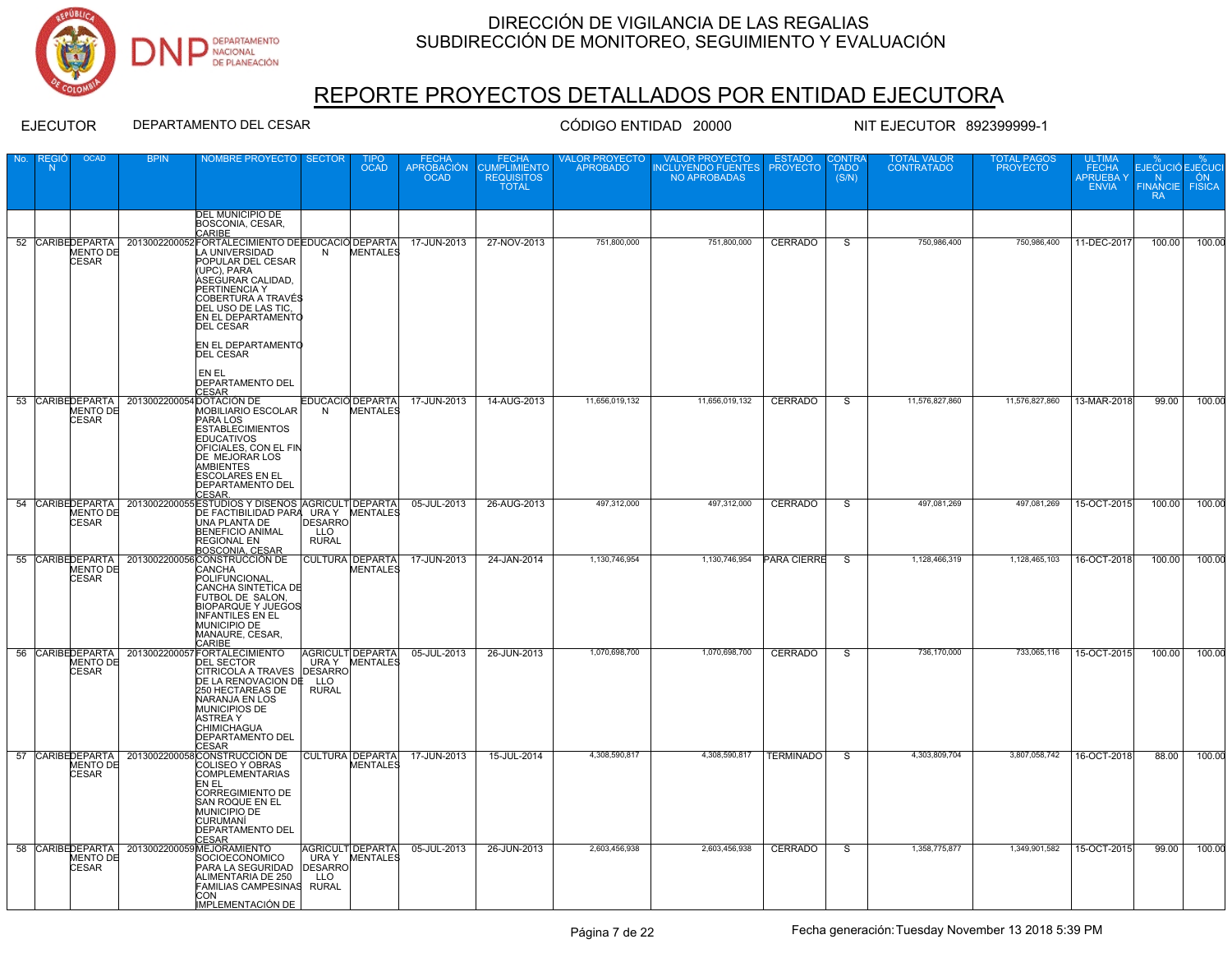

# REPORTE PROYECTOS DETALLADOS POR ENTIDAD EJECUTORA

| No. | REGIO<br>-N | <b>OCAD</b>                     | <b>BPIN</b> | NOMBRE PROYECTO   SECTOR                                                                                                                                                                                                                      |                                       | <b>TIPO</b><br><b>OCAD</b>             | FECHA<br>APROBACIÓN<br><b>OCAD</b> | FECHA<br>CUMPLIMIENTO<br>REQUISITOS<br><b>TOTAL</b> | VALOR PROYECTO<br>APROBADO | VALOR PROYECTO<br>INCLUYENDO FUENTES<br>NO APROBADAS | <b>ESTADO</b><br><b>PROYECTO</b>   | CONTRA<br><b>TADO</b><br>(S/N) | TOTAL VALOR<br><b>CONTRATADO</b> | TOTAL PAGOS<br><b>PROYECTO</b> | <b>ULTIMA</b><br>FECHA<br>APRUEBA Y<br><b>ENVIA</b> | EJECUCIÓ EJECUCI<br>N ÓN<br>FINANCIE FISICA<br><b>RA</b> |        |
|-----|-------------|---------------------------------|-------------|-----------------------------------------------------------------------------------------------------------------------------------------------------------------------------------------------------------------------------------------------|---------------------------------------|----------------------------------------|------------------------------------|-----------------------------------------------------|----------------------------|------------------------------------------------------|------------------------------------|--------------------------------|----------------------------------|--------------------------------|-----------------------------------------------------|----------------------------------------------------------|--------|
|     |             |                                 |             | <b>MODELOS PILOTOS DE</b><br>PRODUCC<br>HORTALIZAS, PLATANO<br>Y FRUTA EN LOS<br>MUNICIPIOS DEL<br>COPEY, AGUSTIN<br>CODAZZI, LA PAZ,<br><u>MANAURÉ,</u>                                                                                      |                                       |                                        |                                    |                                                     |                            |                                                      |                                    |                                |                                  |                                |                                                     |                                                          |        |
|     |             | <b>CESAR</b>                    |             | 59 CARIBEDEPARTA 2013002200060 CONSTRUCCIÓN DE<br>MENTO DE CERRAMIENTO EN<br>PREDIO DE LA<br><b>UNIVERSIDAD</b><br>POPULAR DEL CESAR<br><b>SECCIONAL</b><br>MUNINICIPIO DE<br>AGUACHICA, CESAR,<br>CARIBE                                     | N                                     | EDUCACIÓ DEPARTA<br><b>MENTALES</b>    | 17-JUN-2013                        | 15-JUL-2013                                         | 738,062,881                | 738,062,881                                          | CERRADO                            | $\overline{s}$                 | 736,373,006                      | 736,373,006                    | 12-DEC-2017                                         | 100.00                                                   | 100.00 |
|     |             | MENTO DE<br><b>CESAR</b>        |             | 60 CARIBEDEPARTA 2013002200061 IMPLEMENTACIÓN<br><b>ACTIVIDADES PARA</b><br>TERMINACIÓN Y<br>AMPLIACIÓN CANAL<br>AGUAS LLUVIAS EN LOS<br><b>BARRIOS LA</b><br>CONCENTRACIÓN,<br>SAN PEDRO Y LA<br><b>ESPERANZA PAILITAS.</b><br>CESAR, CARIBE | <b>TERRITOR</b><br>$\overline{10}$    | <b>CIUDAD Y MENTALES</b>               | VIVIENDA, DEPARTA 20-AUG-2013      | 10-SEP-2013                                         | 375.127.346                | 375, 127, 346                                        | CERRADO                            | $\overline{s}$                 | 374.060.587                      | 374,060,587                    | 15-OCT-2015                                         | 100.00                                                   | 100.00 |
| 61  |             | <b>MENTO DE</b><br>CESAR        |             | CARIBEDEPARTA   2013002200062 PREVENCIÓN Y<br>CONTROL DE LA RABIA URA Y MENTALES<br><b>BOVINA DE ORIGEN</b><br>SILVESTRE EN ZONAS<br><b>GANADERAS DEL</b><br>DEPARTAMENTO DEL<br>CESAR                                                        | <b>DESARRO</b><br>LLO<br><b>RURAL</b> | AGRICULT DEPARTA                       | 05-JUL-2013                        | 26-JUN-2013                                         | 415.514.170                |                                                      | 415,514,170 DESAPROBAD<br>$\Omega$ | N                              | $^{\circ}$                       | $^{\circ}$                     | 13-MAR-2015                                         | .00                                                      | .00    |
|     |             | <b>MENTO DE</b><br><b>CESAR</b> |             | 62 CARIBEDEPARTA 2013002200063ADECUACIÓN DEL<br>SISTEMA DE<br>TRATAMIENTO DE<br><b>AGUAS RESIDUALES</b><br>EN EL MUNICIPIO DE<br>TAMALAMEQUE,<br>CESAR.                                                                                       | <b>TERRITOR</b><br>ю                  | VIVIENDA, DEPARTA<br>CIUDAD Y MENTALES | 05-JUL-2013                        | 15-JUL-2013                                         | 812,909,828                | 812,909,828                                          | <b>TERMINADO</b>                   | s                              | 812,909,828                      | 624,987,518                    | 16-OCT-2018                                         | 77.00                                                    | 100.00 |
| 63  |             | <b>CESAR</b>                    |             | CARIBEDEPARTA 2013002200064 CONSTRUCCIÓN DEL VIVIENDA, DEPARTA<br>MENTO DE RELLENO SANITARIO CIUDAD Y MENTALES<br><b>REGIONAL DEL</b><br>NOROCCIDENTE DEL<br><b>DEPARTAMENTO DEL</b><br><b>CESAR</b>                                          | <b>TERRITOR</b><br>IO                 |                                        | 05-JUL-2013                        | 15-JUL-2013                                         | 3,100,166,947              | 3,100,166,947                                        | <b>TERMINADO</b>                   | S                              | 3,100,166,947                    | 2,590,661,764                  | 16-OCT-2018                                         | 84.00                                                    | 100.00 |
| 64  |             | <b>CESAR</b>                    |             | CARIBEDEPARTA 2013002200066 ADECUACIÓN DE<br>MENTO DE ESPACIO PÚBLICO<br>ESPACIO PÚBLICO EN<br>LA CALLE 2 ENTRE LA<br><b>TRONCAL Y LA</b><br>CARRERA 15 DEL<br><b>BARRIO SANTISIMA</b><br>TRINIDAD - CABECERA<br>CURUMANI, CESAR,<br>CARIBE   |                                       | <b>TRANSPO DEPARTA</b><br>RTE MENTALES | 05-JUL-2013                        | 15-JUL-2013                                         | 2,905,155,036              | 2,905,155,036                                        | <b>TERMINADO</b>                   | s.                             | 2,905,155,036                    | 2,903,604,773                  | 16-OCT-2018                                         | 100.00                                                   | 100.00 |
|     |             | <b>MENTO DE</b><br><b>CESAR</b> |             | 65 CARIBEDEPARTA 2013002200067 CONSTRUCCIÓN<br>SEGUNDA ETAPA DE<br>ALAMEDA Y SENDERO<br>URBANO DE LA CALLE 5<br>Y AVENIDA KENNEDY<br>EN EL MUNICIPIO DE<br>AGUACHICA, CESAR,<br><b>CARIBE</b>                                                 | RTE                                   | <b>TRANSPO DEPARTA</b><br>MENTALES     | 05-JUL-2013                        | 15-JUL-2013                                         | 8,690,879,542              | 8,690,879,542                                        | <b>TERMINADO</b>                   | S.                             | 8,675,715,530                    | 8,662,627,162                  | 16-OCT-2018                                         | 100.00                                                   | 100.00 |
|     |             | MENTO DE<br><b>CESAR</b>        |             | 66 CARIBEDEPARTA 2013002200069 CONSTRUCCIÓN DEL<br>NUEVO POZO<br><b>PROFUNDO Y LÍNEA DETERRITOR</b><br>IMPULSIÓN DEL<br>SISTEMA DE<br><b>ACUEDUCTO</b><br>CABECERA MUNICIPAL<br>DE ASTREA-<br><b>DEPARTAMENTO DEL</b><br>CESAR                | IO.                                   | VIVIENDA, DEPARTA<br>CIUDAD Y MENTALES | 05-JUL-2013                        | 10-SEP-2013                                         | 404,310,981                | 404,310,981                                          | <b>TERMINADO</b>                   | -S                             | 404,310,981                      | 300,726,650                    | 16-OCT-2018                                         | 74.00                                                    | 100.00 |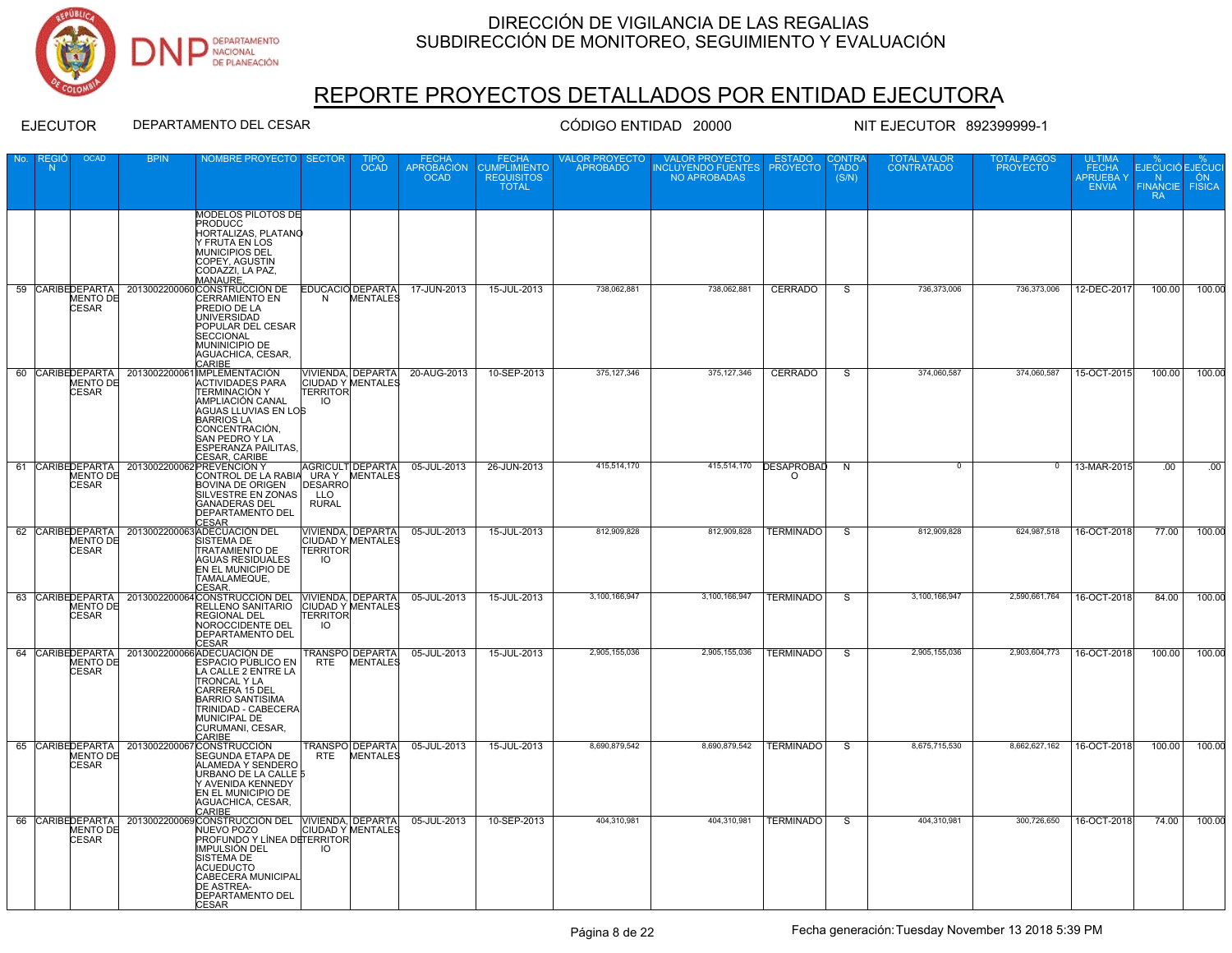

## REPORTE PROYECTOS DETALLADOS POR ENTIDAD EJECUTORA

| No. | N | <b>OCAD</b>              | <b>BPIN</b>                             | NOMBRE PROYECTO SECTOR                                                                                                                                                                                                                                                                                                                                                              |                                                | <b>OCAD</b>       | <b>APROBACIÓN</b><br><b>OCAD</b> | <b>CUMPLIMIENTO</b><br><b>REQUISITOS</b><br><b>TOTAL</b> | ROYECTO<br>APROBADO | <b>VALOR PROYECTO</b><br><b>INCLUYENDO FUENTES</b><br>NO APROBADAS | <b>PROYECTO</b>                    | <b>TADO</b><br>(S/N)    | <b>CONTRATADO</b> | <b>PROYECTO</b>           | <b>FECHA</b><br><b>APRUEBAY</b><br><b>ENVIA</b> | EJECUCIÓ EJECUCI<br>N<br><b>FINANCIE FISICA</b><br>- RA | ON 5   |
|-----|---|--------------------------|-----------------------------------------|-------------------------------------------------------------------------------------------------------------------------------------------------------------------------------------------------------------------------------------------------------------------------------------------------------------------------------------------------------------------------------------|------------------------------------------------|-------------------|----------------------------------|----------------------------------------------------------|---------------------|--------------------------------------------------------------------|------------------------------------|-------------------------|-------------------|---------------------------|-------------------------------------------------|---------------------------------------------------------|--------|
|     |   | MENTO DE<br><b>CESAR</b> |                                         | 67 CARIBEDEPARTA 2013002200070CONSTRUCCIÓN Y<br>MONTAJE DE<br><b>CUBIERTA EN</b><br><b>ESTRUCTURA</b><br>METÁLICA<br>REMODELACIÓN DE<br>INFRAESTRUCTURA<br><b>DEL POLIDEPORTIVO</b><br><b>CARLOS TOLEDO</b><br><b>FRANCO EN SAN</b><br>MARTÍN, CESAR,<br>CARIBE                                                                                                                     | CULTURA DEPARTA                                | <b>MENTALES</b>   | 05-JUL-2013                      | 02-SEP-2013                                              | 2,666,332,408       | 2,666,332,408                                                      | <b>CERRADO</b>                     | -S                      | 2,666,332,408     | 2,666,180,301             | $16-OCT-2018$                                   | 100.00                                                  | 100.00 |
|     |   | <b>CESAR</b>             |                                         | 68 CARIBEDEPARTA 2013002200071 CONSTRUCCIÓN DE MINAS Y DEPARTA<br>MENTO DE LAS REDES DE MEDIA YENERGÍA MENTALES<br>BAJA TENSIÓN PARA LA<br><b>ELECTRIFICACIÓN</b><br>RURAL DE LAS<br><b>VEREDAS DE LOS</b><br><b>MUNICIPIOS DE</b><br>PELAYA, LA GLORIA Y<br><b>SAN MARTIN DEL</b><br><b>DEPARTAMENTO DEL</b><br><b>CESAR</b>                                                       |                                                |                   | 05-JUL-2013                      | 28-FEB-2014                                              | 4,275,560,469       | 4,275,560,469                                                      | <b>TERMINADO</b>                   | $\overline{s}$          | 4,269,885,782     | 4,270,163,809             | 16-OCT-2018                                     | 100.00                                                  | 100.00 |
|     |   | MENTO DE<br><b>CESAR</b> | 69 CARIBEDEPARTA   2013002200073APOYO Y | FORTALECIMIENTO DE URA Y MENTALES<br>10 ASOCIACIONES<br>PESQUERAS DEL<br>COMPLEJO CENAGOSO RURAL<br>DE LA ZAPATOSA Y<br>ZONAS RIBEREÑAS                                                                                                                                                                                                                                             | AGRICULT DEPARTA<br><b>DESARRO</b><br>LLO.     |                   | 05-JUL-2013                      | 26-JUN-2013                                              | 400,015,220         | 400,015,220                                                        | <b>CERRADO</b>                     | <sub>S</sub>            | 398,946,000       | 398,946,000               | 15-OCT-2015                                     | 100.00                                                  | 100.00 |
|     |   | MENTO DE<br><b>CESAR</b> |                                         | 70 CARIBEDEPARTA   2013002200074 MEJORAMIENTO DE LA INCLUSIÓ DEPARTA<br>VÍA QUE COMUNICA AL N SOCIAL MENTALES<br>CORREGIMIENTO DE Y<br>ESTADOS UNIDOS CONRECONCIL<br>EL MUNICIPIO DE<br><b>BECERRIL</b><br><b>DEPARTAMENTO DEL</b><br>CESAR                                                                                                                                         | <b>IACIÓN</b>                                  |                   | 05-JUL-2013                      | 15-JUL-2013                                              | 12,892,023,100      | 12,892,023,100                                                     | <b>TERMINADO</b>                   | <sub>S</sub>            | 12,843,540,154    | 11,613,356,633            | 16-OCT-2018                                     | 90.00                                                   | 100.00 |
|     |   | MENTO DE<br><b>CESAR</b> |                                         | 71 CARIBEDEPARTA 2013002200075MEJORAMIENTO<br>DELAPRODUCTIVIDAD   URA Y MENTALES<br>Y CALIDAD DEL GRANODESARRO<br>DE CAFE MEDIANTE<br>LARENOVACION<br><b>DECAFETALES</b><br><b>ENVEJECIDOS YLA</b><br><b>IMPLEMENT</b><br><b>TACIONDEUN PLAN</b><br>PARA EL CONTROL<br><b>INTEGRADO DELA</b><br><b>BROCA Y LA ROYA</b><br><b>ENLAS CAFETERAS</b><br>DEPARTAMENTODELC<br><b>ESAR</b> | AGRICULT DEPARTA<br>LLO<br><b>RURAL</b>        |                   | 05-JUL-2013                      | 26-JUN-2013                                              | 180.496.000         |                                                                    | 180,496,000 DESAPROBAD<br>$\Omega$ | - N                     | $\overline{0}$    | $\overline{0}$            | 15-DEC-2014                                     | .00                                                     | .00    |
|     |   | <b>CESAR</b>             |                                         | 72 CARIBEDEPARTA 2013002200076 CONSTRUCCIÓN DE LA INCLUSIO DEPARTA<br>MENTO DE PLAZA DE MERCADO N SOCIAL MENTALES<br>DEL MUNICIPIO DE<br>PELAYA EN EL<br><b>DEPARTAMENTO DEL</b><br><b>CESAR</b>                                                                                                                                                                                    | Y<br><b>RECONCIL</b><br>IACIÓN                 |                   | 05-JUL-2013                      | 25-JUL-2013                                              | 1,208,225,442       | 1,208,225,442                                                      | <b>CERRADO</b>                     | $\overline{s}$          | 1,208,225,442     | 1,203,583,509             | 15-MAY-2018                                     | 100.00                                                  | 100.00 |
|     |   | MENTO DE<br><b>CESAR</b> |                                         | 73 CARIBEDEPARTA 2013002200077 CONSTRUCCIÓN<br><b>COMPLEJO</b><br><b>DEPORTIVO LAS</b><br>MACIEGAS RÍO DE<br>ORO, CESAR, CARIBE                                                                                                                                                                                                                                                     | <b>TERRITOR</b><br>IO                          | VIVIENDA, DEPARTA | 17-JUN-2013                      | 15-JUL-2013                                              | 2,197,425,646       | 2,197,425,646                                                      | <b>CERRADO</b>                     | <sub>S</sub>            | 2,197,425,646     | 2,197,425,646             | 16-OCT-2018                                     | 100.00                                                  | 100.00 |
|     |   | MENTO DE<br><b>CESAR</b> |                                         | 74 CARIBEDEPARTA 2013002200078 REHABILITACIÓN DE LAINCLUSIO DEPARTA<br>VÍA GONZALEZ ¿ EL<br>CHAMIZO, MEDIANTE<br>EL BACHEO, SOBRE<br>CARPETA Y<br><b>CONSTRUCCION DE</b><br>OBRAS DE ARTE EN EL<br>MUNICIPIO DE<br><b>GONZÁLEZ</b><br><b>DEPARTAMENTO DEL</b><br><b>CESAR</b>                                                                                                       | N SOCIAL MENTALES<br><b>RECONCIL</b><br>IACIÓN |                   | 05-JUL-2013                      | 15-JUL-2013                                              | 2.454.668.132       | 2.454.668.132                                                      | TERMINADO                          | $\overline{\mathbf{s}}$ | 2,454,668,132     | 3,361,573,102 16-OCT-2018 |                                                 | 137.00                                                  | 100.00 |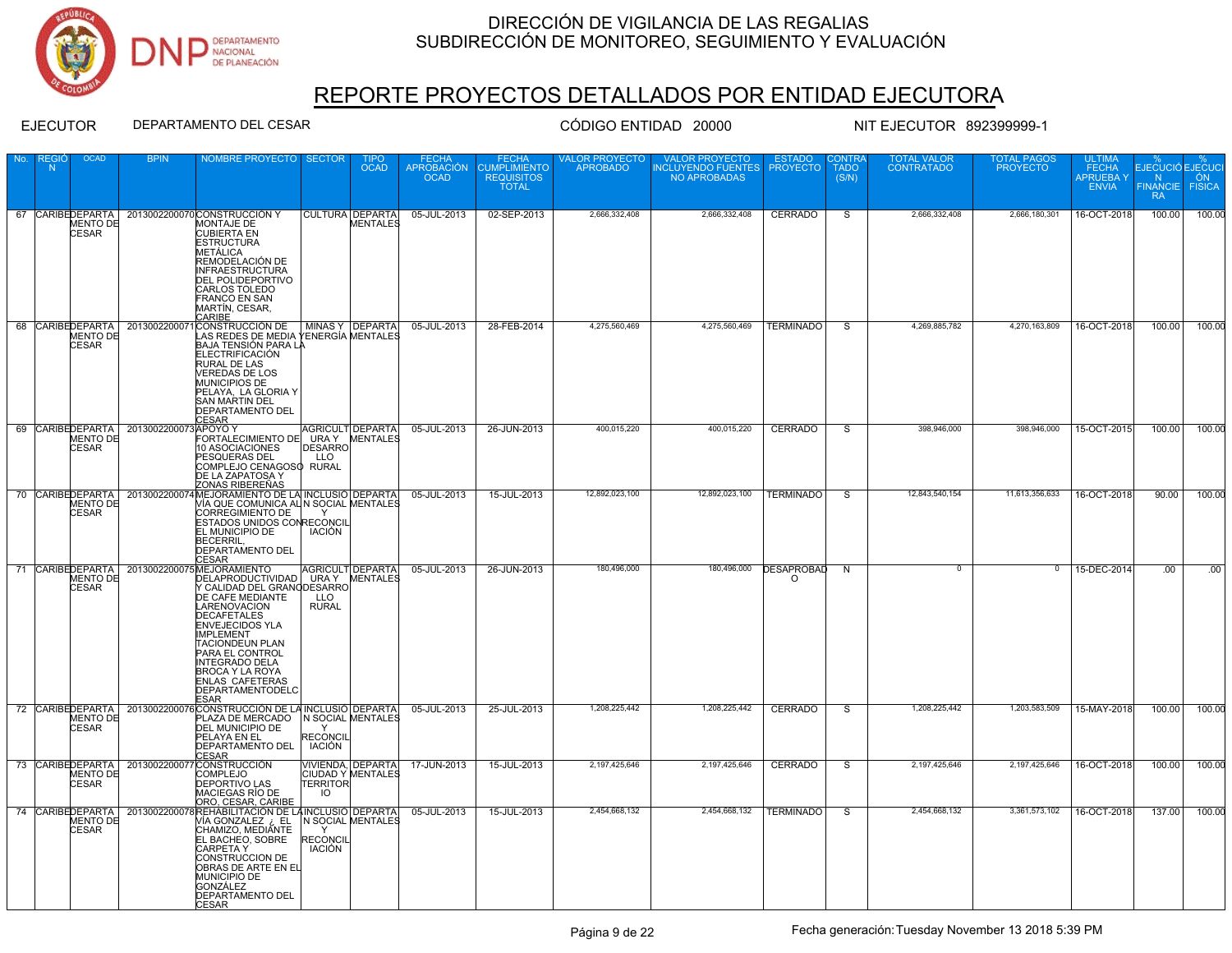

# REPORTE PROYECTOS DETALLADOS POR ENTIDAD EJECUTORA

| No. | N | <b>OCAD</b>              | <b>BPIN</b>                                 | NOMBRE PROYECTO SECTOR                                                                                                                                                                                                                                                                                                                                                                     |                                   | <b>OCAD</b>                               | <b>APROBACIÓN</b><br><b>OCAD</b> | <b>CUMPLIMIENTO</b><br><b>REQUISITOS</b><br><b>TOTAL</b> | ROYECTO<br>APROBADO | <b>VALOR PROYECTO</b><br><b>INCLUYENDO FUENTES</b><br>NO APROBADAS | ESTADO<br><b>PROYECTO</b>                    | <b>TADO</b><br>(S/N)    | <b>CONTRATADO</b> | <b>PROYECTO</b> | <b>FECHA</b><br><b>APRUEBAY</b><br><b>ENVIA</b> | EJECUCIÓ EJECUCI<br>N<br><b>FINANCIE FISICA</b><br><b>RA</b> | ON 5   |
|-----|---|--------------------------|---------------------------------------------|--------------------------------------------------------------------------------------------------------------------------------------------------------------------------------------------------------------------------------------------------------------------------------------------------------------------------------------------------------------------------------------------|-----------------------------------|-------------------------------------------|----------------------------------|----------------------------------------------------------|---------------------|--------------------------------------------------------------------|----------------------------------------------|-------------------------|-------------------|-----------------|-------------------------------------------------|--------------------------------------------------------------|--------|
|     |   | MENTO DE<br><b>CESAR</b> |                                             | 75 CARIBEDEPARTA 2013002200079MEJORAMIENTO DE LA AGRICULT DEPARTA<br>COMPETITIVIDAD Y  <br>SOSTENIBILIDAD DE LADESARRO<br><b>PRODUCCIÓN</b><br>AGROPECUARIA EN EL RURAL<br>DEPARTAMENTO DEL<br><b>CESAR, A TRAVÉS DE</b><br>LA APLICA CIÓN DEL<br><b>INCENTIVO A LA</b><br>CAPITALIZACIÓN<br>RURAL DEL CESAR A<br>LOS PEQUEÑOS Y<br>MEDIANOS<br>T6 CARIBEDEPARTA 2013002200080CONSTRUCCIÓN | LLO                               | URA Y MENTALES                            | 05-JUL-2013                      | 26-JUN-2013                                              | 2,700,000,000       |                                                                    | 2,700,000,000 DESAPROBAD<br>$\Omega$         | - S                     | 2,700,000,000     | 2,700,000,000   | 13-APR-2018                                     | .00                                                          | .00    |
|     |   | MENTO DE<br><b>CESAR</b> |                                             | REUBICACION DE 80<br><b>VIVIENDAS EN ZONA</b><br>DE ALTO RIES--GO NO<br>MITIGABLE DEL BARRIO RURAL<br>EL CABLE GAMARRA,                                                                                                                                                                                                                                                                    | DESARRO<br>LLO                    | AGRICULT DEPARTA<br>URAY MENTALES         | 05-JUL-2013                      | 15-JUL-2013                                              | 1,933,100,961       | 1,933,100,961                                                      | <b>TERMINADO</b>                             | - S                     | 1,933,100,961     | 1,816,177,525   | 16-OCT-2018                                     | 94.00                                                        | 100.00 |
|     |   | MENTO DE<br><b>CESAR</b> |                                             | T7 CARIBEDEPARTA 2013002200081CONSTRUCCIÓN DE<br>LAS OBRAS DEL<br>PROYECTO DE<br><b>ARQUITECTURA</b><br>BIOCLIMÁTICA PARA LASOSTENIB<br>NUEVA SEDE DE<br>CORPOCESAR, ETAPA<br>II. VALLEDUPAR,<br><b>CESAR, CARIBE</b>                                                                                                                                                                      | Y<br><b>DESARRO</b><br>LLO<br>LE. | AMBIENTE DEPARTA<br>MENTALES              | 17-JUN-2013                      | 26-JUL-2013                                              | 9,253,620,330       | 9,253,620,330                                                      | <b>CONTRATAD</b><br>O EN<br><b>EJECUCIÓN</b> | $\overline{\mathbf{s}}$ | 9,253,620,330     | 8,425,745,591   | 16-OCT-2018                                     | 91.00                                                        | 62.00  |
|     |   | MENTO DE<br>CESAR        |                                             | 78 CARIBEDEPARTA   2013002200084 IMPLANTACIÓN DE<br>COLISEO CUBIERTO Y<br>ELABORACION DE<br><b>ESTUDIOS Y DISEÑOS</b><br><b>COMPLEMENTARIOS</b><br><b>DE ESCENARIOS</b><br><b>DEPORTIVOS EN LAS</b><br><b>UNIDADES</b><br>RECREACIONALES DE<br>LOS MUNICIPIOS DE<br><b>ASTREA Y</b><br><b>CHIMICHAGUA</b><br><b>DEPARTAMENTO DEL</b><br><b>CESAR</b>                                       |                                   | CULTURA DEPARTA<br><b>MENTALES</b>        | 05-JUL-2013                      | 15-JUL-2013                                              | 474,974,654         | 474,974,654                                                        | <b>CERRADO</b>                               | <sub>S</sub>            | 474,956,025       | 474,956,025     | $11-JAN-2018$                                   | 100.00                                                       | 100.00 |
|     |   | MENTO DE<br><b>CESAR</b> | 79 CARIBEDEPARTA 2013002200085 SUMINISTRO E | <b>INSTALACIÓN DE DOS</b><br>(2) PARQUES<br><b>BIOSALUDABLES EN EL</b><br><b>BARRIO CALIXTO</b><br><b>OYAGA Y EL</b><br><b>CORREGIMIENTO DE</b><br>LA SIERRA PARA<br>PROMOVER ESTILOS<br>DE VIDA SALUDABLE<br>EN EL MUNICIPIO DE<br>CHIRIGUANÁ<br><b>DEPARTAMENTO DEL</b><br><b>CESAR</b>                                                                                                  |                                   | <b>CULTURA DEPARTA</b><br><b>MENTALES</b> | 17-FEB-2013                      | 15-JUL-2013                                              | 125,613,925         | 125,613,925                                                        | <b>TERMINADO</b>                             | -S                      | 125,613,925       | 125,613,921     | 16-OCT-2018                                     | 100.00                                                       | 100.00 |
|     |   | MENTO DE<br><b>CESAR</b> |                                             | 80 CARIBEDEPARTA 2013002200086MEJORAMIENTO Y<br>PAVIMENTACIÓN DE LA<br>VÍA DEL<br>CORREGIMIENTO LA<br><b>VICTORIA DE SAN</b><br><b>ISIDRO A</b><br><b>INTERSECCIÓN RUTA</b><br>49, DEPARTAMENTO<br>DEL CESAR                                                                                                                                                                               |                                   | <b>TRANSPO DEPARTA</b><br>RTE MENTALES    | 05-JUL-2013                      | 15-JUL-2013                                              | 13.523.012.700      | 13.523.012.700                                                     | <b>CERRADO</b>                               | -S                      | 13.523.012.700    | 13.523.012.700  | 15-MAY-2018                                     | 100.00                                                       | 100.00 |
|     |   | <b>CESAR</b>             |                                             | 81 CARIBEDEPARTA 2013002200087CONSTRUCCIÓN DE TRANSPO DEPARTA<br>LA CALLE 14 ENTRE<br>CARRERAS 14 Y 23,<br>CARRERA 14 ENTRE<br>CALLES 14 Y 15,<br>CARRERA 18A ENTRE<br>CALLES 21 Y 28 Y CALLE                                                                                                                                                                                              |                                   |                                           | 05-JUL-2013                      | 01-AUG-2013                                              | 3,626,360,683       |                                                                    | 3,626,360,683 PARA CIERRE                    | -S                      | 3,626,360,683     | 3,626,360,683   | 16-OCT-2018                                     | 100.00                                                       | 100.00 |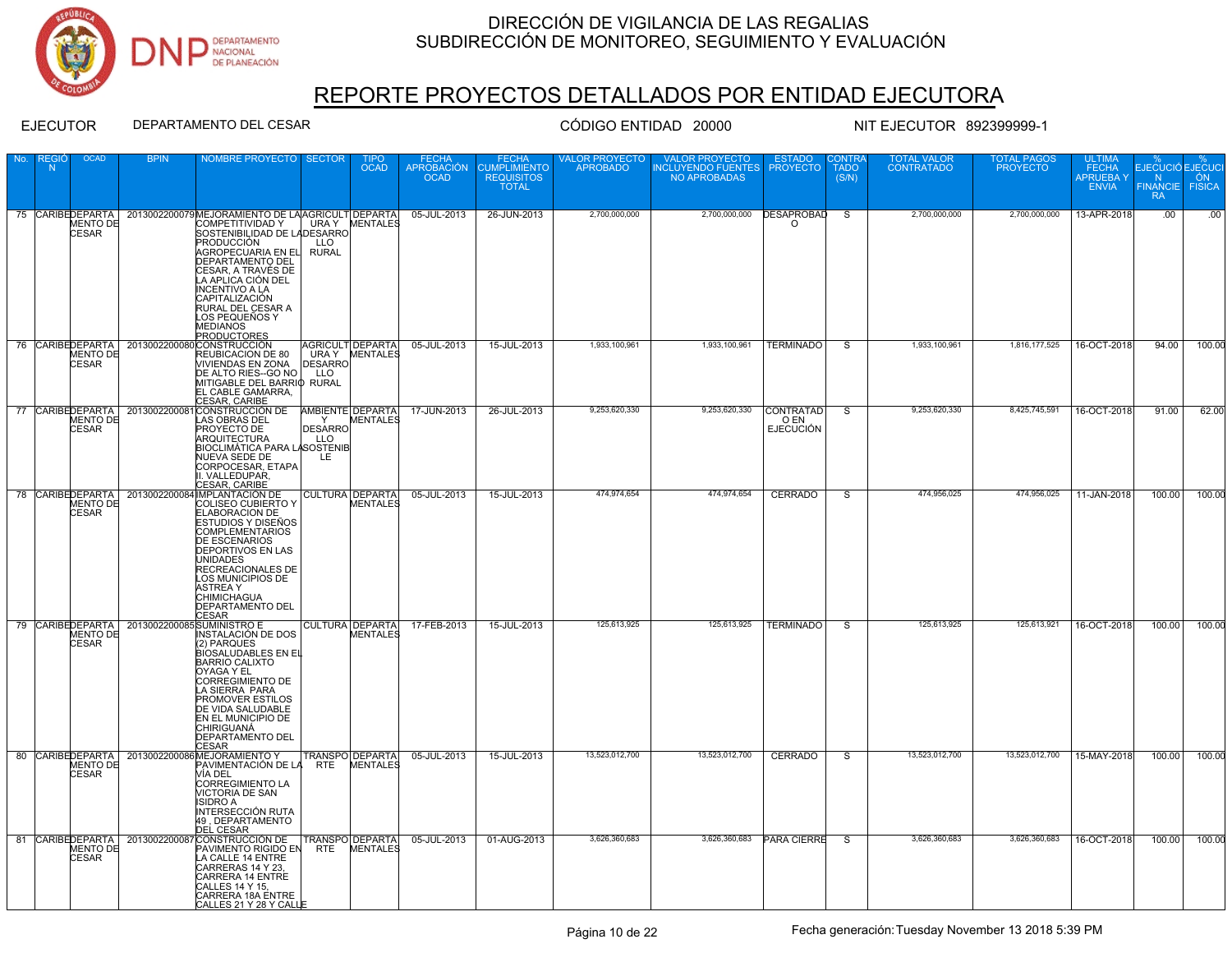

# REPORTE PROYECTOS DETALLADOS POR ENTIDAD EJECUTORA

| No. | <b>REGIO</b><br>N | <b>OCAD</b>                     | <b>BPIN</b>                              | NOMBRE PROYECTO   SECTOR                                                                                                                                                                                                                                                                                                                                                                         |                       | TIPO<br><b>OCAD</b>                        | FECHA<br>APROBACIÓN<br><b>OCAD</b> | FECHA<br><b>CUMPLIMIENTO</b><br><b>REQUISITOS</b><br><b>TOTAL</b> | <b>VALOR PROYECTO</b><br><b>APROBADO</b> | <b>VALOR PROYECTO</b><br>INCLUYENDO FUENTES PROYECTO<br>NO APROBADAS | <b>ESTADO</b>                 | CONTRA<br><b>TADO</b><br>(S/N) | <b>TOTAL VALOR</b><br><b>CONTRATADO</b> | <b>TOTAL PAGOS</b><br><b>PROYECTO</b> | <b>ULTIMA</b><br>FECHA<br>APRUEBA Y<br><b>ENVIA</b> | <b>EJECUCIÓ EJECUCI</b><br>N ÓN<br>FINANCIE FISICA<br><b>RA</b> |                  |
|-----|-------------------|---------------------------------|------------------------------------------|--------------------------------------------------------------------------------------------------------------------------------------------------------------------------------------------------------------------------------------------------------------------------------------------------------------------------------------------------------------------------------------------------|-----------------------|--------------------------------------------|------------------------------------|-------------------------------------------------------------------|------------------------------------------|----------------------------------------------------------------------|-------------------------------|--------------------------------|-----------------------------------------|---------------------------------------|-----------------------------------------------------|-----------------------------------------------------------------|------------------|
|     |                   |                                 |                                          | 24 ENTRE CARRERAS<br>18 Y 23A DEL<br>MUNICIPIO DE<br>BOSCONIA-CESAR                                                                                                                                                                                                                                                                                                                              |                       |                                            |                                    |                                                                   |                                          |                                                                      |                               |                                |                                         |                                       |                                                     |                                                                 |                  |
|     |                   | <b>MENTO DE</b><br>CESAR        |                                          | 82 CARIBEDEPARTA   2013002200088 MEJORAMIENTO DE LA VIVIENDA, DEPARTA  <br>LÌNEA DE<br>CONDUCCIÓN DEL<br>SISTEMA DE<br><b>ACUEDUCTO DE LA</b><br>CABECERA MUNICIPAL<br>DE SAN ALBERTO-<br><b>DEPARTAMENTO DEL</b><br>CESAR                                                                                                                                                                       | <b>TERRITOR</b><br>IO | CIUDAD Y MENTALES                          | 05-JUL-2013                        | 10-SEP-2013                                                       | 3,377,836,559                            | 3,377,836,559                                                        | <b>TERMINADO</b>              | S.                             | 3,377,836,559                           | 3,320,442,685                         | 16-OCT-2018                                         | 98.00                                                           | 100.00           |
|     |                   | CESAR                           |                                          | 83 CARIBEDEPARTA 2013002200089CONSTRUCCIÓN EN TRANSPO DEPARTA 05-JUL-2013<br>CARRERA 4G ENTRE 2<br>Y 26 EN EL MUNICIPIO<br><b>DE VALLEDUPAR</b><br><b>DEPARTAMENTO DEL</b><br>CESAR                                                                                                                                                                                                              |                       |                                            |                                    | 15-JUL-2013                                                       | 449,791,877                              | 449,791,877                                                          | <b>CERRADO</b>                | $\overline{s}$                 | 449,437,295                             | 447,467,449                           | 12-JAN-2018                                         | 99.00                                                           | 100.00           |
|     |                   | <b>MENTO DE</b><br><b>CESAR</b> |                                          | 84 CARIBEDEPARTA   2013002200091 CONSTRUCCIÓN DE<br>PAVIMENTO EN<br>CONCRETO RIGIDO DE<br>4000 PSI PARA LAS LAS<br><b>DIFERENTES CALLES Y</b><br><b>CARRERAS DEL</b><br>CASCO URBANO DEL<br>MUNICIPIO DE LA<br><b>GLORIA</b><br><b>DEPARTAMENTO DEL</b><br><b>CESAR</b>                                                                                                                          | RTE                   | <b>TRANSPO DEPARTA</b><br>MENTALES         | 17-JUN-2013                        | 15-JUL-2013                                                       | 2,244,810,251                            | 2,244,810,251                                                        | <b>PARA CIERRE</b>            | $\overline{s}$                 | 2,244,810,251                           | 2,244,345,873                         | 16-OCT-2018                                         | 100.00                                                          | 100.00           |
|     |                   |                                 |                                          | 85 CARIBEDEPARTA 20130022000920009200091000 DE VIVIENDA DEPARTA<br>MENTO DE UN POZO PROFUNDO CIUDAD Y MENTALES<br>CESAR MENTOR MADECUACIÓN DE LASTERRITOR<br><b>INSTALACIONES</b><br>FÍSICAS Y ELEVACIÓN<br>DE LA TUBERÍA DE<br><b>FUNDA EN LOS POZOS</b><br>NO. 2 Y NO. 5 DE<br><b>EXTRACCIÓN DE</b><br>AGUAS<br>SUBTERRANEAS DEL<br>SISTEMAS DE<br><b>ACUEDUCTO DEL</b><br><b>MUNICIPIO DE</b> | IO.                   |                                            | 20-AUG-2013                        | 10-SEP-2013                                                       | 1,241,875,351                            | 1,241,875,351                                                        | <b>TERMINADO</b>              | S.                             | 1,241,875,351                           | 463,311,297                           | 16-OCT-2018                                         | 37.00                                                           | 100.00           |
|     |                   | MENTO DE<br><b>CESAR</b>        |                                          | 60 CARIBEDEPARTA 2013002200093 DESARROLLO DE<br><b>ACTIVIDADES DE</b><br>RECONSTRUCCIÓN DE<br><b>LAS REDES</b><br><b>ELÉCTRICAS PARA</b><br><b>FAMILIAS VÍCTIMAS</b><br>DEL CONFLICTO EN EL<br>CORREGIMIENTO DE<br><b>SANTA ISABEL</b><br>MUICIPIO DE<br><b>CURUMANI</b><br><b>DEPARTAMENTO DEL</b><br>CESAR                                                                                     |                       | MINAS Y DEPARTA<br><b>ENERGÍA MENTALES</b> | 27-JUN-2014                        |                                                                   | 1,285,137,992                            | 1,285,137,992                                                        | <b>DESAPROBAD</b><br>$\Omega$ | $\overline{N}$                 | $\overline{0}$                          | $\overline{0}$                        | 13-MAR-2015                                         | .00                                                             | $\overline{.00}$ |
|     |                   | <b>MENTO DE</b><br><b>CESAR</b> | 87 CARIBEDEPARTA 2013002200094ADECUACIÓN | <b>MEJORAMIENTO DEL</b><br>POLIDEPORTIVO JOSE<br><b>ABRAHAM ATUESTA Y</b><br><b>PAVIMENTACION DE</b><br>LAS VIAS DE ACCESO '<br><b>CIRCUNDANTES</b><br>MUNICIPIO DE LA PAZ,<br>88 CARIBEDEPARTA 2013002200096CONSTRUCCION DE                                                                                                                                                                     |                       | CULTURA DEPARTA<br>MENTALES                | 17-JUN-2013                        | 24-JAN-2014                                                       | 2.960.901.632                            |                                                                      | 2,960,901,632 PARA CIERRE     | S                              | 2.957.712.557                           | 2.957.545.968                         | 16-OCT-2018                                         | 100.00                                                          | 100.00           |
|     |                   | MENTO DE<br><b>CESAR</b>        |                                          | TRES PUENTES<br><b>RURALES Y DOS</b><br><b>URBANOS EN EL</b><br><b>MUNICIPIO DE</b><br>PAILITAS,<br><b>DEPARTAMENTO DEL</b>                                                                                                                                                                                                                                                                      | RTE                   | <b>TRANSPO DEPARTA</b><br><b>MENTALES</b>  | 05-JUL-2013                        | 18-JUL-2013                                                       | 2,426,005,274                            | 2,426,005,274                                                        | TERMINADO                     | $\overline{s}$                 | 2,425,844,748                           | 2,425,844,715   16-OCT-2018           |                                                     | 100.00                                                          | 100.00           |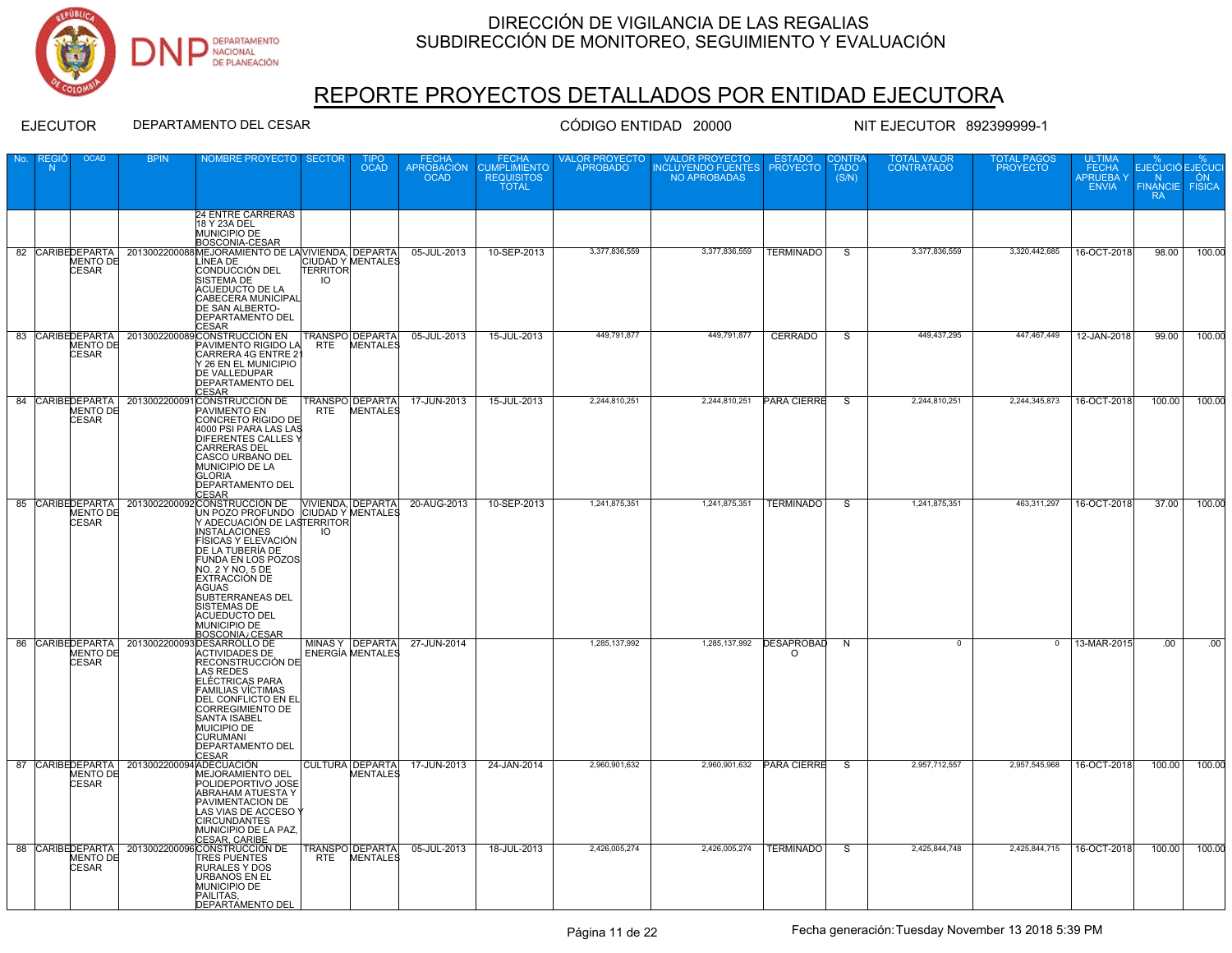

# REPORTE PROYECTOS DETALLADOS POR ENTIDAD EJECUTORA

| No.             | N               | <b>OCAD</b>                     |                                           | <b>NOMBRE PROYECTO SECTOR</b>                                                                                                                                                                                                                                                                                          |                                       | <b>OCAD</b>                         | <b>APROBACIÓN</b><br><b>OCAD</b> | <b>CUMPLIMIENTO</b><br><b>REQUISITOS</b><br><b>TOTAL</b> | VALOR PROYE <u>CTO_</u><br><b>APROBADO</b> | <b>VALOR PROYECTO</b><br><b>INCLUYENDO FUENTES PROYECTO</b><br>NO APROBADAS |                                       | <b>TADO</b><br>(S/N)    | <b>CONTRATADO</b> | <b>PROYECTO</b> | <b>FECHA</b><br><b>APRUEBAY</b><br><b>ENVIA</b> | EJECUCIÓ EJECUCI<br>N<br><b>FINANCIE FISICA</b><br><b>RA</b> | ON .   |
|-----------------|-----------------|---------------------------------|-------------------------------------------|------------------------------------------------------------------------------------------------------------------------------------------------------------------------------------------------------------------------------------------------------------------------------------------------------------------------|---------------------------------------|-------------------------------------|----------------------------------|----------------------------------------------------------|--------------------------------------------|-----------------------------------------------------------------------------|---------------------------------------|-------------------------|-------------------|-----------------|-------------------------------------------------|--------------------------------------------------------------|--------|
|                 |                 |                                 |                                           | <b>CESAR</b>                                                                                                                                                                                                                                                                                                           |                                       |                                     |                                  |                                                          |                                            |                                                                             |                                       |                         |                   |                 |                                                 |                                                              |        |
|                 |                 | <b>CESAR</b>                    |                                           | 69 CARIBEDEPARTA 2013002200097ESTUDIOS Y DISEÑOS CULTURA DEPARTA<br>DE ARQUITECTURA E MENTALES<br>INGENIERIA PARA LA<br>REMODELACION Y<br>ADECUACION DE LOS<br>PARQUES VALLE MEZA<br>SICARARE, LA<br>NEVADA Y LA CANCHA<br>DE FUTBOL DEL<br>BARRIO DIVINO NIÑO<br><b>DEL MUNICIPIO DE</b><br><b>VALLEDUPAR - CESAR</b> |                                       |                                     | 24-JAN-2013                      | 22-OCT-2013                                              | 388,257,104                                | 388,257,104                                                                 | <b>PARA CIERRE</b>                    | $\overline{s}$          | 388,254,472       | 388,254,472     | 16-OCT-2018                                     | 100.00                                                       | 100.00 |
|                 |                 | MENTO DE<br><b>CESAR</b>        |                                           | 90 CARIBEDEPARTA   2013002200099 ESTUDIOS Y DISEÑOS CULTURA DEPARTA<br><b>ARQUITECTONICOS Y</b><br>DE INGENIERÍA PARA<br>LA CONSTRUCCIÓN,<br>REMODELACIÓN Y<br>ADECUACIÓN DE<br><b>ESCENARIOS</b><br><b>DEPORTIVOS EN LA</b><br><b>VILLA OLÍMPICA DEL</b><br>MUNICIPIO DE<br>VALLEDUPAR, CESAR                         |                                       | <b>MENTALES</b>                     | 25-JAN-2013                      | 22-OCT-2013                                              | 948.126.448                                | 948.126.448                                                                 | CONTRATAD<br>O EN<br><b>EJECUCIÓN</b> | ड                       | 946.908.767       | 847,814,696     | 16-OCT-2018                                     | 89.00                                                        | 99.00  |
|                 | 91 CARIBERegión | Caribe                          |                                           | 2014000020020 CONSTRUCCIÓN DE<br>PAVIMENTO Y<br><b>ANDENES EN</b><br>CONCRETO RÍGIDO EN<br><b>VÍAS URBANAS DE</b><br>MUNICIPIOS DE SAN<br>ALBERTO, SAN<br>MARTÍN, AGUACHICA,<br>LA GLORIA, PELAYA,<br>TAMALAMEQUE.<br>PAILITAS, ASTREA, EL<br>PASO, EL COPEY,<br>AGUSTÍN CODAZZI Y<br>VALLEDUPAR, CESAR                | <b>RTE</b>                            | ES                                  | TRANSPOREGIONAL 25-SEP-2014      | 29-SEP-2014                                              | 29,928,017,880                             | 32,538,218,707                                                              | <b>TERMINADO</b>                      | s                       | 32,512,390,115    | 32,510,582,112  | 16-OCT-2018                                     | 100.00                                                       | 100.00 |
|                 |                 | <b>MENTO DE</b><br><b>CESAR</b> |                                           | 92 CARIBEDEPARTA 2014002200001 CONSTRUCCIÓN DEL MINAS Y DEPARTA<br>SISTEMA DE<br><b>ELECTRIFICACION</b><br>RURAL PARA CINCO<br>VEREDAS Y PUNTAS Y<br><b>COLAS DE LAS</b><br>VEREDAS LA DORADA<br>Y EL LORO EN SAN<br>MARTÍN, CESAR,<br>CARIBE                                                                          |                                       | <b>ENERGÍA MENTALES</b>             | 04-APR-2014                      | 28-MAY-2014                                              | 2,458,641,096                              | 2,458,641,096                                                               | <b>TERMINADO</b>                      | s                       | 2,456,214,752     | 2,173,431,968   | 16-OCT-2018                                     | 88.00                                                        | 100.00 |
|                 |                 | <b>MENTO DE</b><br><b>CESAR</b> | 93 CARIBEDEPARTA 2014002200003SERVICIO DE | <b>TRANSPORTE</b><br><b>ESCOLAR PARA LOS</b><br>NIÑOS, NIÑAS Y<br><b>ADOLESCENTES EN</b><br>todo el el<br><b>DEPARTAMENTO DEL</b><br><b>CESAR, CARIBI</b>                                                                                                                                                              | N                                     | EDUCACIÓ DEPARTA<br><b>MENTALES</b> | 10-MAR-2014                      | 05-MAR-2014                                              | 1,895,139,426                              | 1,895,139,426                                                               | <b>TERMINADO</b>                      | s                       | 1,895,139,426     | 1,895,139,426   | 16-OCT-2018                                     | 89.00                                                        | 29.00  |
| $\overline{94}$ |                 | MENTO DE<br><b>CESAR</b>        |                                           | CARIBEDEPARTA 2014002200004 APLICACIÓN DEL<br><b>INCENTIVO A LA</b><br><b>CAPITALIZACION</b><br><b>RURAL DEL CESAR</b><br>PARA LOS PEQUEÑOS<br>Y MEDIANO<br>PRODUCTORES, CON<br>EL FIN DE MEJORAR LA<br><b>PRO DUCTIVIDAD Y</b><br>COMPETITIVIDAD DEL<br><b>SECTOR</b><br>AGROPECUARIO EN EL<br><b>CESAR</b>           | <b>DESARRO</b><br>LLO<br><b>RURAL</b> | AGRICULT DEPARTA<br>URA Y MENTALES  | 04-APR-2014                      | 14-APR-2014                                              | 2,700,000,000                              | 2,700,000,000                                                               | TERMINADO                             | $\overline{\mathbf{s}}$ | 2,700,000,000     | 2,700,000,000   | 16-OCT-2018                                     | 100.00                                                       | 100.00 |
|                 |                 | <b>MENTO DE</b><br><b>CESAR</b> |                                           | 95 CARIBEDEPARTA   2014002200005 MEJORAMIENTO Y<br>FORTALECIMIENTO DE<br>LA DEMANDA<br><b>ESTUDIANTIL</b><br><b><i>NULNERABLE DE</i></b>                                                                                                                                                                               | N                                     | EDUCACIÓ DEPARTA<br>MENTALES        | 31-JAN-2014                      | 05-MAR-2014                                              | 7,420,000,000                              | 7,420,000,000                                                               | <b>TERMINADO</b>                      | $\overline{s}$          | 7,420,000,000     | 4,999,459,236   | 16-OCT-2018                                     | 67.00                                                        | 93.00  |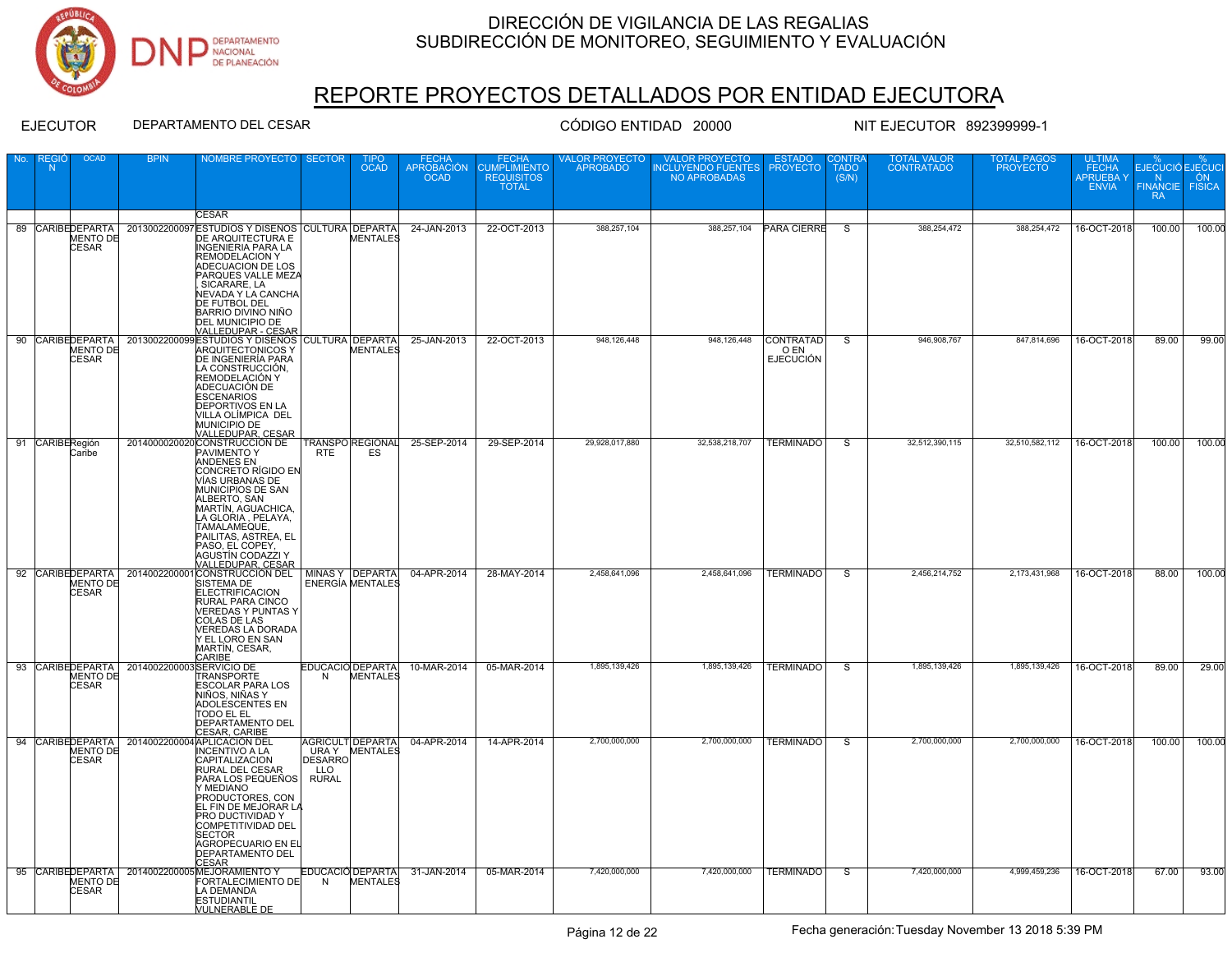

## REPORTE PROYECTOS DETALLADOS POR ENTIDAD EJECUTORA

| No. | REGI<br>- N | <b>OCAD</b>                     | <b>BPIN</b> | NOMBRE PROYECTO                                                                                                                                                                                                                                                                                                                | <b>SECTOR</b>               | TIPO<br><b>OCAD</b>                 | <b>FECHA</b><br><b>APROBACIÓN</b><br><b>OCAD</b> | <b>FECHA</b><br><b>CUMPLIMIENTO</b><br>REQUISITOS | VALOR PROYECTO<br><b>APROBADO</b> | VALOR PROYECTO<br>NCLUYENDO FUENTES | <b>ESTADO</b><br><b>PROYECTO</b> | :ONTR.<br><b>TADO</b><br>(S/N) | TOTAL<br><b>VALOR</b><br><b>CONTRATADO</b> | TOTAL PAGOS<br><b>PROYECTO</b> | <b>ULTIMA</b><br>FECHA<br>APRUEBA Y<br><b>ENVIA</b> | <b>EJECUCIÓ EJECUC</b><br>N ÓN<br>FINANCIE FISICA<br><b>RA</b> |        |
|-----|-------------|---------------------------------|-------------|--------------------------------------------------------------------------------------------------------------------------------------------------------------------------------------------------------------------------------------------------------------------------------------------------------------------------------|-----------------------------|-------------------------------------|--------------------------------------------------|---------------------------------------------------|-----------------------------------|-------------------------------------|----------------------------------|--------------------------------|--------------------------------------------|--------------------------------|-----------------------------------------------------|----------------------------------------------------------------|--------|
|     |             |                                 |             | <b>EDUCACIÓN</b><br>SUPERIOR OFICIAL A<br>ITRAVÉS DEL FONDO<br><b>FEDESCESAR EN EL</b><br><b>DEPARTAMENTO DEL</b><br><b>CESAR</b>                                                                                                                                                                                              |                             |                                     |                                                  |                                                   |                                   |                                     |                                  |                                |                                            |                                |                                                     |                                                                |        |
| 96  |             | <b>MENTO DE</b><br><b>CESAR</b> |             | CARIBEDEPARTA   2014002200006 FORTALECIMIENTO A EDUCACIÓ DEPARTA<br>LA CALIDAD<br>EDUCATIVA MEDIANTE<br><b>GRATUIDAD PARA</b><br>JÓVENES Y ADULTOS<br>DE LOS GRADOS 12 Y<br>13 Y LOS CICLOS 1 AL 6<br>EN EL DEPARTAMENTO<br><b>DEL CESAR</b>                                                                                   | N                           | <b>MENTALES</b>                     | 10-MAR-2014                                      | 05-MAR-2014                                       | 1,100,000,000                     | 1,100,000,000                       | <b>CERRADO</b>                   | S                              | 1,086,878,000                              | 1,086,878,000                  | 15-JUN-2018                                         | 99.00                                                          | 99.00  |
| 97  |             | <b>MENTO DE</b><br><b>CESAR</b> |             | CARIBEDEPARTA   2014002200008 FORTALECIMIENTO DE EDUCACIÓ DEPARTA   10-MAR-2014<br>LOS<br><b>ESTABLECIMIENTOS</b><br>EDU. CON<br>METODOLOGÍAS DE<br>APRENDIZAJE PARA EL<br>PROCESO DE<br>COMPETENCIAS DE<br><b>LECTURA Y</b><br><b>ESCRITURA EN EL</b><br><b>DEPARTAMENTO DEL</b><br>CESAR, CARIBE                             | N                           | <b>MENTALES</b>                     |                                                  | 05-MAR-2014                                       | 3,499,846,642                     | 3,499,846,642                       | CERRADO                          | $\overline{s}$                 | 3,499,660,920                              | 3,482,152,327                  | 15-AUG-2018                                         | 99.00                                                          | 100.00 |
| 98  |             | <b>MENTO DE</b><br>CESAR        |             | CARIBEDEPARTA   2014002200010 CONSTRUCCIÓN DEL<br>PARQUE " EL CAFÉ"<br>CORREGIMIENTO DE<br>SAN JOSÉ DE ORIENTE<br>MUNICIPIO DE LA PAZ<br>CESAR, CARIBE                                                                                                                                                                         |                             | CULTURA DEPARTA<br>MENTALES         | 13-JUN-2014                                      | 03-JUL-2014                                       | 3,923,605,040                     | 3,923,605,040                       | <b>TERMINADO</b>                 | <sub>S</sub>                   | 3,895,236,411                              | 3,755,153,877                  | 16-OCT-2018                                         | 96.00                                                          | 100.00 |
|     |             | <b>MENTO DE</b><br><b>CESAR</b> |             | 99 CARIBEDEPARTA   2014002200011 CONSTRUCCIÓN DE LA COMERCI DEPARTA<br>PLAZA DE MERCADO<br>DEL MUNICIPIO DE<br><b>BOSCONIA,</b><br>DEPARTAMENTO DEL TURISMO<br><b>CESAR</b>                                                                                                                                                    | O.<br><b>INDUSTRI</b><br>AY | <b>MENTALES</b>                     | 13-JUN-2014                                      | 05-DEC-2014                                       | 5.327.307.830                     | 5.327.307.830                       | <b>TERMINADO</b>                 | s                              | 5.330.307.830                              | 5.215.334.867                  | 16-OCT-2018                                         | 98.00                                                          | 100.00 |
|     |             | MENTO DE<br><b>CESAR</b>        |             | 100 CARIBEDEPARTA   2014002200013 MEJORAMIENTO Y<br>FREHABILITACIÓN DE LA TRITE<br>CARRERA 16 Y<br>ADECUACIÓN DEL<br>ESPACIO PÚBLICO, EN<br><b>EL TRAMO</b><br><b>COMPRENDIDO ENTRE</b><br>LA GLORIETA NORTE<br>SALIDA A VALLEDUPAR<br>Y GLORIETA SUR<br>SALIDA A BECERRIL, EN<br>EL MUNICIPIO DE<br>AGUSTÍN CODAZZI<br>CESAR. |                             | <b>TRANSPO DEPARTA</b><br>MENTALES  | 13-JUN-2014                                      | 02-JUL-2014                                       | 14,844,725,264                    | 14,844,725,264                      | <b>TERMINADO</b>                 | <sub>S</sub>                   | 14,844,725,264                             | 14,460,252,738                 | 16-OCT-2018                                         | 97.00                                                          | 100.00 |
|     |             | CESAR                           |             | 101 CARIBEDEPARTA 2014002200014 CONSTRUCCIÓN<br>MENTO DE NUEVO HOSPITAL<br><b>INMACULADA</b><br>CONCEPCIÓN DEL<br>MUNICIPIO DE<br>CHIMICHAGUA -<br>CESAR                                                                                                                                                                       | ON SOCIAL                   | SALUD Y DEPARTA<br>PROTECCIMENTALES | 04-NOV-2014                                      | 24-SEP-2014                                       | 9,283,949,568                     | 10,995,144,125                      | <b>TERMINADO</b>                 | $\overline{s}$                 | 10,935,919,442                             | 9,247,922,635                  | 16-OCT-2018                                         | 84.00                                                          | 100.00 |
|     |             | <b>CESAR</b>                    |             | 102 CARIBEDEPARTA 2014002200016MEJORAMIENTO DEL CULTURA DEPARTA<br>MENTO DE PARQUE ¿LÚDICO- MENTALES<br><b>RECREATIVO</b><br><b>MARENCO" Y SU</b><br>ESPACIO PÚBLICO. EN<br>EL MUNICIPIO DE SAN<br><b>DIEGO EN EL</b><br><b>DEPARTAMENTO DEL</b><br><b>CESAR</b>                                                               |                             |                                     | 13-JUN-2014                                      | 30-JUN-2014                                       | 1,964,366,581                     | 1,964,366,581                       | <b>CERRADO</b>                   | $\overline{s}$                 | 1,949,296,447                              | 1,949,296,446                  | 11-JAN-2018                                         | 99.00                                                          | 100.00 |
|     |             | <b>MENTO DE</b><br><b>CESAR</b> |             | 103 CARIBEDEPARTA   2014002200017 FORTALECIMIENTO DE SALUD Y DEPARTA<br>LA ESTRATEGIA DE<br>RECUPERACIÓN<br><b>NUTRICIONAL EN</b><br>NIÑOS Y NIÑAS<br>MENORES DE CINCO                                                                                                                                                         | ÓN SOCIAL                   | <b>PROTECCIMENTALES</b>             | 03-JUN-2014                                      | 12-NOV-2014                                       | 4.044.600.000                     | 4.044.600.000                       | CERRADO                          | $\overline{s}$                 | 4.044.460.667                              | 3,123,648,839                  | 13-APR-2018                                         | 77.00                                                          | 100.00 |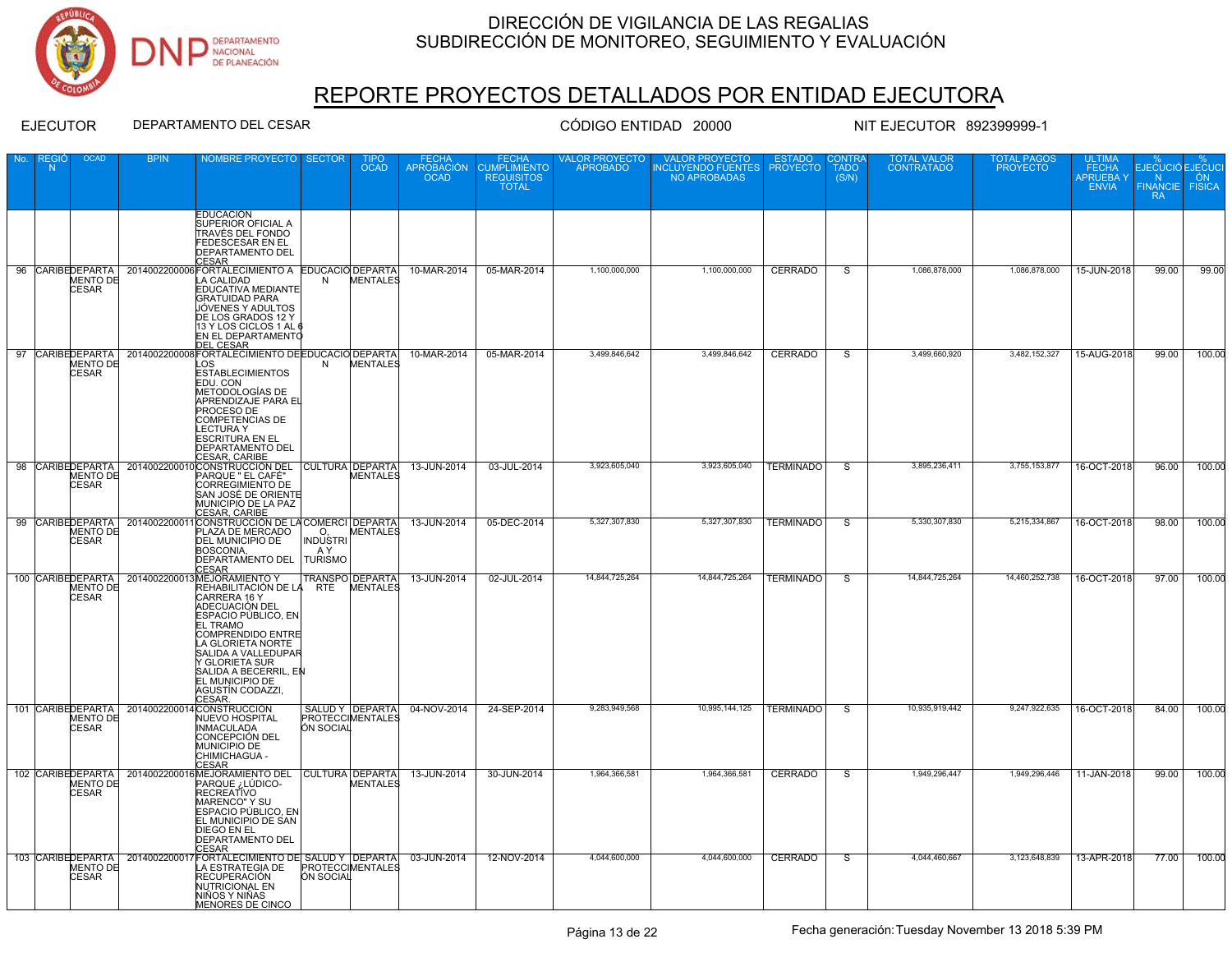

# REPORTE PROYECTOS DETALLADOS POR ENTIDAD EJECUTORA

| No. | N | <b>OCAD</b>              |                                                | NOMBRE PROYECTO SECTOR                                                                                                                                                                                                                                                                                                             |                                              | <b>OCAD</b>                                   | <b>APROBACIÓN</b><br><b>OCAD</b> | <b>CUMPLIMIENTO</b><br><b>REQUISITOS</b><br><b>TOTAL</b> | LOR PROYECTO<br>APROBADO | <b>VALOR PROYECTO</b><br>INCLUYENDO FUENTES PROYECTO<br><b>NO APROBADAS</b> |                                              | <b>TADO</b><br>(S/N) | <b>CONTRATADO</b> | <b>PROYECTO</b> | <b>FECHA</b><br><b>APRUEBAY</b><br><b>ENVIA</b> | <b>EJECUCIÓ EJECUCI</b><br>N<br><b>FINANCIE FISICA</b><br>-RA | ON .   |
|-----|---|--------------------------|------------------------------------------------|------------------------------------------------------------------------------------------------------------------------------------------------------------------------------------------------------------------------------------------------------------------------------------------------------------------------------------|----------------------------------------------|-----------------------------------------------|----------------------------------|----------------------------------------------------------|--------------------------|-----------------------------------------------------------------------------|----------------------------------------------|----------------------|-------------------|-----------------|-------------------------------------------------|---------------------------------------------------------------|--------|
|     |   |                          |                                                | (5) AÑOS EN EL<br><b>DÉPARTAMENTO DEL</b><br>CESAR                                                                                                                                                                                                                                                                                 |                                              |                                               |                                  |                                                          |                          |                                                                             |                                              |                      |                   |                 |                                                 |                                                               |        |
|     |   | MENTO DE<br><b>CESAR</b> |                                                | 104 CARIBEDEPARTA   2014002200019 FORTALECIMIENTO DE SALUD Y DEPARTA<br>LA RED DE<br>TRANSPORTE<br>ASISTENCIAL EN<br><b>SALUD EN EL</b><br><b>DEPARTAMENTO DEL</b><br>CESAR                                                                                                                                                        | ÓN SOCIAL                                    | PROTECCIMENTALES                              | 27-JUN-2014                      | 18-JUN-2014                                              | 589,670,000              | 589,670,000                                                                 | <b>CERRADO</b>                               | $\overline{s}$       | 589,670,000       | 589,670,000     | 15-MAR-2016                                     | 100.00                                                        | 100.00 |
|     |   | MENTO DE<br><b>CESAR</b> |                                                | 105 CARIBEDEPARTA   2014002200021 CONSTRUCCIÓN DE<br>100 VIP TIPO<br>UNIFAMILIAR Y 140 VIP TERRITOR<br>MULTIFAMILIAR EN LA<br>URBANIZACIÓN<br><b>GUILLERMO PALLARES</b><br><b>DEL MUNICIPIO DE</b><br>CHIRIGUANÁ, CESAR<br>106 CARIBEDEPARTA 2014002200022 REMODELACIÓN Y                                                          | IO.                                          | VIVIENDA. DEPARTA<br>CIUDAD Y MENTALES        | 24-JUL-2014                      | 18-NOV-2014                                              | 10,346,531,247           | 12,418,508,543                                                              | <b>CONTRATAD</b><br>O EN<br><b>EJECUCIÓN</b> | $\overline{s}$       | 12,418,508,543    | 10,177,838,269  | 16-OCT-2018                                     | 82.00                                                         | 99.00  |
|     |   | MENTO DE<br><b>CESAR</b> |                                                | ADECUACIÓN DEL<br><b>PARQUE DEL BARRIO</b><br>LA NEVADA DEL<br><b>MUNICIPIO DE</b><br>VALLEDUPAR - CESAR                                                                                                                                                                                                                           |                                              | CULTURA DEPARTA<br><b>MENTALES</b>            | 02-OCT-2014                      | 11-DEC-2014                                              | 5,770,348,351            | 5,770,348,351                                                               | <b>PARA CIERRE</b>                           | -S                   | 5,770,348,351     | 5,749,990,743   | 16-OCT-2018                                     | 100.00                                                        | 100.00 |
|     |   | MENTO DE<br><b>CESAR</b> |                                                | 107 CARIBEDEPARTA   2014002200024 FORTALECIMIENTO EL COMERCI DEPARTA<br>SECTOR<br>AGROINDUSTRIAL A<br><b>TRAVÉS DEL</b><br><b>MEJORAMIENTO DE</b><br>LOS PROCESOS DE<br><b>PRODUCCION DE</b><br>TRAPICHES<br>PANELEROS EN EL<br>MUNICIPIO GONZÁLEZ,<br><b>CESAR</b>                                                                | О.<br>INDUSTRI<br>A Y<br><b>TURISMO</b>      | MENTALES                                      | 04-NOV-2014                      | 18-SEP-2014                                              | 900, 104, 427            | 900,104,427                                                                 | CERRADO                                      | S                    | 898,439,410       | 858,460,170     | 11-JAN-2018                                     | 95.00                                                         | 100.00 |
|     |   | MENTO DE<br><b>CESAR</b> | 108 CARIBEDEPARTA   2014002200025 PREVENCIÓN Y | CONTROL DE LA RABIA URA Y MENTALES<br><b>BOVINA DE ORIGEN</b><br>SILVESTRE EN ZONAS<br><b>GANADERAS DEL</b><br><b>DEPARTAMENTO DEL</b><br><b>CESAR 2014</b>                                                                                                                                                                        | <b>DESARRO</b><br><b>LLO</b><br><b>RURAL</b> | AGRICULT DEPARTA                              | 04-NOV-2014                      | 18-SEP-2014                                              | 426.544.043              | 426.544.043                                                                 | <b>CERRADO</b>                               | S                    | 415.294.226       | 148.544.258     | 15-MAY-2018                                     | 90.00                                                         | 100.00 |
|     |   | MENTO DE<br><b>CESAR</b> |                                                | 109 CARIBEDEPARTA   2014002200026 CONSTRUCCIÓN DE VIVIENDA, DEPARTA<br>VIVIENDAS DE INTERESCIUDAD Y MENTALES<br>PRIORITARIO EN LA<br>URBANIZACIÓN SAUL<br><b>MANOSALVA</b><br>CORREGIMIENTO DE<br>VALENCIA DE JESUS<br>DEL MUNICIPIO DE<br>VALLEDUPAR, CESAR.<br>110 CARIBEDEPARTA 2014002200027FORTALECIMIENTO EN SALUD Y DEPARTA | <b>TERRITOR</b><br>$\overline{10}$           |                                               | 04-NOV-2014                      | 24-NOV-2014                                              | 2,319,533,034            | 2,319,533,034                                                               | <b>TERMINADO</b>                             | S,                   | 2,319,533,034     | 2,233,038,396   | 16-OCT-2018                                     | 96.00                                                         | 100.00 |
|     |   | MENTO DE<br><b>CESAR</b> |                                                | LA PRESTACIÓN DE<br>LOS SERVICIOS<br><b>MEDIANTE LA</b><br>ADQUISICIÓN DE<br>EQUIPOS PARA LA E.S.E<br><b>FRANCISCO CANOSSA</b><br>DEL MUNICIPIO DE<br>PELAYA, CESAR,<br>CARIBE                                                                                                                                                     | <b>ÓN SOCIAL</b>                             | PROTECCIMENTALES                              | 16-OCT-2014                      | 12-NOV-2014                                              | 769,082,376              | 769,082,376                                                                 | <b>CERRADO</b>                               | S.                   | 704,416,258       | 704,416,258     | 19-JUL-2016                                     | 92.00                                                         | 100.00 |
|     |   | MENTO DE<br><b>CESAR</b> |                                                | 111 CARIBEDEPARTA 2014002200028 CONSTRUCCIÓN<br>ARQUITECTÓNICA Y<br>URBANÍSTICA DE LA<br>PLAZA DE GOBIERNO<br>DEL CESAR, EN EL<br>MUNICIPIO DE<br>VALLEDUPAR.                                                                                                                                                                      | <b>TERRITOR</b><br>IO                        | VIVIENDA, DEPARTA<br><b>CIUDAD Y MENTALES</b> | 19-DEC-2014                      | 28-NOV-2014                                              | 11,784,158,180           | 11,784,158,180                                                              | <b>TERMINADO</b>                             | S.                   | 11,784,158,180    | 11,740,428,117  | 16-OCT-2018                                     | 100.00                                                        | 100.00 |
|     |   | <b>CESAR</b>             |                                                | 112 CARIBEDEPARTA 2014002200031CONSTRUCCIÓN DE VIVIENDA, DEPARTA<br>MENTO DE PAVIMENTO, GLORIETACIUDAD Y MENTALES<br>Y PARQUE LINEAL EN TERRITOR<br>LA CALLE DE ACCESO À IO<br>LA ESTACION DEL<br><b>FERROCARRIL EN EL</b><br><b>CORREGIMIENTO LA</b>                                                                              |                                              |                                               | 29-APR-2015                      | 20-MAY-2015                                              | 2.483.043.282            | 2,483,043,282                                                               | <b>CERRADO</b>                               | ड                    | 2,483,043,282     | 2,482,992,284   | 13-FEB-2018                                     | 100.00                                                        | 100.00 |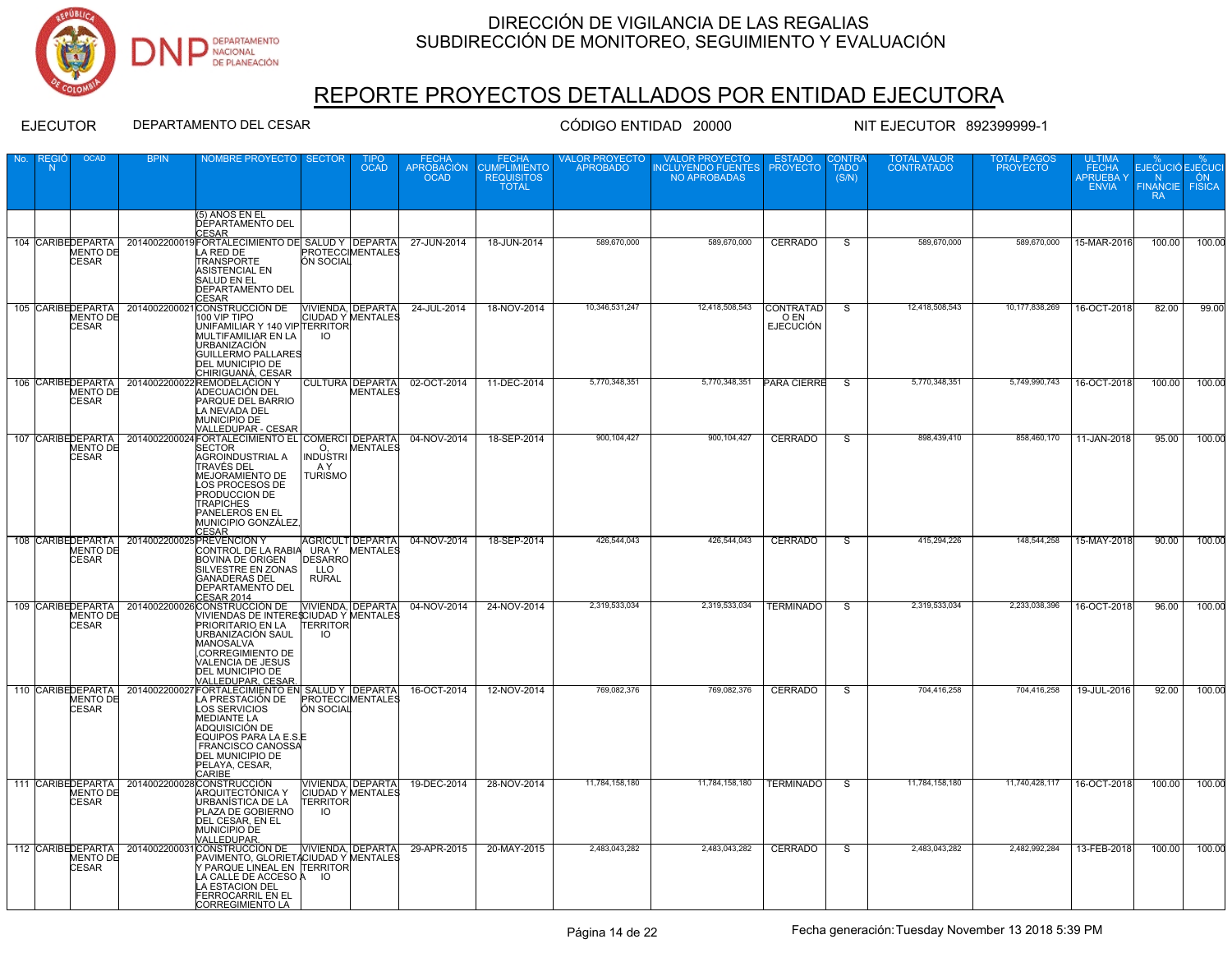

# REPORTE PROYECTOS DETALLADOS POR ENTIDAD EJECUTORA

| No. | N                | <b>OCAD</b>                                                                                |                           | NOMBRE PROYECTO SECTOR                                                                                                                                                                                                                                                                                       |                  | <b>OCAD</b>                         | <b>APROBACIÓN</b><br><b>OCAD</b> | <b>CUMPLIMIENTO</b><br><b>REQUISITOS</b><br><b>TOTAL</b> | <b>APROBADO</b> | <b>INCLUYENDO FUENTES</b><br>NO APROBADAS | <b>PROYECTO</b>                              | TADO<br>(S/N)  | <b>CONTRATADO</b> | <b>PROYECTO</b> | <b>FECHA</b><br><b>APRUEBAY</b><br><b>ENVIA</b> | EJECUCIÓ EJECUCI<br><b>N</b><br><b>FINANCIE FISICA</b><br><b>RA</b> | ON .   |
|-----|------------------|--------------------------------------------------------------------------------------------|---------------------------|--------------------------------------------------------------------------------------------------------------------------------------------------------------------------------------------------------------------------------------------------------------------------------------------------------------|------------------|-------------------------------------|----------------------------------|----------------------------------------------------------|-----------------|-------------------------------------------|----------------------------------------------|----------------|-------------------|-----------------|-------------------------------------------------|---------------------------------------------------------------------|--------|
|     |                  |                                                                                            |                           | <b>ESTACION GAMARRA,</b>                                                                                                                                                                                                                                                                                     |                  |                                     |                                  |                                                          |                 |                                           |                                              |                |                   |                 |                                                 |                                                                     |        |
|     | 113 CARIBERegión | Caribe                                                                                     | 2015000020006 SERVICIO DE | <b>CESAR</b><br><b>TRANSPORTE</b><br><b>ESCOLAR PARA LOS</b><br>NIÑOS, NIÑAS Y<br>ADOLESCENTES EN<br>TODO EL<br><b>DEPARTAMENTO DEL</b><br>CESAR                                                                                                                                                             | N                | <b>EDUCACIÓREGIONAL</b><br>ES       | 22-MAY-2015                      | 12-JUN-2015                                              | 2,512,584,700   | 2,512,584,700                             | <b>TERMINADO</b>                             | $\overline{s}$ | 2,512,584,700     | 2,512,584,700   | 16-OCT-2018                                     | 87.00                                                               | 35.00  |
|     | 114 CARIBERegión | Caribe                                                                                     |                           | 2015000020029 DOTACIÓN DE<br>EQUIPOS BIOMÉDICOS PROTECCI<br>Y MOBILIARIO<br><b>INTRAHOSPITALARIO</b><br>PARA LA E.S.E.<br><b>HOSPITAL REGIONAL</b><br>VOSÉ DAVID PADILLA<br>VILLAFAÑE EN EL<br><b>MUNICIPIO DE</b><br>THE CARIBE Departament 2015000100066 FORTALECIMIENTO A EDUCACIO OTROS                  | <b>ON SOCIAL</b> | ES                                  | SALUD Y REGIONAL 27-OCT-2015     | 31-OCT-2016                                              | 20,033,171,225  | 20,033,171,225                            | <b>CONTRATAD</b><br>O EN<br><b>EJECUCIÓN</b> | S.             | 19,741,480,591    | 17,347,555,487  | 16-OCT-2018                                     | 87.00                                                               | 74.00  |
|     |                  | Administrati<br>vo de la<br>Ciencia, la<br>Tecnología<br>Innovación,<br><u>Colciencias</u> |                           | LA OFERTA<br>POSGRADUAL DE<br>DOCENTES EN<br>MAESTRÍAS PARA LA<br><b>EXCELENCIA</b><br>ACADÉMICA, EN EL<br><b>DEPARTAMENTO DEL</b><br>CESAR                                                                                                                                                                  | N                |                                     | 18-DEC-2015                      |                                                          | 4.033.340.000   | 4.033.340.000                             | <b>DESAPROBAD</b><br>$\circ$                 | $\overline{N}$ | $\overline{0}$    | $\overline{0}$  | 16-OCT-2017                                     | .00                                                                 | .00    |
|     |                  | 116 CARIBEDEPARTA<br>MENTO DE<br><b>CESAR</b>                                              |                           | 2015002200001 FORTALECIMIENTO<br><b>DEL FONDO</b><br><b>FEDESCESAR PARA</b><br>QUE LA POBLACIÓN<br><b>VULNERABLE ACCEDA</b><br>A LA EDUCACIÓN<br>SUPERIOR EN EL<br><b>DEPARTAMENTO DEL</b><br>CESAR, AÑO 2015                                                                                                | N                | EDUCACIÓ DEPARTA<br><b>MENTALES</b> | 06-MAR-2015                      | 06-FEB-2015                                              | 7,420,000,000   | 7,420,000,000                             | <b>CONTRATAD</b><br>O EN<br><b>EJECUCIÓN</b> | <sub>S</sub>   | 7,419,999,999     | 6,900,056,869   | 16-OCT-2018                                     | 93.00                                                               | 82.00  |
|     |                  | <b>MENTO DE</b><br><b>CESAR</b>                                                            |                           | 117 CARIBEDEPARTA   2015002200002 MEJORAMIENTO DE<br><b>LAS CONDICIONES</b><br>ALIMENTARIAS DE LO\$<br>ADULTOS MAYORES RECONCIL<br>DEL DEPARTAMENTO<br>DEL CESAR, CARIBE                                                                                                                                     | Y<br>IACIÓN      | N SOCIAL MENTALES                   | INCLUSIO DEPARTA 06-MAR-2015     | 06-FEB-2015                                              | 14.942.995.556  | 14,942,995,556                            | <b>CERRADO</b>                               | S              | 13,891,018,849    | 11,074,226,830  | 15-JUN-2018                                     | 91.00                                                               | 100.00 |
|     |                  | <b>MENTO DE</b><br><b>CESAR</b>                                                            |                           | 118 CARIBEDEPARTA   2015002200003 FORTALECIMIENTO DE EDUCACIÓ DEPARTA  <br>LA CALIDAD<br>EDUCATIVA MEDIANTE<br>LA INTERPRETACIÓN<br>DE INSTRUMENTOS DE<br>EVALUACIÓN ESCOLAR<br><b>INTERNA TIPO SABER</b><br><b>EN LOS</b><br><b>ESTABLECIMIENTOS</b><br>EDU. DEL<br><b>DEPARTAMENTO DEL</b><br><b>CESAR</b> | N                | <b>MENTALES</b>                     | 06-MAR-2015                      | 06-FEB-2015                                              | 4,829,938,240   | 4,829,938,240                             | <b>CERRADO</b>                               | S              | 4,761,465,175     | 4,761,465,175   | 15-AUG-2018                                     | 99.00                                                               | 100.00 |
|     |                  | <b>MENTO DE</b><br><b>CESAR</b>                                                            |                           | 119 CARIBEDEPARTA   2015002200004 CONSTRUCCIÓN DE<br>PAVIMENTO EN<br>CONCRETO RÍGIDO EN<br><b>DIFERENTES</b><br><b>SECTORES UBICADOS</b><br>EN LA CABECERA<br>URBANA DEL<br>MUNICIPIO DE<br>TAMALAMEQUE<br><b>DEPARTAMENTO DEL</b><br>CESAR                                                                  | <b>RTE</b>       | <b>MENTALES</b>                     | TRANSPO DEPARTA 06-MAR-2015      | 06-FEB-2015                                              | 1,991,272,141   | 1,991,272,141                             | <b>CERRADO</b>                               | S              | 1,990,924,530     | 1,988,088,974   | 14-FEB-2018                                     | 100.00                                                              | 100.00 |
|     |                  |                                                                                            |                           | 120 CARIBEDEPARTA 201500220000800060007 TORRA SALUD Y DEPARTA<br>MENTO DE HOSPITAL PROTECOMENTALES<br>CESAR SAN ROQUE EN EL DIN SOCIAL<br>MUNICIPIO DE EL<br><b>COPEY EN EL</b><br><b>DEPARTAMENTO DEL</b><br>CESAR.                                                                                         |                  |                                     | 29-APR-2015                      | 18-MAY-2015                                              | 9,377,741,724   | 12,077,741,724                            | <b>TERMINADO</b>                             | S              | 11,998,325,101    | 8,664,371,022   | 16-OCT-2018                                     | 72.00                                                               | 100.00 |
|     |                  |                                                                                            |                           | 121 CARIBEDEPARTA   2015002200009 CONSTRUCCIÓN DE                                                                                                                                                                                                                                                            |                  |                                     | TRANSPO DEPARTA 29-APR-2015      | 19-MAY-2015                                              | 2,658,547,338   | 2,658,547,338                             | <b>CERRADO</b>                               | S              | 2,658,547,338     |                 | 2,647,778,160   16-OCT-2018                     | 100.00                                                              | 100.00 |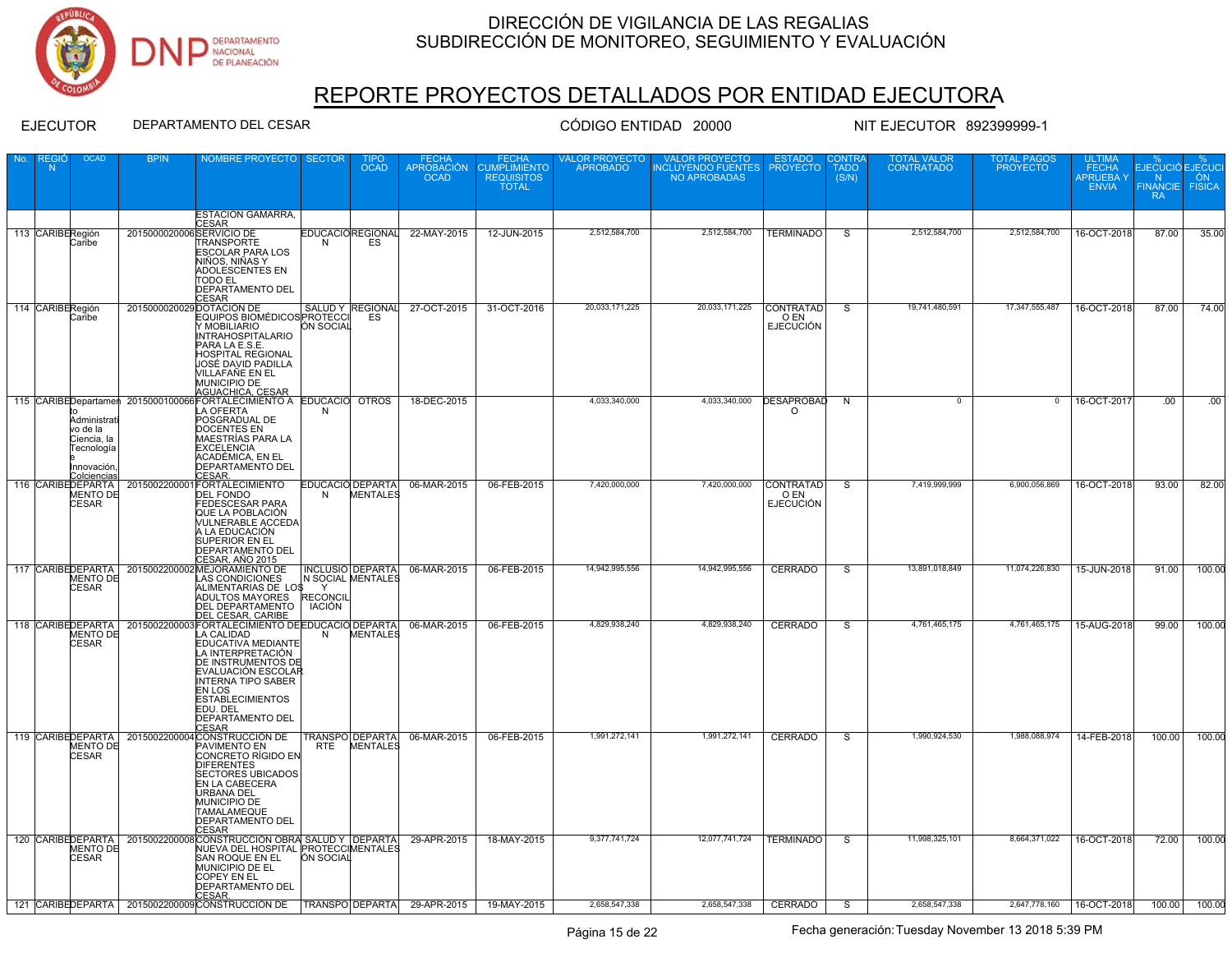

# REPORTE PROYECTOS DETALLADOS POR ENTIDAD EJECUTORA

| No. | N                | <b>OCAD</b>                     | NOMBRE PROYECTO SECTOR                                                                                                                                                                                                                                                                                                                                         |                                              | <b>OCAD</b>                  | ECHA<br>APROBACIÓN<br><b>OCAD</b> | <b>CUMPLIMIENTO</b><br><b>REQUISITOS</b><br><b>TOTAL</b> | VALOR PROYECTO<br><b>APROBADO</b> | <b>VALOR PROYECTO</b><br>INCLUYENDO FUENTES PROYECTO<br>NO APROBADAS |                                              | <b>TADO</b><br>(S/N) | <b>CONTRATADO</b> | <b>FOTAL PAC</b><br><b>PROYECTO</b> | <b>FECHA</b><br><b>APRUEBAY</b><br><b>ENVIA</b> | EJECUCIÓ EJECUCI<br>N<br>FINANCIE FISICA<br><b>RA</b> | ON .   |
|-----|------------------|---------------------------------|----------------------------------------------------------------------------------------------------------------------------------------------------------------------------------------------------------------------------------------------------------------------------------------------------------------------------------------------------------------|----------------------------------------------|------------------------------|-----------------------------------|----------------------------------------------------------|-----------------------------------|----------------------------------------------------------------------|----------------------------------------------|----------------------|-------------------|-------------------------------------|-------------------------------------------------|-------------------------------------------------------|--------|
|     |                  | <b>MENTO DE</b><br><b>CESAR</b> | <b>PAVIMENTO EN</b><br>CONCRETO<br><b>HIDRÁULICO DE LA</b><br>CALLE 4 ENTRE<br>CARRERA 1 Y 3, CALLE<br>7 ENTRE CARRERA 6 Y<br>12, CARRERA 2 ENTRE<br>CALLE 4 Y 5, Y<br>CARRERA 8 ENTRE<br>CALLE 12 Y 17 EN LA<br>CABECERA MUNICIPAL<br>DE CHIMICHAGUA -<br><b>CESAR</b>                                                                                        |                                              | RTE MENTALES                 |                                   |                                                          |                                   |                                                                      |                                              |                      |                   |                                     |                                                 |                                                       |        |
|     |                  | <b>CESAR</b>                    | 122 CARIBEDEPARTA 2015002200010SUBSIDIO EN ESPECIE AGRICULT DEPARTA<br>MENTO DE PARA MEJORAMIENTO URA Y MENTALES<br>DE VIVIENDA DE<br><b>MADRES</b><br>COMUNITARIAS EN EL<br><b>MUNICIPIO</b><br><b>AGUACHICA</b><br><b>DEPARTAMENTO DEL</b><br><b>CESAR</b>                                                                                                   | <b>DESARRO</b><br><b>LLO</b><br><b>RURAL</b> |                              | 29-APR-2015                       | 11-MAY-2015                                              | 2,605,318,475                     | 2,605,318,475                                                        | <b>TERMINADO</b>                             | S                    | 2,605,318,475     | 1,721,977,931                       | 16-OCT-2018                                     | 94.00                                                 | 95.00  |
|     |                  | MENTO DE<br><b>CESAR</b>        | 123 CARIBEDEPARTA 2015002200011 ESTUDIOS Y DISEÑOS EDUCACIÓ DEPARTA<br>ARQUITECTÓNICOS Y<br><b>CIVILES PARA LA</b><br>CONSTRUCCIÓN DE LA<br>SEGUNDA ETAPA DE LA<br><b>UNIVERSIDAD</b><br>NACIONAL, CAMPUS<br>CESAR EN LA PAZ Y<br>PARA EL CAMPUS DE<br>LA UNIVERSIDAD<br>FOPULAR DEL CESAR,<br>SEDE AGUACHICA.<br>124 CARIBEDEPARTA 2015002200013DESARROLLO DE | N                                            | <b>MENTALES</b>              | 14-APR-2015                       | 26-MAR-2015                                              | 2.140.000.000                     | 2.140.000.000                                                        | CERRADO                                      | $\overline{s}$       | 2.140.000.000     | 2,140,000,000                       | 12-JAN-2018                                     | 100.00                                                | 100.00 |
|     |                  | <b>MENTO DE</b><br><b>CESAR</b> | <b>OBRAS</b><br><b>COMPLEMENTARIAS</b><br>PARA LA<br>CONSTRUCCIÓN Y<br>DOTACIÓN AL CAMPUS<br>CESAR UNIVERSIDAD<br>NACIONAL DE<br>COLOMBIA, EN EL<br>MUNICIPIO DE LA PAZ,<br><b>DEPARTAMENTO DEL</b><br>CESAR                                                                                                                                                   | N                                            | EDUCACIÓ DEPARTA<br>MENTALES | 18-NOV-2015                       | 30-NOV-2015                                              | 13,984,371,779                    | 25,889,414,542                                                       | <b>CONTRATAD</b><br>O EN<br><b>EJECUCIÓN</b> | $\overline{s}$       | 21,086,428,479    | 11,996,132,747                      | 16-OCT-2018                                     | 46.00                                                 | 87.00  |
|     |                  | <b>MENTO DE</b><br><b>CESAR</b> | 125 CARIBEDEPARTA 2015002200014 FORTALECIMIENTO A EDUCACIO DEPARTA<br>LA CALIDAD<br>EDUCATIVA, EN<br><b>PRACTICAS</b><br>PEDAGÓGICAS PARA<br>JÓVENES Y ADULTOS<br>DE LOS GRADOS 12 Y<br>13 Y COMPLEMENTO A<br>LA CANASTA<br>EDUACTIVA PARA LOS<br>CICLOS DEL 2 AL 6, EN<br>EL DEPARTAMENTO                                                                     | N                                            | <b>MENTALES</b>              | 22-DEC-2015                       | 29-FEB-2016                                              | 861,274,000                       | 861,274,000                                                          | <b>TERMINADO</b>                             | S.                   | 859,834,000       | 859,834,000                         | 16-OCT-2018                                     | 100.00                                                | 100.00 |
|     | 126 CARIBERegión | Caribe                          | EL DE CESAR<br>DEL CESAR (CESAR DE SALUD Y REGIONAL 27-SEP-2016<br>1 A RED DE PROTECCI ES<br><b>TRANSPORTE</b><br>ASISTENCIAL EN<br>SALUD EN EL<br><b>DEPARTAMENTO DEL</b>                                                                                                                                                                                     | ÓN SOCIAL                                    |                              |                                   | 28-NOV-2016                                              | 3,675,813,180                     |                                                                      | 3,675,813,180 PARA CIERRE                    | S                    | 3,616,464,005     | 3,616,464,005                       | 16-OCT-2018                                     | 98.00                                                 | 100.00 |
|     | 127 CARIBERegión | Caribe                          | CESAR, VIGENCIA 2016<br>2016000020009CONSTRUCCIÓN DE<br>REDES DE MEDIA Y<br><b>BAJA TENSION PARA LA</b><br><b>ELECTRIFICACIÓN</b><br><b>RURAL EN</b><br><b>DIFERENTES VEREDAS</b><br>DE LOS MUNICIPIOS<br><b>DEL DEPARTAMENTO</b><br><b>DEL CESAR</b>                                                                                                          | l ENERGÍA l                                  | ES                           | MINAS Y REGIONAL 06-FEB-2017      | 27-MAR-2017                                              | 16,450,126,147                    | 16,450,126,147                                                       | CONTRATAD<br>O EN<br><b>EJECUCIÓN</b>        | $\overline{s}$       | 16,414,277,494    | 12,561,047,865                      | 16-OCT-2018                                     | 76.00                                                 | 34.00  |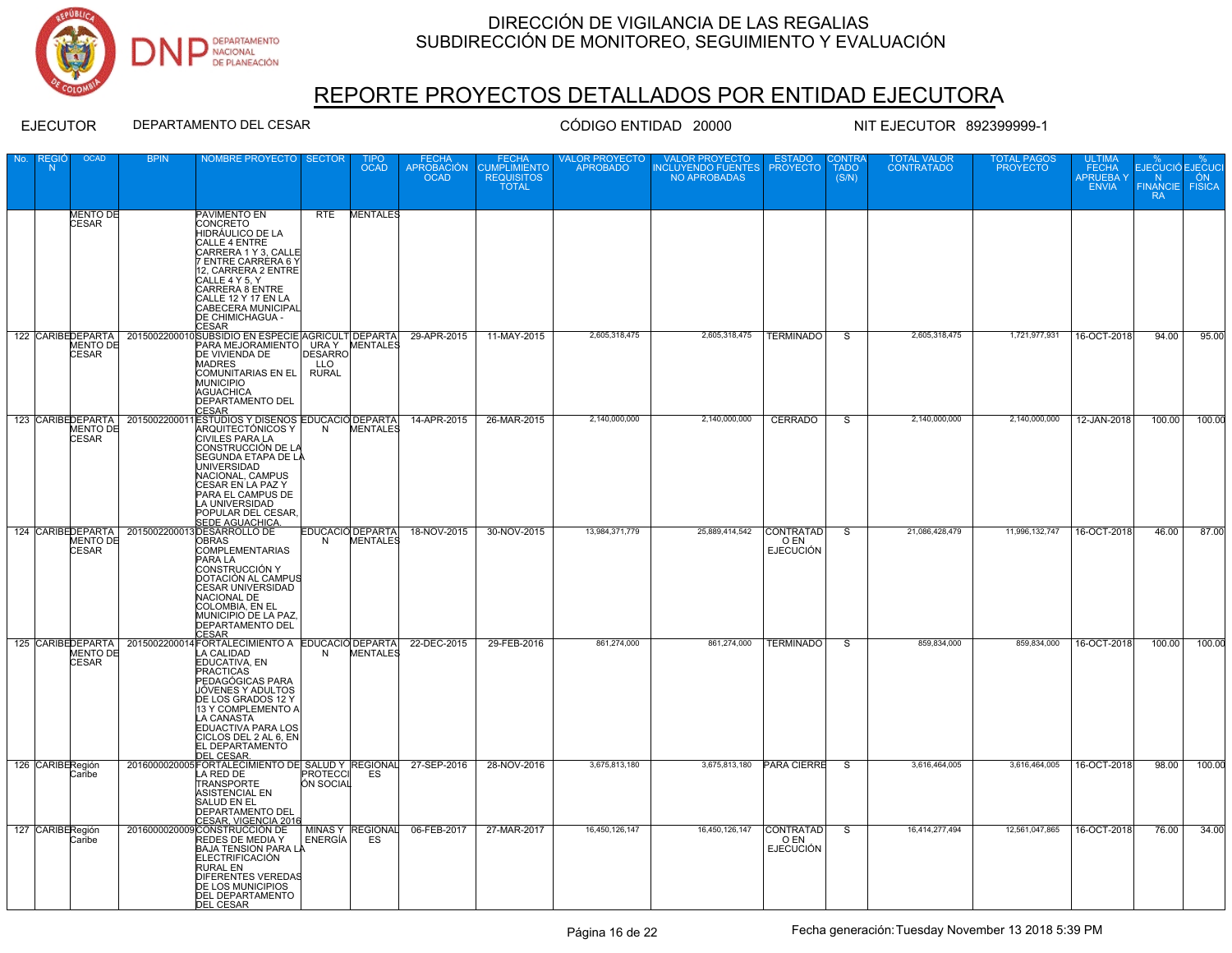

# REPORTE PROYECTOS DETALLADOS POR ENTIDAD EJECUTORA

| No. | N                | <b>OCAD</b>                     |                                              | NOMBRE PROYECTO SECTOR                                                                                                                                                                                                                                                                                            |                                  | <b>OCAD</b>                         | <b>APROBACIÓN</b><br><b>OCAD</b> | <b>CUMPLIMIENTO</b><br><b>REQUISITOS</b><br><b>TOTAL</b> | OR PROYECTO.<br><b>APROBADO</b> | <b>VALOR PROYECTO</b><br><b>INCLUYENDO FUENTES</b><br><b>NO APROBADAS</b> | <b>PROYECTO</b>                              | <b>TADO</b><br>(S/N) | <b>CONTRATADO</b> | <b>PROYECTO</b> | <b>FECHA</b><br><b>APRUEBAY</b><br><b>ENVIA</b> | EJECUCIÓ EJECUCI<br>N<br><b>FINANCIE FISICA</b><br>-RA | ON .   |
|-----|------------------|---------------------------------|----------------------------------------------|-------------------------------------------------------------------------------------------------------------------------------------------------------------------------------------------------------------------------------------------------------------------------------------------------------------------|----------------------------------|-------------------------------------|----------------------------------|----------------------------------------------------------|---------------------------------|---------------------------------------------------------------------------|----------------------------------------------|----------------------|-------------------|-----------------|-------------------------------------------------|--------------------------------------------------------|--------|
|     | 128 CARIBERegión | Caribe                          |                                              | 2016000020010 CONSTRUCCIÓN DE<br><b>CONEXIONES</b><br><b>DOMICILIARIAS DE GAS</b><br>NATURAL PARA LOS<br>ESTRATOS 1 Y 2 EN<br><b>DIFERENTES</b><br><b>CORREGIMIENTOS Y</b><br><b>CABECERAS</b><br>MUNICIPALES DEL<br><b>DEPARTAMENTO DEL</b><br>CESAR                                                             | ENERGÍA                          | MINAS Y REGIONAL<br>ES              | 19-DEC-2016                      | 06-FEB-2017                                              | 12,042,271,828                  | 12,042,271,828                                                            | <b>CONTRATAD</b><br>O EN<br><b>EJECUCIÓN</b> | - S                  | 11,790,598,472    | 7,518,695,845   | 16-OCT-2018                                     | 62.00                                                  | 53.00  |
|     | 129 CARIBERegión | Caribe                          |                                              | 2016000020011 CONSTRUCCIÓN DE<br>PAVIMENTO EN<br>CONCRETO RÍGIDO EN<br><b>VÍAS URBANAS DE LOS</b><br>MUNICIPIOS DE<br>VALLEDUPAR.<br>CHIRIGUANA, LA PAZ,<br><b>EL PASO</b><br><b>(CORREGIMIENTO DE</b><br>LA LOMA).<br>CHIMICHÁGUA, SAN<br>ALBERTO Y CODAZZI<br>EN EL DEPARTAMENTO<br><b>DEL CESAR</b>            | <b>RTE</b>                       | <b>TRANSPO REGIONAL</b><br>FS.      | 04-AUG-2016                      | 07-SEP-2016                                              | 21,523,709,825                  | 21,523,709,825                                                            | <b>TERMINADO</b>                             | $\overline{s}$       | 21,510,260,097    | 20,205,283,759  | 16-OCT-2018                                     | 94.00                                                  | 100.00 |
|     |                  | MENTO DE<br><b>CESAR</b>        |                                              | 130 CARIBEDEPARTA   2016002200001 MEJORAMIENTO DE<br>LOS RESULTADOS DE<br><b>PRUEBAS SABER</b><br>ATRAVÉS DE<br><b>INSTRUMENTOS DE</b><br><b>EVALUACIÓN ESCOLAR</b><br><b>INTERNA EN LOS</b><br><b>ESTABLECIMIENTOS</b><br><b>EDUCATIVOS</b><br><b>OFICIALES EN EL</b><br><b>DEPARTAMENTO DEL</b><br><b>CESAR</b> | N                                | EDUCACIÓ DEPARTA<br><b>MENTALES</b> | 25-FEB-2016                      | 26-FEB-2016                                              | 7,180,544,283                   | 7,180,544,283                                                             | <b>TERMINADO</b>                             | S                    | 7,155,349,783     | 7,117,576,083   | 16-OCT-2018                                     | 99.00                                                  | 100.00 |
|     |                  | MENTO DE<br><b>CESAR</b>        |                                              | 131 CARIBEDEPARTA 2016002200004APOYO A NORMALES EDUCACIÓ DEPARTA<br><b>SUPERIORES E</b><br><b>INSTITUCIONES CON</b><br><b>CICLOS</b><br><b>COMPLEMENTARIOS</b><br>(12 Y 13) Y CICLOS DEL<br>$2$ AL 6 EN<br>COMPLEMENTO A LA<br><b>CANASTA EDUCATIVA</b><br>EN EL DEPARTAMENTO<br>DEL CESAR, VIGENCIA<br>2016      | N                                | MENTALES                            | 25-FEB-2016                      | 17-FEB-2016                                              | 724.154.000                     | 724.154.000                                                               | <b>CERRADO</b>                               | S                    | 708.486.000       | 708,486,000     | 15-MAY-2018                                     | 98.00                                                  | 100.00 |
|     |                  | MENTO DE<br><b>CESAR</b>        |                                              | 132 CARIBEDEPARTA   2016002200005 FORTALECIMIENTO DE EDUCACIÓ DEPARTA<br><b>COMPETENCIAS</b><br>COMUNCIATIVAS DE<br>IDIOMA INGLÉS EN<br><b>DOCENTES Y</b><br><b>ESTUDIANTES DEL</b><br>DEPARTAMENTO.<br>CESAR, CARIBE                                                                                             | N                                | MENTALES                            | 25-FEB-2016                      | 26-FEB-2016                                              | 5,378,761,968                   | 5,378,761,968                                                             | CONTRATAD<br>O EN<br><b>EJECUCIÓN</b>        | <sub>S</sub>         | 5,378,761,968     | 4,358,478,241   | 16-OCT-2018                                     | 81.00                                                  | 76.00  |
|     |                  | <b>MENTO DE</b><br><b>CESAR</b> |                                              | 133 CARIBEDEPARTA   2016002200006 FORTALECIMIENTO DE INCLUSIÓ DEPARTA<br>LAS CONDICIONES DE ∣N SOCIAL MENTALES<br><b>VIDA DEL ADULTO</b><br><b>MAYOR EN EL</b><br><b>DEPARTAMENTO DEL</b><br>CESAR                                                                                                                | <b>RECONCIL</b><br><b>IACIÓN</b> |                                     | 25-FEB-2016                      | 26-FEB-2016                                              | 15.729.932.917                  | 15.952.414.253                                                            | <b>CERRADO</b>                               | S                    | 15.952.316.340    | 13.635.917.622  | 15-MAY-2018                                     | 99.00                                                  | 100.00 |
|     |                  | MENTO DE<br><b>CESAR</b>        |                                              | 134 CARIBEDEPARTA   2016002200007 ADQUISICIÓN DE LA<br>DOTACIÓN DE<br><b>MOBILIARIO ESCOLAR.</b><br>PARA EL CENTRO<br>INTEGRAL EDUCATIVO<br>"CIE" AGUSTÍN<br>CODAZZI, EN EL<br><b>MUNICIPIO DE</b><br>AGUSTÍN CODAZZI<br><b>DEPARTAMENTO DEL</b><br><b>CESAR</b>                                                  | N                                | EDUCACIÓ DEPARTA<br><b>MENTALES</b> | 15-JUN-2016                      | 17-JUN-2016                                              | 3,055,034,505                   | 3,055,034,505                                                             | <b>TERMINADO</b>                             | S                    | 3,054,018,488     | 3,054,018,488   | 16-OCT-2018                                     | 100.00                                                 | 100.00 |
|     |                  |                                 | 135 CARIBEDEPARTA   2016002200008 APOYO A LA |                                                                                                                                                                                                                                                                                                                   |                                  |                                     | EDUCACIÓ DEPARTA   25-FEB-2016   | 26-FEB-2016                                              | 7,420,000,000                   |                                                                           | 7,420,000,000 PARA CIERRE                    | $\overline{s}$       | 7,419,999,999     |                 | 7,255,779,618   16-OCT-2018                     | 98.00                                                  | 100.00 |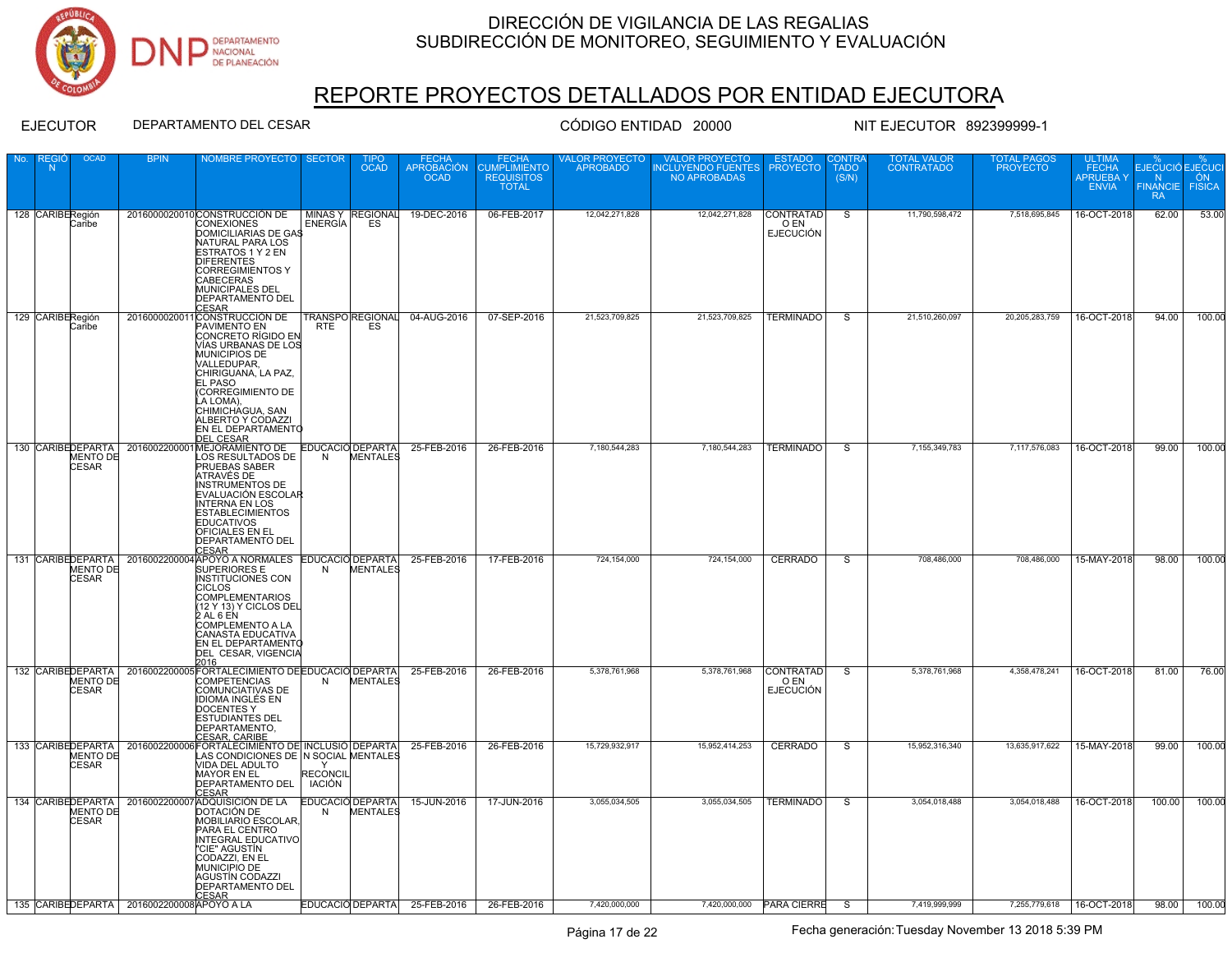

# REPORTE PROYECTOS DETALLADOS POR ENTIDAD EJECUTORA

| No. | <b>REGK</b><br>N | <b>OCAD</b>                     | <b>BPIN</b>                                 | NOMBRE PROYECTO   SECTOR                                                                                                                                                                                                                                                                                                                     |                       | TIPO<br>OCAD                        | FECHA<br>APROBACIÓN<br><b>OCAD</b> | FECHA<br>CUMPLIMIENTO<br>REQUISITOS<br><b>TOTAL</b> | <b>VALOR PROYECTO</b><br><b>APROBADO</b> | <b>VALOR PROYECTO</b><br>NCLUYENDO FUENTES | <b>ESTADO</b><br><b>PROYECTO</b>             | CONTR/<br><b>TADO</b><br>(S/N) | TOTAL VALOR<br><b>CONTRATADO</b> | TOTAL PAGOS<br><b>PROYECTO</b> | <b>ULTIMA</b><br>FECHA<br>APRUEBA Y<br><b>ENVIA</b> | EJECUCIÓ EJECUCI<br>FINANCIE FISICA<br><b>RA</b> |        |
|-----|------------------|---------------------------------|---------------------------------------------|----------------------------------------------------------------------------------------------------------------------------------------------------------------------------------------------------------------------------------------------------------------------------------------------------------------------------------------------|-----------------------|-------------------------------------|------------------------------------|-----------------------------------------------------|------------------------------------------|--------------------------------------------|----------------------------------------------|--------------------------------|----------------------------------|--------------------------------|-----------------------------------------------------|--------------------------------------------------|--------|
|     |                  | <b>MENTO DE</b><br><b>CESAR</b> |                                             | POBLACIÓN<br>VULNERABLE PARA EL<br>ACCESO A LA<br><b>EDUCACIÓN</b><br>SUPERIOR A TRAVÉS<br>DE FEDESCESAR EN EL<br><b>DEPARTAMENTO DEL</b><br><b>ESAR</b>                                                                                                                                                                                     | N                     | <b>MENTALES</b>                     |                                    |                                                     |                                          |                                            |                                              |                                |                                  |                                |                                                     |                                                  |        |
|     |                  | <b>CESAR</b>                    |                                             | 136 CARIBEDEPARTA 2016002200010ESTUDIOS Y DISEÑOS TRANSPO DEPARTA<br>MENTO DE ETAPA II PARA INARA PRTE MENTALES<br>REHABILITACIÓN Y<br>PAVIMENTACIÓN DE<br>LAS VÍAS<br><b>SECUNDARIAS Y</b><br><b>TERCIARIAS DEL</b><br><b>DEPARTAMENTO DEL</b><br><b>CESAR</b>                                                                              |                       | MENTALES                            | 15-JUN-2016                        | 27-JUN-2016                                         | 3,932,121,600                            | 3,932,121,600                              | <b>CERRADO</b>                               | $\overline{s}$                 | 3,931,100,800                    | 3,931,100,798                  | 11-JAN-2018                                         | 100.00                                           | 100.00 |
|     |                  | <b>MENTO DE</b><br><b>CESAR</b> | 137 CARIBEDEPARTA 2016002200013 SERVICIO DE | TRANSPORTE<br><b>ESCOLAR PARA LOS</b><br>NIÑOS, NIÑAS Y<br>ADOLESCENTES EN<br>TODO EL<br><b>DEPARTAMENTO DEL</b><br>CESAR.                                                                                                                                                                                                                   | N                     | EDUCACIÓ DEPARTA<br><b>MENTALES</b> | 15-JUN-2016                        | 17-JUN-2016                                         | 2.861.142.550                            | 2.861.142.550                              | <b>TERMINADO</b>                             | $\overline{s}$                 | 2.861.142.550                    | 2,861,142,550                  | 16-OCT-2018                                         | 80.00                                            | 82.00  |
|     |                  | MENTO DE<br><b>CESAR</b>        |                                             | 138 CARIBEDEPARTA   2016002200014 ESTUDIOS Y DISEÑOS VIVIENDA, DEPARTA<br>PARA LA<br>CONSTRUCCIÓN Y<br>REMODELACIÓN DE<br>LOS PARQUES: 25 DE<br>DICIEMBRE, VILA TAXI,<br>VILLA DARIANA.<br>GARUPAL Y PARQUE<br>PRINCIPAL DEL<br><b>CORREGIMIENTO DE</b><br>AGUAS BLANCAS EN EL<br>MUNICIPIO DE<br>VALLEDUPAR<br><b>DEPARTAMENTO</b><br>CESAR | <b>TERRITOR</b><br>IO | CIUDAD Y MENTALES                   | 15-JUN-2016                        |                                                     | 514,611,128                              | 514,611,128                                | <b>DESAPROBAD</b><br>∩                       | $\overline{N}$                 | $\overline{0}$                   | $\overline{0}$                 | 15-NOV-2016                                         | .00 <sub>1</sub>                                 | .00    |
|     |                  | <b>MENTO DE</b><br><b>CESAR</b> |                                             | 139 CARIBEDEPARTA 2016002200017 ESTUDIOS Y DISEÑOS VIVIENDA, DEPARTA<br><b>PARA LA</b><br>CONSTRUCCIÓN Y<br>REMODELACIÓN DE<br>LOS PARQUES:<br>VILLATAXI, VILLA<br>DARIANA, GARUPAL Y<br>PARQUE PRINCIPAL EN<br>EL CORREGIMIENTO<br><b>DE AGUAS BLANCAS</b><br>EN EL MUNICIPIO DE<br>VALLEDUPAR, DPTO<br><b>DEL CESAR</b>                    | <b>TERRITOR</b><br>IO | CIUDAD Y MENTALES                   | 02-SEP-2016                        | 19-AUG-2016                                         | 411,688,903                              |                                            | 411,688,903 PARA CIERRE                      | s.                             | 384,755,983                      | 384,755,983                    | 16-OCT-2018                                         | 93.00                                            | 100.00 |
|     |                  | <b>MENTO DE</b><br><b>CESAR</b> |                                             | 140 CARIBEDEPARTA 2016002200019 CONSTRUCCIÓN DE<br><b>REDES DE</b><br><b>ACUEDUCTO Y</b><br>ALCANTARILLADO<br>SANITARIO DE LA CR 27<br><b>DESDE LA CL 44 HASTA</b><br>LA URB LORENZO<br>MORALES, Y DE LA RED<br>DE AGUAS LLUVIAS DE<br>LA CR 27 ENTRE CL 44<br>Y CAÑO EL MAMON.<br><b>MUNICIPIO DE</b><br>VALLEDUPAR                         | <b>TERRITOR</b><br>IO | VIVIENDA, DEPARTA                   | 21-SEP-2016                        | 07-OCT-2016                                         | 22,978,860,393                           | 22,978,860,393                             | <b>CONTRATAD</b><br>O EN<br><b>EJECUCIÓN</b> | $\overline{s}$                 | 22,946,489,037                   | 21,267,546,347                 | 16-OCT-2018                                         | 93.00                                            | 94.00  |
|     |                  | <b>CESAR</b>                    |                                             | 141 CARIBEDEPARTA 2016002200020APOYO AL PROCESO VIVIENDA, DEPARTA<br>MENTO DE CIUDAD Y MENTALES<br><b>BIENES FISCALES</b><br>URBANOS OCUPADOS<br>CON VIVENDA DE<br>INTERÉS SOCIAL EN<br>LOS MUNICIPIOS DEL<br><b>DEPARTAMENTO DEL</b><br><b>CESAR</b>                                                                                        | <b>TERRITOR</b><br>IO |                                     | 21-SEP-2016                        | 27-SEP-2016                                         | 1,703,607,193                            | 1,703,607,193                              | <b>TERMINADO</b>                             | $\overline{s}$                 | 1,703,607,193                    | 1,534,529,187                  | 16-OCT-2018                                         | 90.00                                            | 100.00 |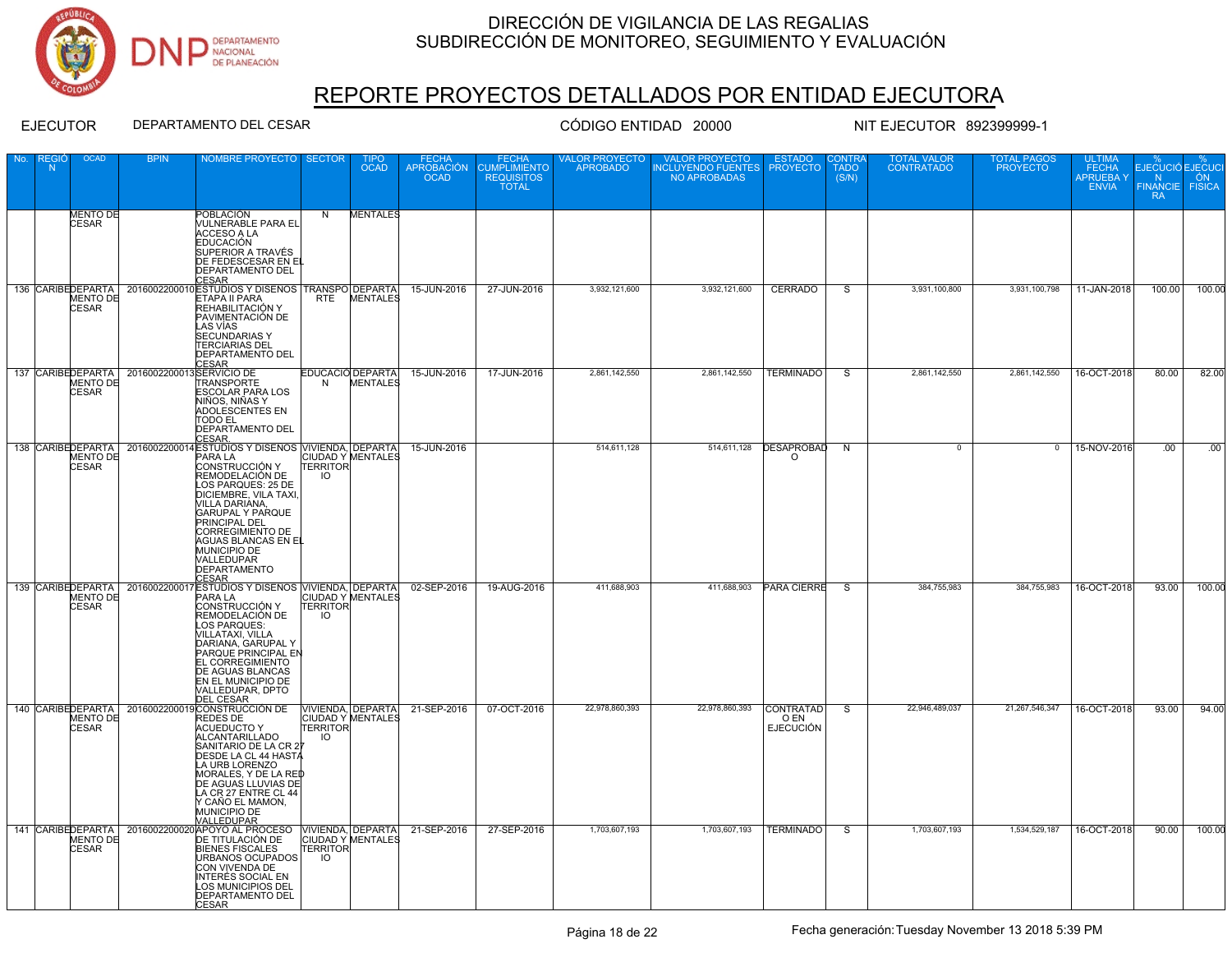

# REPORTE PROYECTOS DETALLADOS POR ENTIDAD EJECUTORA

| No. | N | <b>OCAD</b>                | <b>BPIN</b> | NOMBRE PROYECTO SECTOR                                                                                                                                                                                                                                                                                                                                                                                                   |                                              | <b>OCAD</b>                   | <b>APROBACIÓN</b><br><b>OCAD</b> | <b>CUMPLIMIENTO</b><br><b>REQUISITOS</b><br><b>TOTAL</b> | ROYECTO<br><b>APROBADO</b> | ALOR PROYECTO<br><b>INCLUYENDO FUENTES</b><br><b>NO APROBADAS</b> | <b>PROYECTO</b>                              | <b>TADO</b><br>(S/N) | <b>CONTRATADO</b> | <b>PROYECTO</b> | <b>FECHA</b><br><b>APRUEBAY</b><br><b>ENVIA</b> | EJECUCIÓ EJECUCI<br>N<br><b>FINANCIE FISICA</b><br><b>RA</b> | ON .             |
|-----|---|----------------------------|-------------|--------------------------------------------------------------------------------------------------------------------------------------------------------------------------------------------------------------------------------------------------------------------------------------------------------------------------------------------------------------------------------------------------------------------------|----------------------------------------------|-------------------------------|----------------------------------|----------------------------------------------------------|----------------------------|-------------------------------------------------------------------|----------------------------------------------|----------------------|-------------------|-----------------|-------------------------------------------------|--------------------------------------------------------------|------------------|
|     |   | <b>CESAR</b>               |             | 142 CARIBEDEPARTA   2016002200024 MPLEMENTACIÓN DE AGRICULT DEPARTA<br>MENTO DE   LAS TÉCNICAS DE   URA Y MENTALES<br>FERTILIZACIÓN IN-<br><b>NITRO Y</b><br><b>TRANSFERENCIA DE</b><br><b>EMBRIONES BOVINOS</b><br>OVINOS Y CAPRINOS,<br><b>PARA EL</b><br>MEJORAMIENTO<br><b>GENÉTICO Y</b><br>PRODUCTIVO DE LOS<br>HATOS DE PEQUEÑOS<br>Y MEDIANOS<br><b>GANADEROS DEL</b><br><b>DEPARTAMENTO DEL</b><br><b>CESAR</b> | <b>DESARRO</b><br><b>LLO</b><br><b>RURAL</b> |                               | 07-FEB-2017                      | 08-FEB-2017                                              | 7,118,431,696              |                                                                   | 7,118,431,696   DESAPROBAD<br>$\Omega$       | N                    |                   | 0               | 14-NOV-2017                                     | .00                                                          | .00              |
|     |   | MENTO DE<br><b>CESAR</b>   |             | 143 CARIBEDEPARTA   2016002200026 REMODELACIÓN Y<br>ADECUACIÓN DEL<br>PATINODROMO ELIAS RECREACI<br>OCHOA DAZA EN EL<br>MUNICIPIO DE<br>VALLEDUPAR,<br><b>DEPARTAMENTO DEL</b><br><b>CESAR</b>                                                                                                                                                                                                                           | Y<br>ÓN                                      | DEPORTE DEPARTA<br>MENTALES   | 03-JAN-2017                      | 30-JAN-2017                                              | 9,233,641,109              | 9,233,641,109                                                     | <b>TERMINADO</b>                             | <sub>S</sub>         | 9,220,959,583     | 9,045,220,245   | 16-OCT-2018                                     | 98.00                                                        | 100.00           |
|     |   | MENTO DE<br><b>CESAR</b>   |             | 144 CARIBEDEPARTA 2016002200029APOYO AL FOMENTO AGRICULT DEPARTA<br>DE LA<br>COMPETITIVIDAD Y<br>PRODUCTIVIDAD DEL<br><b>SECTOR</b><br>AGROPECUARIO A<br>TRAVÉS DE LA<br><b>APLICACIÓN DEL</b><br><b>INCENTIVO A LA</b><br>CAPITALIZACIÓN<br>RURAL DEL CESAR                                                                                                                                                             | <b>DESARRO</b><br>LLO<br><b>RURAL</b>        | URAY MENTALES                 | 03-JAN-2017                      | 24-FEB-2017                                              | 2.500.000.000              | 2,500,000,000                                                     | <b>TERMINADO</b>                             | - S                  | 2.500.000.000     | 2,500,000,000   | 16-OCT-2018                                     | 100.00                                                       | 100.00           |
|     |   | 145 CARIBERegión<br>Caribe |             | 2017000020014 Construcción de<br>conexiones domiciliarias   ENERGIA  <br>de gas natural para<br>usuarios de los municipios<br>v corregimientos del<br>departamento del Cesar                                                                                                                                                                                                                                             |                                              | <b>MINAS Y REGIONAL</b><br>ES | 06-JUL-2017                      | 15-MAR-2017                                              | 9,419,797,985              | 9,419,797,985                                                     | <b>CONTRATAD</b><br>O EN<br><b>EJECUCIÓN</b> | <sub>S</sub>         | 8,803,547,967     | 6,156,483,577   | 16-OCT-2018                                     | 65.00                                                        | 17.00            |
|     |   | 146 CARIBERegión<br>Caribe |             | 2017000020016 Construcción de<br>pavimento en concreto<br>rígido, andenes y bordillos<br>en diferentes Municipios<br>del Departamento de el<br>Cesar 2016 Cesar                                                                                                                                                                                                                                                          | RTE                                          | TRANSPO REGIONAL<br>ES        | 06-JUL-2017                      | 10-AUG-2017                                              | 18,925,934,372             | 18,925,934,372                                                    | <b>CONTRATAD</b><br>O EN<br><b>EJECUCIÓN</b> | S,                   | 18,921,781,544    | 16,856,324,160  | 16-OCT-2018                                     | 89.00                                                        | 74.00            |
|     |   | 147 CARIBERegión<br>Caribe |             | 2017000020020 Construcción de Vivienda VIVIENDA, REGIONAL 10-OCT-2017<br>de Interés Prioritario en CIUDAD Y<br>los municipios del<br>Departamento del<br>Cesar                                                                                                                                                                                                                                                           | <b>TERRITOR</b><br>10                        | ES                            |                                  | 08-NOV-2017                                              | 94,708,108,460             | 94,708,108,460                                                    | <b>CONTRATAD</b><br>O EN<br><b>EJECUCIÓN</b> | S,                   | 18,605,490,657    | 356,552,836     | 16-OCT-2018                                     | $\overline{.00}$                                             | $\overline{.00}$ |
|     |   | 148 CARIBERegión<br>Caribe |             | 2017000020027 Construcción de la<br>subsede del SENA en los<br>municipios de Curumaní,<br>Bosconia, Chiriguaná, San<br>Alberto y Chimichagua,<br>departamento del Cesar                                                                                                                                                                                                                                                  | N                                            | <b>EDUCACIOREGIONAL</b><br>ES | 06-JUL-2017                      | 11-AUG-2017                                              | 19,463,716,573             | 19,463,716,573                                                    | CONTRATAD<br>O EN<br><b>EJECUCIÓN</b>        | <sub>S</sub>         | 19,413,658,928    | 8,460,313,427   | 16-OCT-2018                                     | 43.00                                                        | 30.00            |
|     |   | 149 CARIBERegión<br>Caribe |             | 2017000020046 Rehabilitación y<br>pavimentación de vías<br>secundarias y terciarias<br>2017, en el Departamento                                                                                                                                                                                                                                                                                                          | <b>RTE</b>                                   | ES                            | TRANSPOREGIONAL 10-OCT-2017      | 28-FEB-2018                                              | 42,096,658,238             | 42,096,658,238                                                    | <b>CONTRATAD</b><br>O EN<br><b>EJECUCIÓN</b> | - S                  | 34, 119, 232, 171 | 15,859,960,141  | 16-OCT-2018                                     | 38.00                                                        | $\overline{.00}$ |
|     |   | 150 CARIBERegión<br>Caribe |             | del Cesar<br>2017000020095 Implementación de<br>Estrategias de Mitigación<br>del Cambio Climático en DESARRO<br>la zona rural de diferentes LLO<br>municipios del<br>departamento del Cesar                                                                                                                                                                                                                              | <b>SOSTENIB</b><br>$\overline{1}$            | ES                            | AMBIENTE REGIONAL 06-MAR-2018    | 11-APR-2018                                              | 4,461,184,665              | 4,461,184,665                                                     | <b>CONTRATAD</b><br>O EN<br><b>EJECUCIÓN</b> | <sub>S</sub>         | 4,288,117,406     | 2,447,082,163   | 16-OCT-2018                                     | 55.00                                                        | 31.00            |
|     |   | 151 CARIBERegión<br>Caribe |             | 2017000020099 Implementación de<br>procesos de conservación<br>y de mejoramiento<br>socioproductivo como<br>estrategia de adaptación SOSTENIB<br>al cambio climático en el<br>Complejo Cenagoso de la                                                                                                                                                                                                                    | Y<br><b>DESARRO</b><br>LLO<br>LE.            | AMBIENTE REGIONAL<br>ES       | 04-JAN-2018                      | 19-FEB-2018                                              | 2,983,021,319              | 2,983,021,319                                                     | <b>CONTRATAD</b><br>O EN<br><b>EJECUCIÓN</b> | $\overline{s}$       | 2,982,472,904     | 1,675,238,673   | 16-OCT-2018                                     | 56.00                                                        | 59.00            |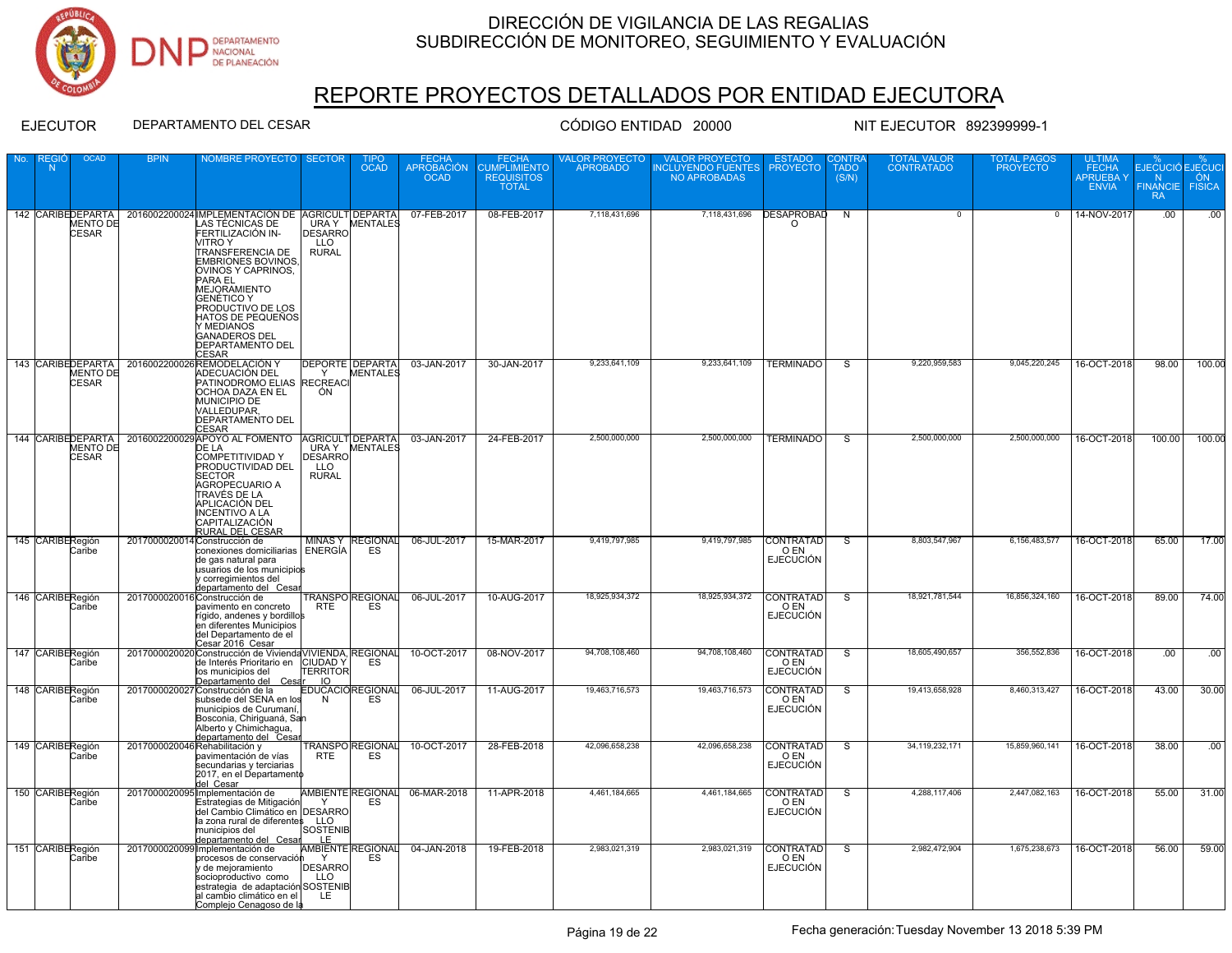

# REPORTE PROYECTOS DETALLADOS POR ENTIDAD EJECUTORA

| No. | N                | <b>OCAD</b>              |                                            | NOMBRE PROYECTO SECTOR                                                                                                                                                                                                                                                                                    |                                       | <b>OCAD</b>                                | <b>APROBACIÓN</b><br><b>OCAD</b> | <b>CUMPLIMIENTO</b><br><b>REQUISITOS</b><br><b>TOTAL</b> | <b>DYECTO</b><br><b>APROBADO</b> | <b>INCLUYENDO FUENTES</b><br><b>NO APROBADAS</b> | <b>PROYECTO</b>                                    | <b>TADO</b><br>(S/N)    | <b>CONTRATADO</b> | <b>PROYECTO</b> | <b>FECHA</b><br><b>APRUEBAY</b><br><b>ENVIA</b> | EJECUCIÓ EJECUCI<br>N<br><b>FINANCIE FISICA</b><br>- RA | ON .             |
|-----|------------------|--------------------------|--------------------------------------------|-----------------------------------------------------------------------------------------------------------------------------------------------------------------------------------------------------------------------------------------------------------------------------------------------------------|---------------------------------------|--------------------------------------------|----------------------------------|----------------------------------------------------------|----------------------------------|--------------------------------------------------|----------------------------------------------------|-------------------------|-------------------|-----------------|-------------------------------------------------|---------------------------------------------------------|------------------|
|     |                  |                          |                                            | Zapatosa en el                                                                                                                                                                                                                                                                                            |                                       |                                            |                                  |                                                          |                                  |                                                  |                                                    |                         |                   |                 |                                                 |                                                         |                  |
|     | 152 CARIBERegión | Caribe                   |                                            | Departamento del Cesar<br>2017000020116 Mejoramiento del tramo   TRANSPO REGIONAL 25-MAY-2018<br>viaĺ Raices - Alto de La<br>Vuelta - Badillo del<br>municipio de Valledupar,<br>en el departamento del<br>Cesar                                                                                          | <b>RTE</b>                            | ES                                         |                                  | 15-JUN-2018                                              | 26,441,705,085                   | 26,441,705,085                                   | <b>EN PROCESO</b><br><b>DE</b><br>CONTRATACI<br>ÓN | $\overline{N}$          |                   | $\overline{0}$  | 16-OCT-2018                                     | .00                                                     | .00              |
|     |                  | MENTO DE<br>CESAR        |                                            | 153 CARIBEDEPARTA   2017002200001 Mejoramiento del sistema VIVIENDA, DEPARTA<br>de tratamiento de aquas CIUDAD Y MENTALES<br>residuales del casco<br>urbano del Municipio de<br>Aquachica - Cesar                                                                                                         | <b>TERRITOR</b><br>IO.                |                                            | 10-APR-2017                      | 05-MAY-2017                                              | 10,616,867,953                   | 10,616,867,953                                   | CONTRATAD<br>O EN<br><b>EJECUCIÓN</b>              | $\overline{s}$          | 10,616,867,953    | 8,022,719,733   | 16-OCT-2018                                     | 76.00                                                   | 79.00            |
|     |                  | MENTO DE<br><b>CESAR</b> |                                            | 154  CARIBEDEPARTA   2017002200022 Fortalecimiento del fondo EDUCACIÓ DEPARTA<br>FEDESCESAR, para que<br>la población vulnerable<br>acceda a la educación<br>superior en el<br>Departamento del Cesar                                                                                                     | N                                     | <b>MENTALES</b>                            | 11-APR-2017                      | 28-MAR-2017                                              | 8,200,000,000                    | 8,200,000,000                                    | <b>TERMINADO</b>                                   | <sub>S</sub>            | 8,200,000,000     | 7,831,745,424   | 16-OCT-2018                                     | 96.00                                                   | 100.00           |
|     |                  | MENTO DE<br><b>CESAR</b> |                                            | 155 CARIBEDEPARTA   2017002200023 mplementación de<br>acciones para mejorar lasN SOCIAL MENTALES<br>condiciones de vida del<br>adulto mayor en el<br>departamento del Cesar<br>Cesar                                                                                                                      | <b>RECONCIL</b><br>IACIÓN             | INCLUSIÓ DEPARTA                           | 11-APR-2017                      | 21-APR-2017                                              | 12,998,876,298                   |                                                  |                                                    | $\overline{\mathbf{s}}$ | 14,395,034,833    | 12,707,980,040  | 16-OCT-2018                                     | 97.00                                                   | 93.00            |
|     |                  | MENTO DE<br><b>CESAR</b> |                                            | 156 CARIBEDEPARTA   2017002200024 Dotación de mobiliario<br>escolar para los<br>establecimientos<br>educativos oficiales, con el<br>fin de mejorar los<br>ambientes escolares en el<br>Departamento del                                                                                                   | N                                     | EDUCACIÓ DEPARTA<br><b>MENTALES</b>        | 11-APR-2017                      | 19-MAY-2017                                              | 5,913,622,533                    | 5,913,622,533                                    | <b>TERMINADO</b>                                   | - S                     | 5,913,453,648     | 5,890,488,124   | 16-OCT-2018                                     | 100.00                                                  | 100.00           |
|     |                  | MENTO DE<br><b>CESAR</b> |                                            | Cesar<br>157 CARIBEDEPARTA   2017002200026 Implementación DEL<br>PROGRAMA DE<br>ATENCIÓN<br>PSICOSOCIAL Y SALUD<br>INTEGRAL A VÍCTIMAS<br>PAPSIVI - EN EL<br><b>DEPARTAMENTO DEL</b><br>Cesar                                                                                                             | <b>ON SOCIAL</b>                      | SALUD Y DEPARTA<br><b>PROTECCIMENTALES</b> | 11-APR-2017                      | 21-MAY-2017                                              | 2,000,000,000                    | 2,483,996,797                                    | <b>CONTRATAD</b><br>O EN<br><b>EJECUCIÓN</b>       | $\overline{\mathbf{s}}$ | 2,483,996,797     | 1,800,000,000   | 16-OCT-2018                                     | 87.00                                                   | 98.00            |
|     |                  | MENTO DE<br><b>CESAR</b> |                                            | 158 CARIBEDEPARTA   2017002200028 Servicio de transporte<br>escolar para los niños,<br>niñas y adolescentes en<br>todo el departamento                                                                                                                                                                    | N                                     | EDUCACIÓ DEPARTA<br><b>MENTALES</b>        | 11-APR-2017                      | 19-MAY-2017                                              | 2,897,715,080                    | 2,897,715,080                                    | <b>CONTRATAD</b><br>O EN<br><b>EJECUCIÓN</b>       | -S                      | 2,897,715,080     | 2,882,855,002   | 16-OCT-2018                                     | 98.00                                                   | 52.00            |
|     |                  | MENTO DE<br><b>CESAR</b> |                                            | Cesar<br>159 CARIBEDEPARTA   2017002200045 Fortalecimiento DE UNA AGRICULT DEPARTA<br>ALIANZA PRODUCTIVA│ URA Y MENTALES<br><b>PARA EL</b><br><b>ESCALAMIENTO</b><br>REGIONAL DE<br>PEQUEÑOS<br>CACAOTALES, EN<br>MUNICIPIO DE LA<br><b>JAGUA DE IBIRICO -</b><br><b>DEPARTAMENTO DEL</b><br><u>Cesar</u> | <b>DESARRO</b><br>LLO<br><b>RURAL</b> |                                            | 04-OCT-2017                      | 07-NOV-2017                                              | 1,895,524,000                    | 1,895,524,000                                    | <b>CONTRATAD</b><br>O EN<br><b>EJECUCIÓN</b>       | S,                      | 253,211,000       | $^{\circ}$      | 16-OCT-2018                                     | 1.00                                                    | 1.00             |
|     |                  | MENTO DE<br><b>CESAR</b> |                                            | 160 CARIBEDEPARTA   2017002200048 Fortalecimiento de<br>pequeños productores del URA Y MENTALES<br>municipio de chiriquaná e DESARRO<br>el departamento del cesar LLO<br>la través de la siembra de RURAL<br>mango keitt y frijol caupi<br><u>Cesar</u>                                                   |                                       | AGRICULT DEPARTA                           | 23-MAY-2017                      | 30-JUN-2017                                              | 535,844,000                      | 535,844,000                                      | CONTRATAD<br>O EN<br><b>EJECUCIÓN</b>              | -S                      | 535,844,000       | $^{\circ}$      | 16-OCT-2018                                     | 18.00                                                   | 9.00             |
|     |                  | MENTO DE<br><b>CESAR</b> | 161 CARIBEDEPARTA   2017002200049 Apoyo AL | <b>ESCALAMIENTO</b><br><b>REGIONAL DE</b><br><b>PEQUEÑOS</b><br>CACAOTEROS EN EN<br>EL MARCO DEL POS<br>CONFLICTO, A PARTIR<br>DE LA AMPLIACIÓN DE<br>ÁREAS ESTABLECIDAS                                                                                                                                  | <b>DESARRO</b><br>LLO<br><b>RURAL</b> | AGRICULT DEPARTA                           | 04-OCT-2017                      | 07-NOV-2017                                              | 2,826,532,000                    | 2,826,532,000                                    | <b>CONTRATAD</b><br>O EN<br><b>EJECUCIÓN</b>       | -S                      | 548,577,000       | $\overline{0}$  | 16-OCT-2018                                     | $\overline{.00}$                                        | $\overline{.00}$ |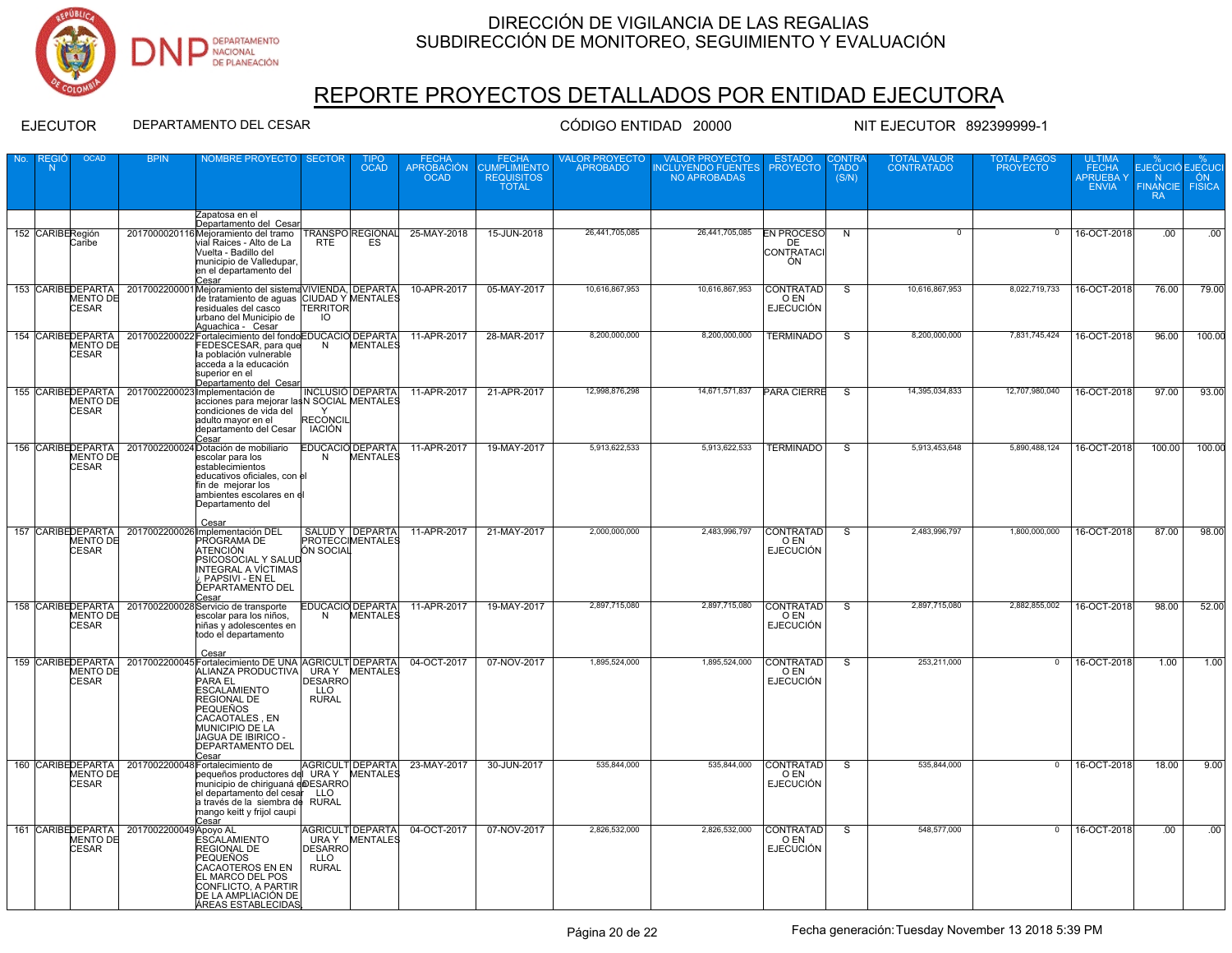

# REPORTE PROYECTOS DETALLADOS POR ENTIDAD EJECUTORA

| No. | N | <b>OCAD</b>                     | <b>BPIN</b> | NOMBRE PROYECTO                                                                                                                                                                                                                                                                                                         | SECTOR                                       | TIPO<br>OCAD                                           | FECHA<br>APROBACIÓN<br><b>OCAD</b> | <b>FECHA</b><br><b>CUMPLIMIENTO</b><br><b>REQUISITOS</b><br><b>TOTAL</b> | <b>VALOR PROYECTO</b><br><b>APROBADO</b> | VALOR PROYECTO<br><b>NCLUYENDO FUENTES</b><br><b>NO APROBADAS</b> | <b>ESTADC</b><br><b>PROYECTO</b>             | :ONTR<br><b>TADO</b><br>(S/N) | TOTAL VALOR<br><b>CONTRATADO</b> | <b>FOTAL PAGOS</b><br><b>PROYECTO</b> | ULTIMA<br>FECHA<br>APRUEBA Y<br><b>ENVIA</b> | <b>JECUCIÓF</b><br>N ÓN<br>FINANCIE FISICA<br><b>RA</b> | EIFCHCI          |
|-----|---|---------------------------------|-------------|-------------------------------------------------------------------------------------------------------------------------------------------------------------------------------------------------------------------------------------------------------------------------------------------------------------------------|----------------------------------------------|--------------------------------------------------------|------------------------------------|--------------------------------------------------------------------------|------------------------------------------|-------------------------------------------------------------------|----------------------------------------------|-------------------------------|----------------------------------|---------------------------------------|----------------------------------------------|---------------------------------------------------------|------------------|
|     |   |                                 |             | LA IMPLEMENTACIÓN<br>DE BPA Y EL<br>ESTABLECIMIENTO DE<br>RIEGO AGRICOLA EN<br>MUNICIPIOS DE<br>Chiriguaná, Curumaní,<br>Pailitas                                                                                                                                                                                       |                                              |                                                        |                                    |                                                                          |                                          |                                                                   |                                              |                               |                                  |                                       |                                              |                                                         |                  |
|     |   | <b>CESAR</b>                    |             | 162 CARIBEDEPARTA 2017002200050 Desarrollo CACAOTERO AGRICULT DEPARTA<br>MENTO DE PEQUEÑOS __ URA Y MENTALES<br><b>PRODUCTORES DEL</b><br><b>MUNICIPIO DE</b><br>VALLEDUPAR, A<br>PARTIR DE LA<br><b>IMPLEMENTACIÓN DE</b><br><b>BPAYEL</b><br>ESTABLECIMIENTO DE<br>AGRÍCOLA EN EL<br><b>DEPARTAMENTO DEL</b><br>Cesar | <b>DESARRO</b><br><b>LLO</b><br><b>RURAL</b> |                                                        | 04-OCT-2017                        | 07-NOV-2017                                                              | 1,316,668,000                            | 1,316,668,000                                                     | <b>CONTRATAD</b><br>O EN<br><b>EJECUCIÓN</b> | ड                             | 298,220,000                      | $\Omega$                              | 16-OCT-2018                                  | 2.00                                                    | 2.00             |
|     |   | <b>MENTO DE</b><br><b>CESAR</b> |             | 163 CARIBEDEPARTA 2017002200062 Remodelación Plaza<br>Principal del Municipio deCIUDAD Y MENTALES<br>San Diego, departamentoTERRITOR<br>del Cesar                                                                                                                                                                       |                                              | VIVIENDA, DEPARTA                                      | 23-MAY-2017                        | 28-AUG-2017                                                              | 2,835,067,203                            | 2.835.067.203                                                     | <b>CONTRATAD</b><br>O EN<br><b>EJECUCIÓN</b> | $\overline{s}$                | 2,835,067,203                    | 2.088.884.725                         | 16-OCT-2018                                  | 74.00                                                   | 53.00            |
|     |   | <b>CESAR</b>                    |             | 164 CARIBEDEPARTA 2017002200117 Remodelación y/o<br>MENTO DE adecuación del par<br>adecuación del parque del Y<br>corregimiento de<br>Guacoche, en el<br>municipio de Valledupar,<br>Departamento del Cesa                                                                                                              | <b>RECREACI</b><br>ÓN                        | <u>  IO    </u><br> DEPORTE DEPARTA<br><b>MENTALES</b> | 10-AUG-2017                        | 30-NOV-2017                                                              | 2.918.691.944                            | 2.918.691.944                                                     | <b>CONTRATAD</b><br>O EN<br><b>EJECUCIÓN</b> | s                             | 2.915.676.843                    | 2,806,747,201                         | 16-OCT-2018                                  | 96.00                                                   | 95.00            |
|     |   | MENTO DE<br>CESAR               |             | 165 CARIBEDEPARTA   2017002200166 Construcción de un<br>Parque Recreo-Deportivo<br>en el Barrio Don Alberto, RECREACI<br>en el Municipio de<br>Valledupar, departamento<br>del Cesar                                                                                                                                    | ÓN                                           | <b>DEPORTE DEPARTA</b><br>MENTALES                     | 09-FEB-2018                        | 06-JUN-2018                                                              | 11,532,571,639                           | 11,532,571,639                                                    | <b>EN PROCESO</b><br>DE<br>CONTRATACI<br>ÓN  | N                             | $\overline{0}$                   | $\overline{0}$                        | 16-OCT-2018                                  | .00.                                                    | .00              |
|     |   | <b>MENTO DE</b><br><b>CESAR</b> |             | 166 CARIBEDEPARTA   2017002200212 Apoyo AL INGRESO Y EDUCACIÓ DEPARTA<br>PERMANENCIA DE LA<br><b>POBLACIÓN</b><br>ESTUDIANTIL DE LOS<br>NIVELES DEL SISBEN<br>1,2 Y 3 PARA ACCEDER<br>A LA EDUCACIÓN<br>SUPERIOR EN EL<br>DEPARTAMENTO DEL<br>Cesar                                                                     | N                                            | <b>MENTALES</b>                                        | 09-FEB-2018                        | 18-JUN-2018                                                              | 8,200,000,000                            | 8,200,000,000                                                     | <b>CONTRATAD</b><br>O EN<br><b>EJECUCIÓN</b> | S                             | 8,200,000,000                    | 4,131,415,096                         | 16-OCT-2018                                  | 50.00                                                   | .00              |
|     |   |                                 |             | 167 CARIBEOCAD PAZ 20171301010053Mejoramiento de la vía<br>Codazzi- Vía Nacional.<br>etapa I, en el<br>Departamento del Cesa                                                                                                                                                                                            | <b>TRANSPO</b><br><b>RTE</b>                 | SIN<br><b>DEFINIR</b>                                  | 02-APR-2018                        | 09-JUL-2018                                                              | 18.062.053.904                           | 18,062,053,904                                                    | <b>EN PROCESO</b><br>DE<br>CONTRATAC<br>ÓN   | N                             | $\overline{0}$                   | $^{\circ}$                            | $\sqrt{22-OCT-2018}$                         | .00                                                     | $\overline{.00}$ |
|     |   | MENTO DE<br><b>CESAR</b>        |             | 168 CARIBEDEPARTA 2018002200018 Asistencia integral a los INCLUSIO DEPARTA<br>adultos mayores a travésN SOCIAL MENTALES<br>de acciones que<br>contribuyan a mejorar susRECONCIL<br>condiciones de vida en el IACIÓN<br>Departamento del Cesar                                                                           |                                              |                                                        | 23-MAR-2018                        | 26-MAR-2018                                                              | 12,995,598,224                           | 12,995,598,224                                                    | <b>CONTRATAD</b><br>O EN<br><b>EJECUCIÓN</b> | S                             | 12,995,083,658                   | 7,767,091,371                         | 16-OCT-2018                                  | 60.00                                                   | .00              |
|     |   | <b>MENTO DE</b><br><b>CESAR</b> |             | 169 CARIBEDEPARTA 2018002200020 Construcción DEL<br><b>CERRAMIENTO</b><br>PERIMETRAL, ZONAS<br><b>DE ESPARCIMIENTO Y</b><br>MEJORAMIENTO DE LA<br>INFRAESTRUCTURA<br>FÍSICA DE LA<br><b>UNIVERSIDAD</b><br>POPULAR DEL CESAR,<br>SEDE HURTADO,<br>MUNICIPIO DE<br>VALLEDUPAR<br><b>DEPARTAMENTO DEL</b><br><u>Cesar</u> | N                                            | EDUCACIÓ DEPARTA<br><b>MENTALES</b>                    | 23-MAR-2018                        | 12-JUN-2018                                                              | 9.678.812.523                            | 9,678,812,523                                                     | <b>CONTRATAD</b><br>O EN<br><b>EJECUCIÓN</b> | ड                             | 5,704,142,355                    | $\overline{0}$                        | 16-OCT-2018                                  | .00                                                     | $\overline{.00}$ |
|     |   | <b>MENTO DE</b><br><b>CESAR</b> |             | 170 CARIBEDEPARTA   2018002200024 Remodelación y/o<br>adecuación del primer<br>piso de la sede de la<br>Gobernación del Cesar, en<br>el municipio de                                                                                                                                                                    |                                              | <b>INTERIOR DEPARTAL</b><br>MENTALES                   | 31-AUG-2018                        | 26-SEP-2018                                                              | 787,875,300                              | 787,875,300                                                       | <b>EN PROCESO</b><br>DE<br>CONTRATACI<br>ÓN  | $\overline{\phantom{a}}$      | $\overline{0}$                   | $\overline{0}$                        | $ 16-OCT-2018 $                              | $\overline{.00}$                                        | $\overline{.00}$ |